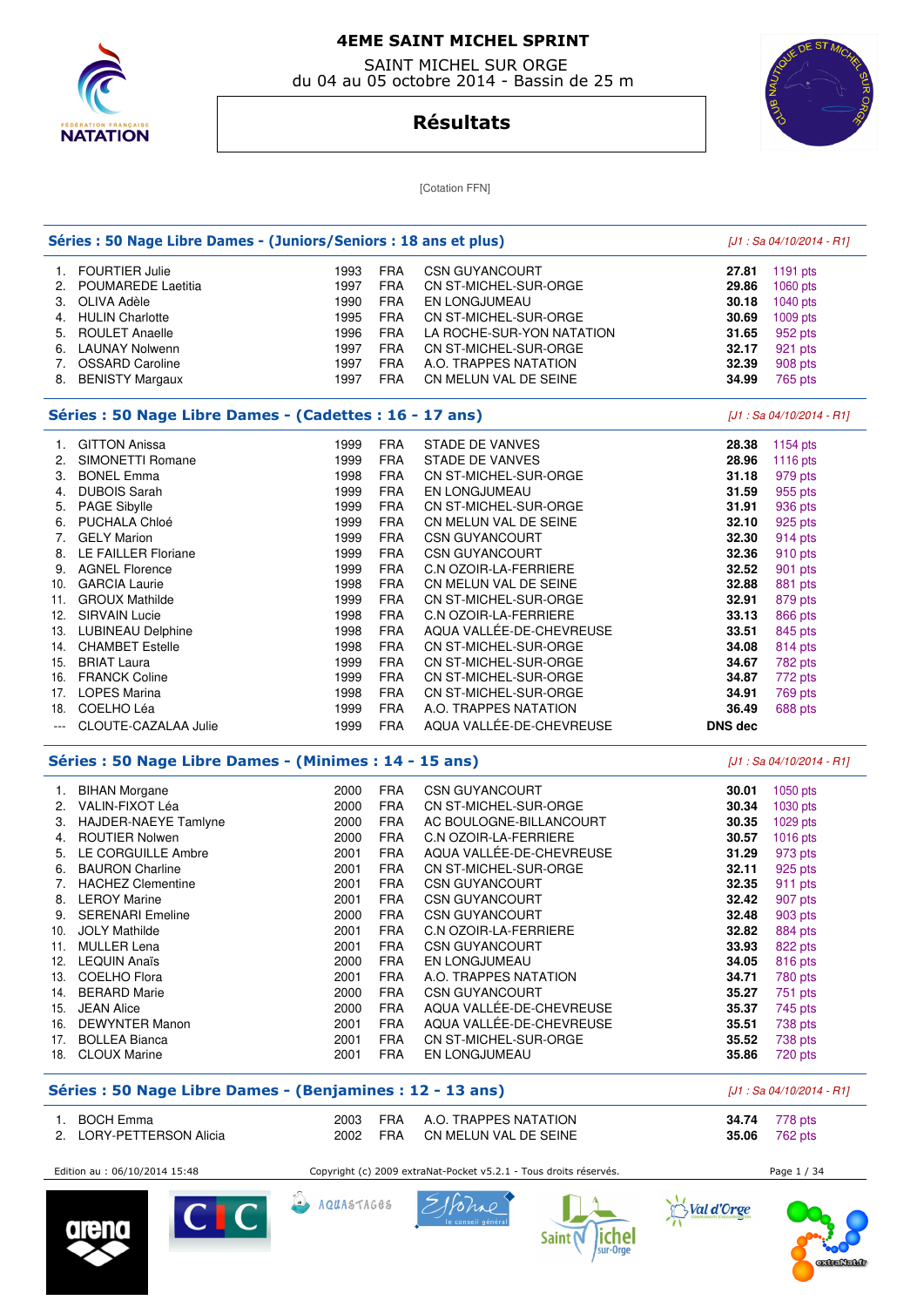

 SAINT MICHEL SUR ORGE du 04 au 05 octobre 2014 - Bassin de 25 m



# **Résultats**

| (Suite) Séries : 50 Nage Libre Dames - (Benjamines : 12 - 13 ans)                               |                                                                                  | [J1: Sa 04/10/2014 - R1] |                            |  |  |  |  |
|-------------------------------------------------------------------------------------------------|----------------------------------------------------------------------------------|--------------------------|----------------------------|--|--|--|--|
| 3. FARHAT Manon                                                                                 | 2003<br><b>FRA</b><br>CN MELUN VAL DE SEINE                                      | 35.63                    | 732 pts                    |  |  |  |  |
| 4. VILLETTE Solène                                                                              | 2002<br><b>FRA</b><br>CN MELUN VAL DE SEINE                                      | 36.34                    | 696 pts                    |  |  |  |  |
| 5. GOMES Célia                                                                                  | 2003<br><b>FRA</b><br>CN MELUN VAL DE SEINE                                      | 36.45                    | 690 pts                    |  |  |  |  |
| 6. REGLIN Clarice                                                                               | <b>FRA</b><br>2002<br>CN MELUN VAL DE SEINE                                      | 37.38                    | 644 pts                    |  |  |  |  |
| 7. KESSEL Agathe                                                                                | 2003<br><b>FRA</b><br>CN MELUN VAL DE SEINE                                      | 37.55                    | 636 pts                    |  |  |  |  |
| 8. BRAULT Lucile                                                                                | 2003<br><b>FRA</b><br><b>CSN GUYANCOURT</b>                                      | 38.08                    | 611 pts                    |  |  |  |  |
| 9. GUILLOT Celia                                                                                | <b>FRA</b><br>2003<br>CN MELUN VAL DE SEINE                                      | 38.45                    | 594 pts                    |  |  |  |  |
| 10. BERGAMO Pauline                                                                             | 2003<br><b>FRA</b><br><b>CSN GUYANCOURT</b>                                      | 38.74                    | 580 pts                    |  |  |  |  |
| 11. PIRIOU Thalia                                                                               | 2003<br><b>FRA</b><br>A.O. TRAPPES NATATION                                      | 39.32                    | 554 pts                    |  |  |  |  |
| <b>DUPONT Audrey</b><br>12.                                                                     | <b>FRA</b><br>2003<br>CN MELUN VAL DE SEINE                                      | 39.80                    | 533 pts                    |  |  |  |  |
| 13. LIEBEN Heloise                                                                              | 2002<br><b>FRA</b><br>CN MELUN VAL DE SEINE                                      | 42.60                    | 417 pts                    |  |  |  |  |
| 14. FETHI Myriam                                                                                | 2003<br><b>FRA</b><br>A.O. TRAPPES NATATION                                      | 43.63                    | 377 pts                    |  |  |  |  |
| 15. CUSSY Eva                                                                                   | <b>FRA</b><br>2002<br>CN MELUN VAL DE SEINE                                      | 47.08                    | 260 pts                    |  |  |  |  |
| <b>TIMTIM Léa</b><br>$\frac{1}{2}$                                                              | 2003<br><b>FRA</b><br>CN MELUN VAL DE SEINE                                      | <b>DNS</b> dec           |                            |  |  |  |  |
|                                                                                                 | Séries : 50 Nage Libre Dames - (Poussines : 10 - 11 ans)                         |                          | $[J1: Sa 04/10/2014 - R1]$ |  |  |  |  |
| 1. BAURON Auriane                                                                               | 2004<br><b>FRA</b><br>CN ST-MICHEL-SUR-ORGE                                      | 41.74                    | 451 pts                    |  |  |  |  |
| 2. JAILLARDON Oriane                                                                            | 2005<br><b>FRA</b><br>CN ST-MICHEL-SUR-ORGE                                      | 42.11                    | 436 pts                    |  |  |  |  |
| 3. RICARD Manon                                                                                 | 2005<br><b>FRA</b><br>CN ST-MICHEL-SUR-ORGE                                      | 47.95                    | 234 pts                    |  |  |  |  |
|                                                                                                 |                                                                                  |                          |                            |  |  |  |  |
| Séries : 100 Nage Libre Dames - (Juniors/Seniors : 18 ans et plus)<br>[J2 : Di 05/10/2014 - R2] |                                                                                  |                          |                            |  |  |  |  |
| 1. BACCHETTA Marine<br>29.73 (29.73)<br>50 m:                                                   | <b>FRA</b><br>1991<br>ES MASSY NATATION<br>100 m: 1:01.92 (32.19) [1:01.92]      | 1:01.92 1124 pts         |                            |  |  |  |  |
| 2. FOUGERON Elisabeth<br>30.16 (30.16)<br>50 m:                                                 | <b>FRA</b><br><b>US GRIGNY</b><br>1991<br>100 m: 1:02.28 (32.12) [1:02.28]       | 1:02.28                  | 1112 pts                   |  |  |  |  |
| 3. POUMAREDE Laetitia<br>50 m:<br>31.05 (31.05)                                                 | 1997 FRA<br>CN ST-MICHEL-SUR-ORGE<br>100 m: 1:04.20 (33.15) [1:04.20]            | 1:04.20                  | 1054 pts                   |  |  |  |  |
| 4. DOMINICE Laura<br>$32.17$ $(32.17)$<br>50 m:                                                 | 1993<br>FRA<br><b>ANTONY NATATION</b><br>100 m: 1:05.58 (33.41) [1:05.58]        | 1:05.58                  | $1012$ pts                 |  |  |  |  |
| 5. HULIN Charlotte                                                                              | <b>FRA</b><br>CN ST-MICHEL-SUR-ORGE<br>1995                                      | 1:05.75                  | 1007 pts                   |  |  |  |  |
| 31.32 (31.32)<br>50 m:                                                                          | 100 m: 1:05.75 (34.43) [1:05.75]                                                 |                          |                            |  |  |  |  |
| 6. STEENBRINK Jade<br>50 m:<br>33.27 (33.27)                                                    | 1997<br><b>FRA</b><br><b>ANTONY NATATION</b><br>100 m: 1:09.05 (35.78) [1:09.05] | 1:09.05                  | 912 pts                    |  |  |  |  |
| 7. DOMINICE Eva                                                                                 | 1995<br>FRA<br><b>ANTONY NATATION</b>                                            | 1:09.54                  | 899 pts                    |  |  |  |  |
| 33.36 (33.36)<br>50 m:                                                                          | 100 m: 1:09.54 (36.18) [1:09.54]                                                 |                          |                            |  |  |  |  |
| 8. DA LOURA Katia<br>33.13 (33.13)<br>50 m:                                                     | <b>FRA</b><br>1996<br><b>US GRIGNY</b><br>100 m: 1:09.85 (36.72) [1:09.85]       | 1:09.85                  | 890 pts                    |  |  |  |  |
| 9. LAUNAY Nolwenn                                                                               | FRA<br>CN ST-MICHEL-SUR-ORGE<br>1997                                             | 1:10.82                  | 863 pts                    |  |  |  |  |
| 33.64 (33.64)<br>50 m:                                                                          | 100 m: 1:10.82 (37.18) [1:10.82]                                                 |                          |                            |  |  |  |  |
| <b>MARTIN Marie-Pierre</b><br>10.<br>34.24 (34.24)<br>50 m:                                     | 1995<br>FRA<br><b>US GRIGNY</b><br>100 m: 1:12.21 (37.97) [1:12.21]              | 1:12.21                  | 826 pts                    |  |  |  |  |
| 11. JEANNE Floriane                                                                             | 1995 FRA CA ORSAY                                                                | 1:14.41                  | 768 pts                    |  |  |  |  |
| 36.07 (36.07)<br>50 m:                                                                          | $100 \text{ m}: 1:14.41$ (38.34) [1:14.41]                                       |                          |                            |  |  |  |  |
| 12. MILSONNEAU Chloé<br>35.65 (35.65)<br>50 m:                                                  | 1994<br>FRA<br><b>CA ORSAY</b><br>100 m: 1:14.53 (38.88) [1:14.53]               | 1:14.53                  | 765 pts                    |  |  |  |  |
| 13. LECLERC Sarah                                                                               | 1997 FRA<br><b>CA ORSAY</b>                                                      | 1:16.56                  | 714 pts                    |  |  |  |  |
| 36.18 (36.18)<br>$50 m$ :                                                                       | 100 m: 1:16.56 (40.38) [1:16.56]                                                 |                          |                            |  |  |  |  |
|                                                                                                 |                                                                                  |                          |                            |  |  |  |  |
| Séries : 100 Nage Libre Dames - (Cadettes : 16 - 17 ans)<br>[J2 : Di 05/10/2014 - R2]           |                                                                                  |                          |                            |  |  |  |  |

| 1. BARDOT Lou                                      | 1998 FRA CN MELUN VAL DE SEINE                                                  | 1:01.45 $1138 \text{ pts}$ |
|----------------------------------------------------|---------------------------------------------------------------------------------|----------------------------|
| $50 \text{ m}: 30.01 (30.01)$<br>2. SOYER Emma     | $100 \text{ m}$ : $1:01.45$ (31.44) [1:01.45]<br>1998 FRA CN MELUN VAL DE SEINE | 1:02.34 1111 pts           |
| $50 \text{ m}: 30.23 (30.23)$                      | $100 \text{ m}$ : 1:02.34 (32.11) [1:02.34]                                     |                            |
| 3. BARAT Mathilde<br>$50 \text{ m}: 29.66 (29.66)$ | 1999 FRA CN MELUN VAL DE SEINE<br>100 m : $1:02.52$ (32.86) [1:02.52]           | 1:02.52 1105 pts           |
| 4. CELINI Lesy                                     | FRA ES MASSY NATATION<br>1999                                                   | <b>1:02.73</b> 1099 pts    |
| $50 \text{ m}: 30.54 (30.54)$                      | 100 m : $1:02.73$ (32.19) [1:02.73]                                             |                            |

Edition au : 06/10/2014 15:48 Copyright (c) 2009 extraNat-Pocket v5.2.1 - Tous droits réservés. Page 2 / 34

ラ

Val d'Orge









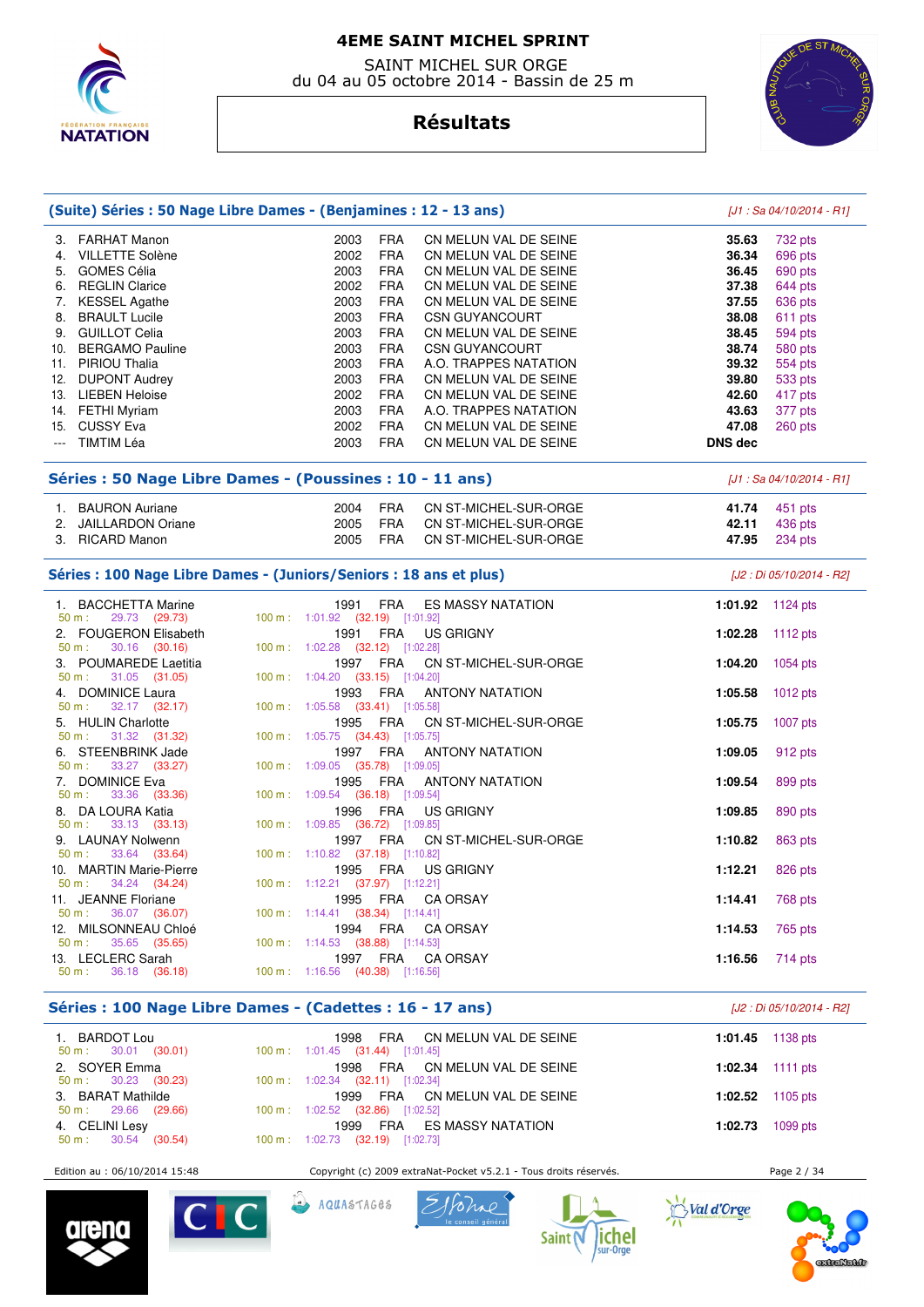

 SAINT MICHEL SUR ORGE du 04 au 05 octobre 2014 - Bassin de 25 m

# **Résultats**



| (Suite) Séries : 100 Nage Libre Dames - (Cadettes : 16 - 17 ans) |                                                                                         | [J2 : Di 05/10/2014 - R2] |          |
|------------------------------------------------------------------|-----------------------------------------------------------------------------------------|---------------------------|----------|
| 5. LEMAOULT Emilie<br>$50 \text{ m}: 30.18 (30.18)$              | CN MELUN VAL DE SEINE<br>1998 FRA<br>$100 \text{ m}$ : $1:03.64$ (33.46) [1:03.64]      | 1:03.64                   | 1071 pts |
| 6. MAILLE Leticia<br>$31.57$ (31.57)<br>50 m:                    | <b>FRA</b><br>1999<br>ES MASSY NATATION<br>100 m: 1:05.46 (33.89) [1:05.46]             | 1:05.46                   | 1016 pts |
| 7. RAZAFY Elodie                                                 | CN MELUN VAL DE SEINE<br>1998<br>FRA                                                    | 1:06.60                   | 983 pts  |
| 31.68 (31.68)<br>50 m:<br>8. DUTHOIT Cyriane                     | 100 m: 1:06.60 (34.92) [1:06.60]<br>1999<br>FRA<br>ES MASSY NATATION                    | 1:06.79                   | 977 pts  |
| 32.41 (32.41)<br>$50 m$ :<br>9. COMMUNAUDAT Margaux              | 100 m: 1:06.79 (34.38) [1:06.79]<br>1998<br>FRA<br>CN MELUN VAL DE SEINE                | 1:06.81                   | 976 pts  |
| 50 m:<br>$32.18$ $(32.18)$<br>10. ABDELHAFIDH Emma               | 100 m: 1:06.81 (34.63) [1:06.81]<br><b>FRA</b><br>1999<br><b>ANTONY NATATION</b>        | 1:07.13                   | 967 pts  |
| 32.66 (32.66)<br>50 m:                                           | 100 m: 1:07.13 (34.47) [1:07.13]                                                        |                           |          |
| 11. LOSCHI Lea<br>50 m:                                          | 1998<br>FRA<br>ES MASSY NATATION<br>100 m: 1:07.48 (34.71) [1:07.48]                    | 1:07.48                   | 957 pts  |
| 12. DUSAILLANT Mathilde                                          | 1999<br>FRA<br>CN MELUN VAL DE SEINE                                                    | 1:07.55                   | 955 pts  |
| 13. BONEL Emma                                                   | 100 m: 1:07.55 (35.36) [1:07.55]<br>1998<br>FRA<br>CN ST-MICHEL-SUR-ORGE                | 1:08.07                   | 940 pts  |
| 32.57 (32.57)<br>50 m:<br>14. PAGE Sibylle                       | 100 m: 1:08.07 (35.50) [1:08.07]<br><b>FRA</b><br>1999<br>CN ST-MICHEL-SUR-ORGE         | 1:08.14                   | 938 pts  |
| 32.67 (32.67)<br>$50 m$ :<br>15. DUBOIS Sarah                    | 100 m: 1:08.14 (35.47) [1:08.14]<br><b>FRA</b><br>1999<br>EN LONGJUMEAU                 | 1:08.36                   | 932 pts  |
| 32.08 (32.08)<br>50 m:                                           | 100 m: 1:08.36 (36.28) [1:08.36]                                                        |                           |          |
| 16. DINARQUE Julie<br>RQUE Julie<br>32.71 (32.71)<br>$50 m$ :    | FRA<br><b>ANTONY NATATION</b><br>1998<br>100 m: 1:08.44 (35.73) [1:08.44]               | 1:08.44                   | 930 pts  |
| 17. PETROU Elodie                                                | 1998<br>FRA<br><b>ANTONY NATATION</b>                                                   | 1:08.48                   | 928 pts  |
| 32.98 (32.98)<br>50 m:<br>18. HENRY Blandine                     | 100 m: 1:08.48 (35.50) [1:08.48]<br><b>FRA</b><br>1999<br><b>CA ORSAY</b>               | 1:09.49                   | 900 pts  |
| 33.13 (33.13)<br>$50 m$ :<br>19. BESNIER Alicia                  | 100 m: 1:09.49 (36.36) [1:09.49]<br>1999<br><b>FRA</b><br>CN MELUN VAL DE SEINE         | 1:09.59                   | 897 pts  |
| 33.84 (33.84)<br>50 m:                                           | 100 m: 1:09.59 (35.75) [1:09.59]                                                        |                           |          |
| 20. CHITOUR Nedima<br>33.73 (33.73)<br>$50 m$ :                  | 1999<br>FRA<br><b>ANTONY NATATION</b><br>100 m: 1:09.86 (36.13) [1:09.86]               | 1:09.86                   | 890 pts  |
| 21. LECROQ Emma                                                  | 1999<br><b>FRA</b><br><b>US GRIGNY</b>                                                  | 1:11.83                   | 836 pts  |
| $34.95$ $(34.95)$<br>50 m:<br>22. LESAGE Mélissa                 | 100 m: 1:11.83 (36.88) [1:11.83]<br><b>FRA</b><br>1999<br><b>ANTONY NATATION</b>        | 1:12.09                   | 829 pts  |
| 33.74 (33.74)<br>50 m:<br>23. GROUX Mathilde                     | 100 m: 1:12.09 (38.35) [1:12.09]<br><b>FRA</b><br>CN ST-MICHEL-SUR-ORGE<br>1999         | 1:12.12                   | 828 pts  |
| 34.57 (34.57)<br>50 m:                                           | 100 m: 1:12.12 (37.55) [1:12.12]                                                        |                           |          |
| 24. CHAMBET Estelle<br>36.07 (36.07)<br>50 m:                    | 1998<br>FRA<br>CN ST-MICHEL-SUR-ORGE<br>100 m: $1:14.73$ (38.66) [1:14.73]              | 1:14.73                   | 760 pts  |
| 25. BANJA Yousra<br>35.98 (35.98)                                | 1998<br>FRA<br>US GRIGNY                                                                | 1:15.10                   | 750 pts  |
| 50 m:<br>26. LOPES Marina                                        | 100 m: 1:15.10 (39.12) [1:15.10]<br>1998<br>FRA<br>CN ST-MICHEL-SUR-ORGE                | 1:16.16                   | 724 pts  |
| 35.91 (35.91)<br>50 m:<br>27. FRANCK Coline                      | 100 m: 1:16.16 (40.25) [1:16.16]<br>FRA<br>1999                                         | 1:16.67                   |          |
| 35.77 (35.77)<br>50 m:                                           | CN ST-MICHEL-SUR-ORGE<br>100 m: $1:16.67$ (40.90) [1:16.67]                             |                           | 711 pts  |
| 28. LEFEBVRE Alice<br>50 m:<br>37.87 (37.87)                     | 1998<br><b>FRA</b><br><b>CA ORSAY</b><br>100 m: 1:18.23 (40.36) [1:18.23]               | 1:18.23                   | 673 pts  |
| 29. BRIAT Laura                                                  | <b>FRA</b><br>CN ST-MICHEL-SUR-ORGE<br>1999                                             | 1:18.81                   | 659 pts  |
| 50 m:<br>30. COELHO Léa                                          | 36.26 (36.26) 100 m : 1:18.81 (42.55) [1:18.81]<br>1999<br>FRA<br>A.O. TRAPPES NATATION | 1:23.80                   | 545 pts  |
| $50 \text{ m}: 38.68 (38.68)$                                    | 100 m: 1:23.80 (45.12) [1:23.80]                                                        |                           |          |

### **Séries : 100 Nage Libre Dames - (Minimes : 14 - 15 ans)** [J2 : Di 05/10/2014 - R2]

| 1. RAIMONDO Ines<br>$50 \text{ m}: 32.32 (32.32)$   | 2000 FRA CN MELUN VAL DE SEINE<br>100 m : 1:07.81 (35.49) [1:07.81] | 1:07.81 $948 \text{ pts}$ |                        |
|-----------------------------------------------------|---------------------------------------------------------------------|---------------------------|------------------------|
| 2. VALIN-FIXOT Léa<br>$50 \text{ m}: 32.34 (32.34)$ | 2000 FRA CN ST-MICHEL-SUR-ORGE<br>100 m: 1:08.36 (36.02) [1:08.36]  | 1:08.36 $932 \text{ pts}$ |                        |
| 3. SUMEIRE Alizé<br>$50 \text{ m}: 33.18 (33.18)$   | 2001 FRA CAORSAY<br>100 m : 1:08.78 (35.60) [1:08.78]               |                           | <b>1:08.78</b> 920 pts |

Edition au : 06/10/2014 15:48 Copyright (c) 2009 extraNat-Pocket v5.2.1 - Tous droits réservés. Page 3 / 34





AQUASTAGES





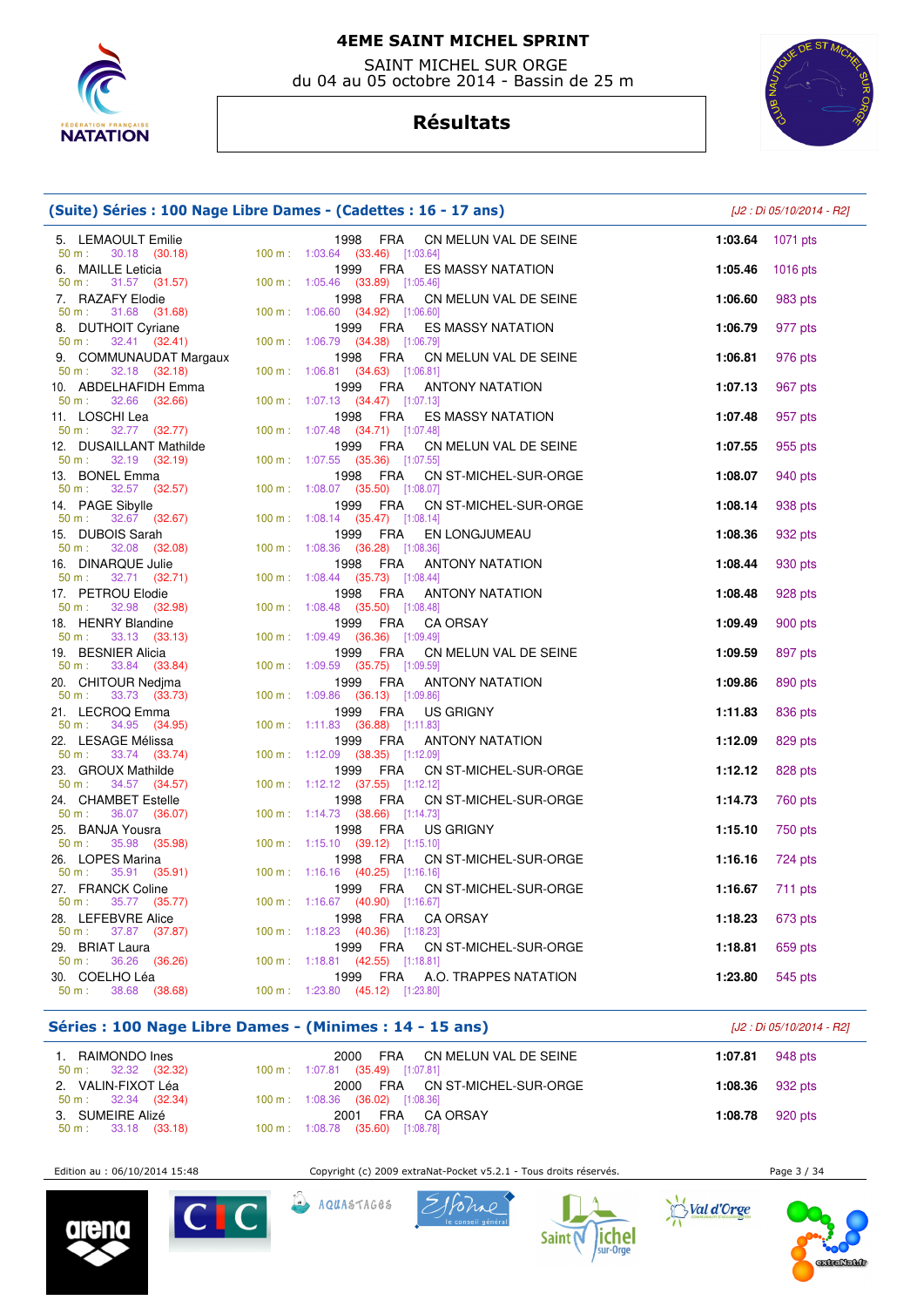

 SAINT MICHEL SUR ORGE du 04 au 05 octobre 2014 - Bassin de 25 m

# **Résultats**



| (Suite) Séries : 100 Nage Libre Dames - (Minimes : 14 - 15 ans)                                      |                                                                                                                     | [J2 : Di 05/10/2014 - R2] |                    |
|------------------------------------------------------------------------------------------------------|---------------------------------------------------------------------------------------------------------------------|---------------------------|--------------------|
| 4. SOYER Adèle<br>32.87 (32.87) 100 m : 1:09.05 (36.18) [1:09.05]<br>50 m:                           | 2001 FRA<br>CN MELUN VAL DE SEINE                                                                                   | 1:09.05                   | 912 pts            |
| 5. BANJA Ines<br>2001 FRA US<br>33.77 (33.77) 100 m : 1:09.48 (35.71) [1:09.48]<br>$50 m$ :          | <b>FRA</b><br>2001<br><b>US GRIGNY</b>                                                                              | 1:09.48                   | 900 pts            |
| 6. REBELO Alizee<br>33.24 (33.24) 100 m : 1:09.62 (36.38) [1:09.62]<br>50 m:                         | 2001 FRA<br><b>ES MASSY NATATION</b>                                                                                | 1:09.62                   | 896 pts            |
| 7. DANIEL NFAMI TCHATCHOU Kesia<br>$50 \text{ m}: 33.12 (33.12)$                                     | 2000 FRA<br><b>ES MASSY NATATION</b><br>100 m: 1:09.77 (36.65) [1:09.77]                                            | 1:09.77                   | 892 pts            |
| E Rebecca 2000 FRA ES<br>33.21 (33.21) 100 m : 1:09.77 (36.56) [1:09.77]<br>7. GELE Rebecca<br>50 m: | <b>ES MASSY NATATION</b>                                                                                            | 1:09.77                   | 892 pts            |
| 9. PELLIER Claire<br>IER Glaire<br>35.79 (35.79)<br>$50 m$ :                                         | 2000 FRA<br>CN MELUN VAL DE SEINE<br>100 m: 1:09.84 (34.05) [1:09.84]                                               | 1:09.84                   | 890 pts            |
| 10. FERGUENE Ines<br>$33.09$ (33.09)<br>50 m:                                                        | 2001 FRA ES MASSY NATATION<br>100 m: 1:09.89 (36.80) [1:09.89]                                                      | 1:09.89                   | 889 pts            |
| 11. BAURON Charline<br>33.89 ( <b>33.89</b> )<br>$50 m$ :                                            | 2001 FRA<br>CN ST-MICHEL-SUR-ORGE<br>100 m: 1:10.54 (36.65) [1:10.54]                                               | 1:10.54                   | 871 pts            |
| 12. CHEDRI Melissa<br>$50 \text{ m}: 34.21 (34.21)$                                                  | 2001 FRA<br>CN MELUN VAL DE SEINE<br>100 m: 1:10.78 (36.57) [1:10.78]                                               | 1:10.78                   | 864 pts            |
| 13. AJAVON Kiara<br>33.22 (33.22)<br>50 m:                                                           | 2001 FRA<br><b>ANTONY NATATION</b><br>100 m: 1:11.17 (37.95) [1:11.17]                                              | 1:11.17                   | 854 pts            |
| 14. LEGRAND Copélia<br>33.83 (33.83)<br>50 m:<br>15. BONNIN Elisa                                    | 2000 FRA<br>CN MELUN VAL DE SEINE<br>100 m: 1:11.39 (37.56) [1:11.39]<br>2001<br>FRA<br><b>ES MASSY NATATION</b>    | 1:11.39<br>1:12.63        | 848 pts            |
| 50 m:<br>34.68 (34.68)<br>16. GENRIES Chloé                                                          | 100 m: 1:12.63 (37.95) [1:12.63]<br>2001 FRA<br><b>ES MASSY NATATION</b>                                            | 1:12.90                   | 815 pts<br>807 pts |
| 34.44 (34.44)<br>$50 m$ :<br>17. LARGILIER Iliana                                                    | 100 m: 1:12.90 (38.46) [1:12.90]<br>2001 FRA<br>CN MELUN VAL DE SEINE                                               | 1:17.23                   | 697 pts            |
| 50 m:<br>36.97 (36.97)<br>17. LEQUIN Anaïs                                                           | 100 m: 1:17.23 (40.26) [1:17.23]<br>2000 FRA<br>EN LONGJUMEAU                                                       | 1:17.23                   | 697 pts            |
| 36.73 (36.73)<br>50 m:<br>19. CHERIFI Emma                                                           | 100 m: 1:17.23 (40.50) [1:17.23]<br>2001<br>FRA<br>CN MELUN VAL DE SEINE                                            | 1:18.45                   | 667 pts            |
| $36.80$ (36.80)<br>50 m:<br>20. BOLLEA Bianca                                                        | 100 m: 1:18.45 (41.65) [1:18.45]<br>2001 FRA<br>CN ST-MICHEL-SUR-ORGE                                               | 1:20.41                   | 621 pts            |
| $50 m$ :<br>37.91 (37.91)<br>21. COELHO Flora                                                        | 100 m: 1:20.41 (42.50) [1:20.41]<br>FRA<br>2001<br>A.O. TRAPPES NATATION                                            | 1:20.67                   | 615 pts            |
| 38.08 (38.08)<br>$50 m$ :<br>22. PUCHALA Camille                                                     | 100 m: 1:20.67 (42.59) [1:20.67]<br>2001<br>FRA<br>CN MELUN VAL DE SEINE                                            | 1:21.58                   | 594 pts            |
| 39.25 (39.25)<br>50 m:<br>23. LEMAOULT Chloé<br>39.05 (39.05)<br>50 m:                               | 100 m: 1:21.58 (42.33) [1:21.58]<br>2000 FRA<br>CN MELUN VAL DE SEINE<br>$100 \text{ m}: 1:23.11$ (44.06) [1:23.11] | 1:23.11                   | 560 pts            |
| --- ROBERT Jessica                                                                                   | 2001<br>FRA ES MASSY NATATION                                                                                       | <b>DNS</b> dec            |                    |

#### **Séries : 100 Nage Libre Dames - (Benjamines : 12 - 13 ans)** [J2 : Di 05/10/2014 - R2]

| 1. RODRIGUES Chloé<br>$50 \text{ m}: 33.50 (33.50)$  | ES MASSY NATATION<br>FRA<br>2003<br>$100 \text{ m}: 1:08.95$ (35.45) [1:08.95] |         | 1:08.95 $915$ pts |
|------------------------------------------------------|--------------------------------------------------------------------------------|---------|-------------------|
| 2. DESBONNES Leha<br>$50 \text{ m}: 33.03 (33.03)$   | 2002 FRA ES MASSY NATATION<br>100 m: 1:09.15 (36.12) [1:09.15]                 | 1:09.15 | 910 pts           |
| 3. ESPINASSE Enola<br>$50 \text{ m}: 34.21 (34.21)$  | 2002 FRA CN ST-MICHEL-SUR-ORGE<br>100 m: 1:11.94 (37.73) [1:11.94]             | 1:11.94 | 833 pts           |
| 4. HOUAL Solene                                      | 2002 FRA ES MASSY NATATION                                                     | 1:12.21 | 826 pts           |
| $50 \text{ m}: 35.34 (35.34)$<br>5. VEILLON Juliette | 100 m: 1:12.21 (36.87) [1:12.21]<br>2002 FRA CAORSAY                           | 1:13.99 | 779 pts           |
| $50 \text{ m}: 35.77 (35.77)$<br>6. HUMBERT Juliette | 100 m: 1:13.99 (38.22) [1:13.99]<br>2003 FRA SN VERSAILLES                     | 1:14.84 | 757 pts           |
| $50 \text{ m}: 36.80 (36.80)$<br>7. BOCH Emma        | $100 \text{ m}: 1:14.84$ (38.04) [1:14.84]<br>2003 FRA A.O. TRAPPES NATATION   | 1:15.96 | 729 pts           |
| $50 \text{ m}: 36.15 (36.15)$<br>8. PORTE Angelique  | 100 m: 1:15.96 (39.81) [1:15.96]<br>ES MASSY NATATION<br>FRA<br>2002           | 1:16.34 | 719 pts           |
| $50 \text{ m}: 36.69 (36.69)$                        | $100 \text{ m}$ : 1:16.34 (39.65) [1:16.34]                                    |         |                   |

Edition au : 06/10/2014 15:48 Copyright (c) 2009 extraNat-Pocket v5.2.1 - Tous droits réservés. Page 4 / 34









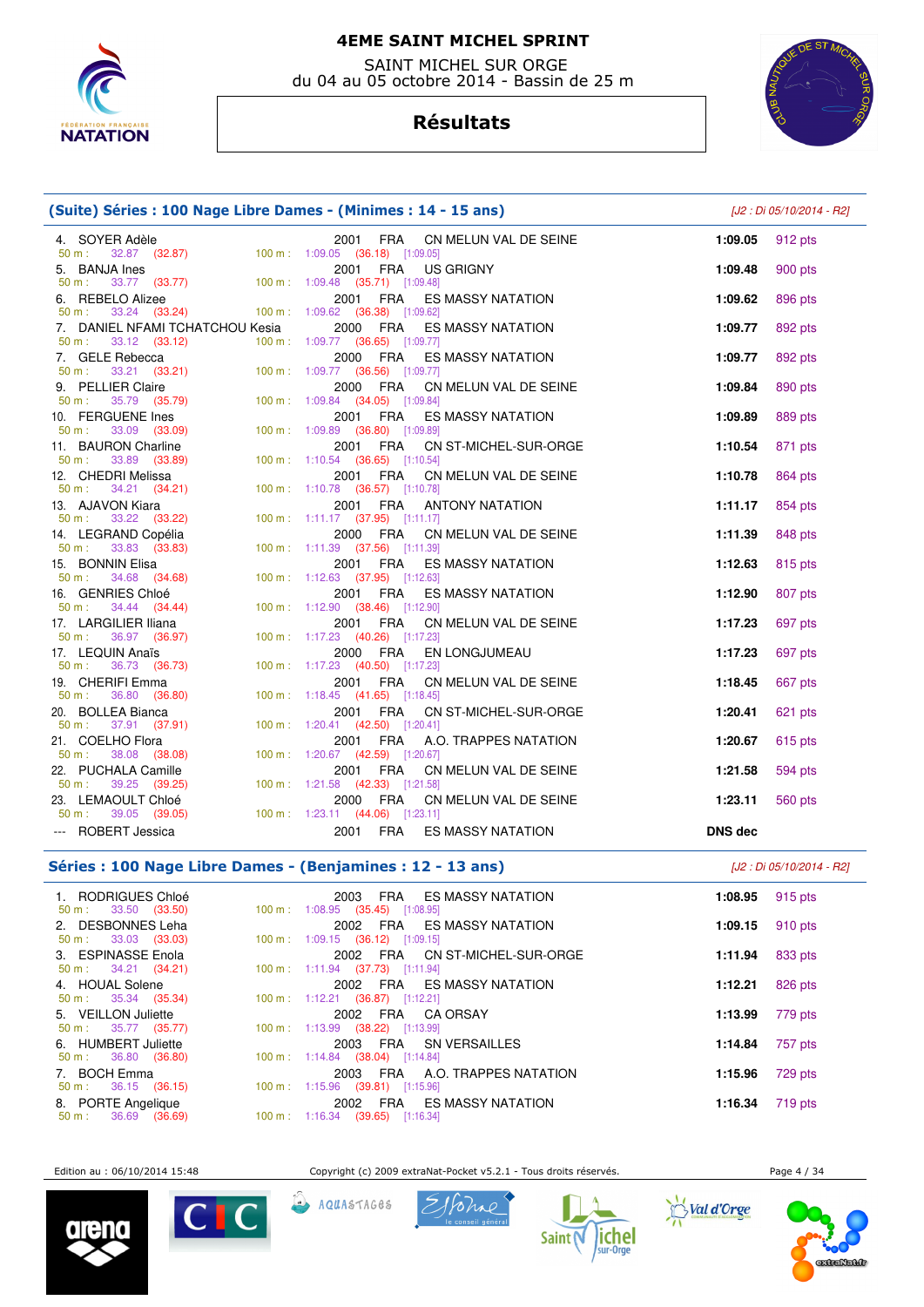

 SAINT MICHEL SUR ORGE du 04 au 05 octobre 2014 - Bassin de 25 m

# **Résultats**



# **(Suite) Séries : 100 Nage Libre Dames - (Benjamines : 12 - 13 ans)** [J2 : Di 05/10/2014 - R2]

| 9. FOURMY Marina<br>50 m : 36.95 (36.95)                                     | 2003 FRA ES MASSY NATATION<br>100 m: 1:17.50 (40.55) [1:17.50]     | 1:17.50 | 690 pts |
|------------------------------------------------------------------------------|--------------------------------------------------------------------|---------|---------|
| 10. NGUYEN DUC LONG Armelle<br>50 m : 35.07 (35.07)                          | 2003 FRA CN ST-MICHEL-SUR-ORGE<br>100 m: 1:17.52 (42.45) [1:17.52] | 1:17.52 | 690 pts |
| 11. LAVENANT Laura<br>$50 \text{ m}: 38.39 (38.39)$                          | 2002 FRA CA ORSAY<br>100 m: 1:18.21 (39.82) [1:18.21]              | 1:18.21 | 673 pts |
| 12. BARDIN Lola<br>50 m : 37.95 (37.95)                                      | 2003 FRA ES MASSY NATATION<br>100 m: 1:18.38 (40.43) [1:18.38]     | 1:18.38 | 669 pts |
| 13. PAGO Elodie<br>50 m : 37.94 (37.94)                                      | 2003 FRA SN VERSAILLES<br>100 m: 1:18.92 (40.98) [1:18.92]         | 1:18.92 | 656 pts |
| 14. MIALOT Maud<br>$50 \text{ m}: 38.01 (38.01)$                             | 2003 FRA CA ORSAY<br>100 m: 1:19.35 (41.34) [1:19.35]              | 1:19.35 | 646 pts |
| 15. FOURMY Maëlys<br>$50 \text{ m}: 38.64 (38.64)$                           | 2003 FRA ES MASSY NATATION<br>100 m: 1:20.85 (42.21) [1:20.85]     | 1:20.85 | 611 pts |
| 16. BERINGUE Natacha<br>50 m : 39.06 (39.06)                                 | 2003 FRA CA ORSAY<br>100 m: 1:21.19 (42.13) [1:21.19]              | 1:21.19 | 603 pts |
| 17. DUCAUROY Aude<br>$50 \text{ m}: 37.35 (37.35)$                           | 2002 FRA CA ORSAY<br>100 m: 1:21.24 (43.89) [1:21.24]              | 1:21.24 | 602 pts |
| 18. LAUNAY Maelle<br>$50 \text{ m}: 39.13 (39.13)$                           | 2002 FRA CN ST-MICHEL-SUR-ORGE<br>100 m: 1:21.27 (42.14) [1:21.27] | 1:21.27 | 601 pts |
| 19. PIRIOU Thalia<br>$50 \text{ m}$ : $41.30 \text{ (41.30)}$                | 2003 FRA A.O. TRAPPES NATATION<br>100 m: 1:27.59 (46.29) [1:27.59] | 1:27.59 | 466 pts |
| 20. GAIFFIER Agathe<br>$50 \text{ m}: 41.72 (41.72)$                         | 2003 FRA CA ORSAY<br>100 m: 1:28.75 (47.03) [1:28.75]              | 1:28.75 | 443 pts |
| 21. JAILLARDON Lana<br>$50 \text{ m}: 42.69 (42.69)$                         | 2002 FRA CN ST-MICHEL-SUR-ORGE<br>100 m: 1:32.20 (49.51) [1:32.20] | 1:32.20 | 378 pts |
| 22. JAMET Ludivine<br>50 m : 42.73 (42.73) 100 m : 1:32.53 (49.80) [1:32.53] | 2003 FRA SN VERSAILLES                                             | 1:32.53 | 372 pts |
| 23. FETHI Myriam                                                             | 2003 FRA A.O. TRAPPES NATATION                                     | 1:37.14 | 294 pts |
|                                                                              |                                                                    |         |         |

### **Séries : 100 Nage Libre Dames - (Poussines : 10 - 11 ans)** [J2 : Di 05/10/2014 - R2]

 1. GUILBAUD Charlotte 2004 FRA CA ORSAY **1:21.20** 603 pts 50 m : 39.33 (39.33) 100 m : 1:21.20 (41.87) [1:21.20] 2. FAUQUANT Maïwenn 2004 FRA CA ORSAY **1:31.40** 393 pts 50 m : 43.54 (43.54) 100 m : 1:31.40 (47.86) [1:31.40] 3. TRENIT Axelle 2004 FRA CA ORSAY **1:32.08** 380 pts 100 m : 1:32.08 (47.38) [1:32.08] 4. LAVENANT Nora 2004 FRA CA ORSAY **1:33.72** 351 pts 50 m : 46.05 (46.05) 100 m : 1:33.72 (47.67) [1:33.72] 5. JAILLARDON Oriane 2005 FRA CN ST-MICHEL-SUR-ORGE **1:33.74** 351 pts 50 m : 44.68 (44.68) 100 m : 1:33.74 (49.06) [1:33.74] 6. BAURON Auriane 2004 FRA CN ST-MICHEL-SUR-ORGE **1:39.11** 263 pts 100 m : 1:39.11 (54.20) [1:39.11] 7. TOUCHAIS Justine 2005 FRA CA ORSAY **1:46.28** 166 pts 1:46.28 (55.94) [1:46.28] 8. DRUON Talia 2005 FRA CA ORSAY **1:53.19** 94 pts 1:53.19 (59.72) [1:53.19] 9. PASCAL Madeline 2005 FRA CA ORSAY **2:02.61** 28 pts 100 m : 2:02.61 (1:05.01) [2:02.61]

#### **Séries : 50 Dos Dames - (Juniors/Seniors : 18 ans et plus)** [J2 : Di 05/10/2014 - R3]

| 1. POUMAREDE Laetitia | 1997  | FRA        | CN ST-MICHEL-SUR-ORGE |       | <b>32.47</b> 1161 pts |
|-----------------------|-------|------------|-----------------------|-------|-----------------------|
| 2. HULIN Charlotte    | 1995  | FRA        | CN ST-MICHEL-SUR-ORGE |       | <b>32.65</b> 1151 pts |
| 3. FOUGERON Elisabeth | 1991  | FRA        | US GRIGNY             |       | <b>34.32</b> 1055 pts |
| 4. CANI Patricia      |       | 1996 ALB   | ES MASSY NATATION     |       | <b>35.05</b> 1015 pts |
| 5. LAUNAY Nolwenn     | 1997  | <b>FRA</b> | CN ST-MICHEL-SUR-ORGE |       | <b>36.86</b> 918 pts  |
| 6. DA LOURA Katia     | 1996. | <b>FRA</b> | US GRIGNY             | 37.08 | 906 pts               |

Edition au : 06/10/2014 15:48 Copyright (c) 2009 extraNat-Pocket v5.2.1 - Tous droits réservés. Page 5 / 34





AQUASTAGES





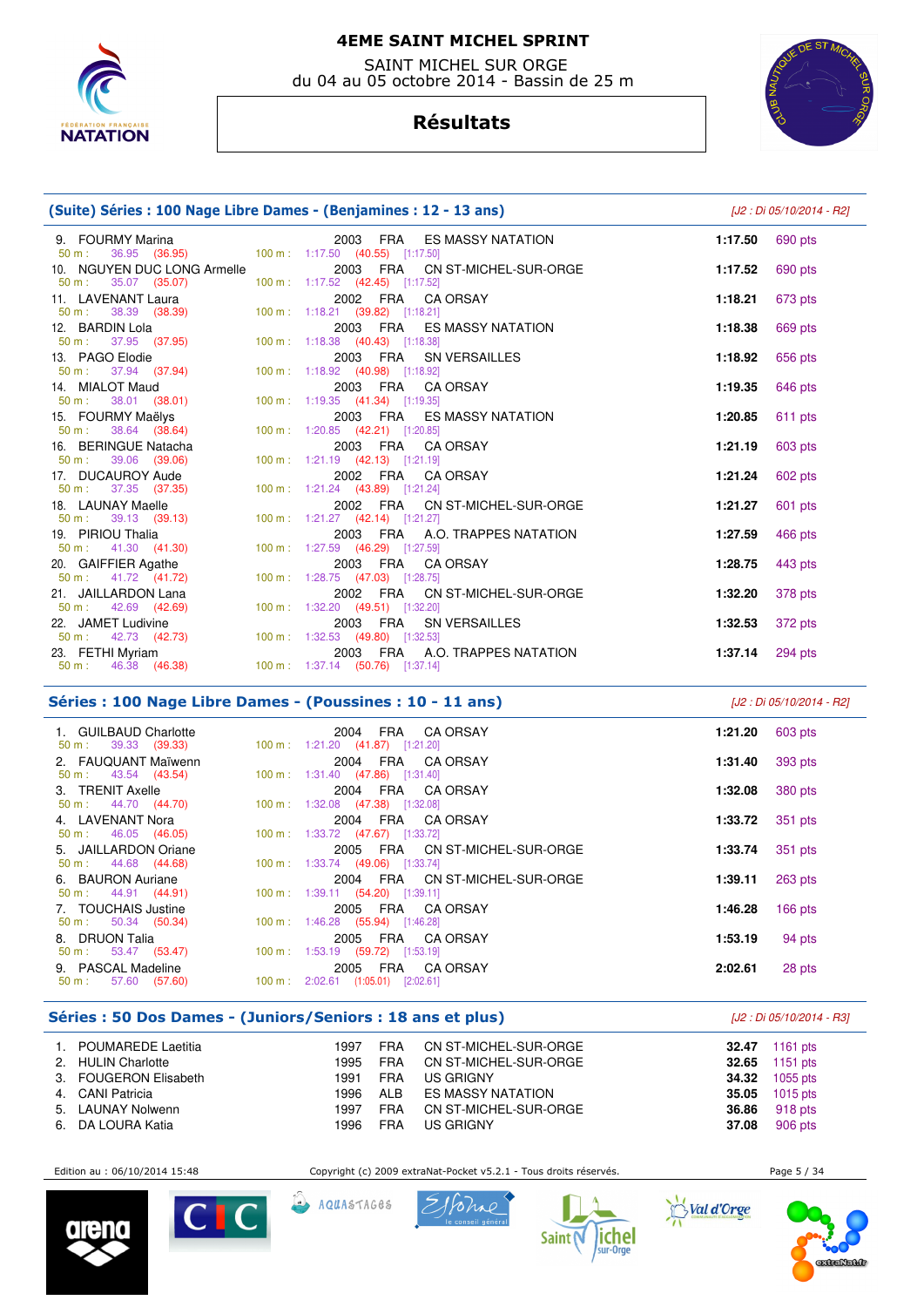

 SAINT MICHEL SUR ORGE du 04 au 05 octobre 2014 - Bassin de 25 m



[J2 : Di 05/10/2014 - R3]

# **Résultats**

| Séries : 50 Dos Dames - (Cadettes : 16 - 17 ans) |
|--------------------------------------------------|
|--------------------------------------------------|

#### 1. BONEL Emma 1998 FRA CN ST-MICHEL-SUR-ORGE **34.42** 1050 pts 2. DANGER Florine **36.23 1999 FRA** EN LONGJUMEAU **1998 PTS**  3. PAGE Sibylle 1999 FRA CN ST-MICHEL-SUR-ORGE **36.51** 936 pts 4. DUTHOIT Cyriane **1999 FRA** ES MASSY NATATION **36.54 36.54**  5. LECROQ Emma 1999 FRA US GRIGNY **36.85** 918 pts 6. GROUX Mathilde 1999 FRA CN ST-MICHEL-SUR-ORGE **37.22** 899 pts 7. CHEBASSIER Karine 1999 FRA US GRIGNY **38.52** 833 pts 8. CHAMBET Estelle 1998 FRA CN ST-MICHEL-SUR-ORGE **39.39** 790 pts 9. FRANCK Coline 1999 FRA CN ST-MICHEL-SUR-ORGE **40.50** 737 pts 10. BRIAT Laura 1999 FRA CN ST-MICHEL-SUR-ORGE **40.66** 730 pts 11. BANJA Yousra 1998 FRA US GRIGNY **41.19** 706 pts 12. THIBAULT Chloé 1999 FRA CN ST-MICHEL-SUR-ORGE **41.64** 685 pts 1999 FRA A.O. TRAPPES NATATION **42.12** 664 pts 14. VARLET Hanna 1999 FRA CN MELUN VAL DE SEINE **44.20** 574 pts

### **Séries : 50 Dos Dames - (Minimes : 14 - 15 ans)** [J2 : Di 05/10/2014 - R3]

|     | <b>BAURON Charline</b>  | 2001 | <b>FRA</b> | CN ST-MICHEL-SUR-ORGE    | 35.38          | 997 pts |
|-----|-------------------------|------|------------|--------------------------|----------------|---------|
| 2.  | <b>GELE Rebecca</b>     | 2000 | <b>FRA</b> | <b>ES MASSY NATATION</b> | 35.90          | 968 pts |
| 3.  | <b>LEQUIN Anaïs</b>     | 2000 | <b>FRA</b> | EN LONGJUMEAU            | 36.59          | 932 pts |
| 4.  | <b>MARCHESE Julie</b>   | 2000 | <b>FRA</b> | CN MELUN VAL DE SEINE    | 37.07          | 907 pts |
| 5.  | <b>BANJA</b> Ines       | 2001 | <b>FRA</b> | US GRIGNY                | 37.32          | 894 pts |
| 6.  | VALIN-FIXOT Léa         | 2000 | <b>FRA</b> | CN ST-MICHEL-SUR-ORGE    | 37.47          | 886 pts |
| 7.  | <b>GENRIES Chloé</b>    | 2001 | <b>FRA</b> | <b>ES MASSY NATATION</b> | 37.58          | 880 pts |
| 8.  | LEGRAND Copélia         | 2000 | <b>FRA</b> | CN MELUN VAL DE SEINE    | 38.05          | 857 pts |
| 9.  | <b>AJAVON Kiara</b>     | 2001 | <b>FRA</b> | <b>ANTONY NATATION</b>   | 38.56          | 831 pts |
| 10. | <b>COELHO Flora</b>     | 2001 | <b>FRA</b> | A.O. TRAPPES NATATION    | 39.15          | 802 pts |
| 11. | <b>BOLLEA Bianca</b>    | 2001 | <b>FRA</b> | CN ST-MICHEL-SUR-ORGE    | 40.80          | 723 pts |
| 12. | <b>LARGILIER Iliana</b> | 2001 | <b>FRA</b> | CN MELUN VAL DE SEINE    | 40.99          | 715 pts |
| 13. | <b>NGANDU Charlotte</b> | 2001 | <b>FRA</b> | US GRIGNY                | 41.19          | 706 pts |
| 14. | <b>RICHARD Mathilde</b> | 2000 | <b>FRA</b> | CN MELUN VAL DE SEINE    | 43.84          | 589 pts |
| 15. | <b>PUCHALA Camille</b>  | 2001 | <b>FRA</b> | CN MELUN VAL DE SEINE    | 45.36          | 528 pts |
| --- | <b>ROBERT Jessica</b>   | 2001 | <b>FRA</b> | <b>ES MASSY NATATION</b> | <b>DNS dec</b> |         |

## **Séries : 50 Dos Dames - (Benjamines : 12 - 13 ans)** [J2 : Di 05/10/2014 - R3]

| 2.<br>3.<br>4.<br>5.<br>6.<br>7.<br>$---$<br>$---$<br>$---$ | <b>LORY-PETTERSON Alicia</b><br><b>VILLETTE Solène</b><br><b>REGLIN Clarice</b><br><b>GOMES Célia</b><br><b>DUPONT Audrey</b><br><b>PIRIOU Thalia</b><br><b>FETHI Myriam</b><br><b>CUSSY Eva</b><br><b>FARHAT Manon</b><br><b>GUILLOT Celia</b> | 2002<br>2002<br>2002<br>2003<br>2003<br>2003<br>2003<br>2002<br>2003<br>2003 | <b>FRA</b><br><b>FRA</b><br><b>FRA</b><br><b>FRA</b><br><b>FRA</b><br><b>FRA</b><br><b>FRA</b><br><b>FRA</b><br><b>FRA</b><br><b>FRA</b> | CN MELUN VAL DE SEINE<br>CN MELUN VAL DE SEINE<br>CN MELUN VAL DE SEINE<br>CN MELUN VAL DE SEINE<br>CN MELUN VAL DE SEINE<br>A.O. TRAPPES NATATION<br>A.O. TRAPPES NATATION<br>CN MELUN VAL DE SEINE<br>CN MELUN VAL DE SEINE<br>CN MELUN VAL DE SEINE | 40.86<br>41.25<br>41.60<br>43.81<br>48.05<br>48.31<br>49.25<br><b>DNS dec</b><br><b>DNS</b> dec<br><b>DNS</b> dec | 721 pts<br>703 pts<br>687 pts<br>591 pts<br>426 pts<br>417 pts<br>385 pts |
|-------------------------------------------------------------|-------------------------------------------------------------------------------------------------------------------------------------------------------------------------------------------------------------------------------------------------|------------------------------------------------------------------------------|------------------------------------------------------------------------------------------------------------------------------------------|--------------------------------------------------------------------------------------------------------------------------------------------------------------------------------------------------------------------------------------------------------|-------------------------------------------------------------------------------------------------------------------|---------------------------------------------------------------------------|
|                                                             |                                                                                                                                                                                                                                                 |                                                                              |                                                                                                                                          |                                                                                                                                                                                                                                                        |                                                                                                                   |                                                                           |
|                                                             |                                                                                                                                                                                                                                                 |                                                                              |                                                                                                                                          |                                                                                                                                                                                                                                                        |                                                                                                                   |                                                                           |
|                                                             |                                                                                                                                                                                                                                                 |                                                                              |                                                                                                                                          |                                                                                                                                                                                                                                                        |                                                                                                                   |                                                                           |
|                                                             |                                                                                                                                                                                                                                                 |                                                                              |                                                                                                                                          |                                                                                                                                                                                                                                                        |                                                                                                                   |                                                                           |
|                                                             |                                                                                                                                                                                                                                                 |                                                                              |                                                                                                                                          |                                                                                                                                                                                                                                                        |                                                                                                                   |                                                                           |
|                                                             |                                                                                                                                                                                                                                                 |                                                                              |                                                                                                                                          |                                                                                                                                                                                                                                                        |                                                                                                                   |                                                                           |
|                                                             |                                                                                                                                                                                                                                                 |                                                                              |                                                                                                                                          |                                                                                                                                                                                                                                                        |                                                                                                                   |                                                                           |
| $---$                                                       | <b>KESSEL Agathe</b>                                                                                                                                                                                                                            | 2003                                                                         | <b>FRA</b>                                                                                                                               | CN MELUN VAL DE SEINE                                                                                                                                                                                                                                  | <b>DNS</b> dec                                                                                                    |                                                                           |
| $\cdots$                                                    | <b>LIEBEN Heloise</b>                                                                                                                                                                                                                           | 2002                                                                         | <b>FRA</b>                                                                                                                               | CN MELUN VAL DE SEINE                                                                                                                                                                                                                                  | <b>DNS dec</b>                                                                                                    |                                                                           |
|                                                             | TIMTIM Léa                                                                                                                                                                                                                                      | 2003                                                                         | <b>FRA</b>                                                                                                                               | CN MELUN VAL DE SEINE                                                                                                                                                                                                                                  | <b>DNS</b> dec                                                                                                    |                                                                           |
|                                                             |                                                                                                                                                                                                                                                 |                                                                              |                                                                                                                                          |                                                                                                                                                                                                                                                        |                                                                                                                   |                                                                           |

# **Séries : 50 Dos Dames - (Poussines : 10 - 11 ans)** [J2 : Di 05/10/2014 - R3] 1. BAURON Auriane 2004 FRA CN ST-MICHEL-SUR-ORGE **45.76** 512 pts 2005 FRA CN ST-MICHEL-SUR-ORGE 49.24 385 pts

Edition au : 06/10/2014 15:48 Copyright (c) 2009 extraNat-Pocket v5.2.1 - Tous droits réservés. Page 6 / 34

val d'Orge









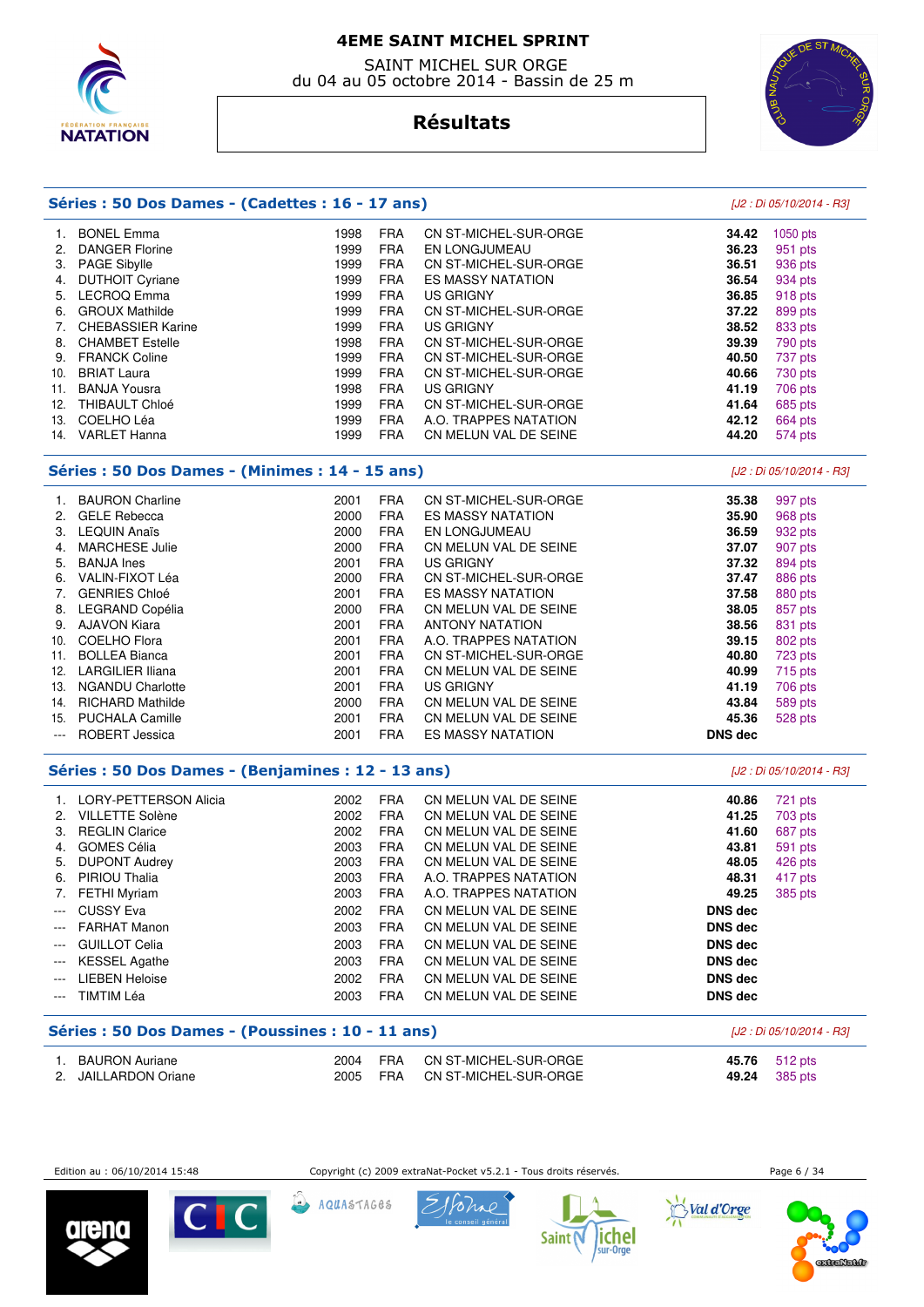

 SAINT MICHEL SUR ORGE du 04 au 05 octobre 2014 - Bassin de 25 m

# **Résultats**



| Séries : 100 Dos Dames - (Juniors/Seniors : 18 ans et plus)               | $[J1: Sa 04/10/2014 - R1]$                                                                                                  |                                  |                           |
|---------------------------------------------------------------------------|-----------------------------------------------------------------------------------------------------------------------------|----------------------------------|---------------------------|
| 1. FOURTIER Julie<br>31.80 (31.80)<br>50 m:                               | 1993 FRA<br><b>CSN GUYANCOURT</b><br>100 m: 1:05.55 (33.75) [1:05.55]                                                       | 1:05.55                          | 1238 pts                  |
| 2. HULIN Charlotte<br>34.16 (34.16)<br>50 m:                              | 1995 FRA<br>CN ST-MICHEL-SUR-ORGE<br>100 m: 1:10.09 (35.93) [1:10.09]                                                       | 1:10.09                          | $1108$ pts                |
| 3. POUMAREDE Laetitia<br>34.20 (34.20)<br>$50 m$ :                        | FRA<br>CN ST-MICHEL-SUR-ORGE<br>1997<br>100 m: 1:11.40 (37.20) [1:11.40]                                                    | 1:11.40                          | $1072$ pts                |
| 4. ROULET Anaelle<br>36.66 (36.66)<br>50 m:                               | 1996<br><b>FRA</b><br>LA ROCHE-SUR-YON NATATION<br>100 m: 1:15.55 (38.89) [1:15.55]                                         | 1:15.55                          | 962 pts                   |
| 5. LAUNAY Nolwenn<br>38.27 (38.27)<br>50 m:                               | 1997 FRA<br>CN ST-MICHEL-SUR-ORGE<br>100 m: 1:18.73 (40.46) [1:18.73]                                                       | 1:18.73                          | 881 pts                   |
| Séries : 100 Dos Dames - (Cadettes : 16 - 17 ans)                         |                                                                                                                             |                                  | [J1 : Sa 04/10/2014 - R1] |
| 1. GITTON Anissa<br>34.85 (34.85)<br>50 m:                                | 1999 FRA<br>STADE DE VANVES<br>100 m: 1:09.95 (35.10) [1:09.95]                                                             | 1:09.95                          | 1112 $pts$                |
| 2. BONEL Emma<br>35.26 (35.26)<br>$50 m$ :                                | 1998 FRA<br>CN ST-MICHEL-SUR-ORGE<br>100 m: 1:13.23 (37.97) [1:13.23]                                                       | 1:13.23                          | $1023$ pts                |
| 3. DANGER Florine<br>35.07 (35.07)<br>50 m:                               | 1999 FRA<br>EN LONGJUMEAU<br>100 m: 1:13.31 (38.24) [1:13.31]                                                               | 1:13.31                          | $1021$ pts                |
| 4. SIRVAIN Lucie<br>36.95 (36.95)<br>50 m:                                | 1998 FRA<br>C.N OZOIR-LA-FERRIERE<br>100 m: 1:16.18 (39.23) [1:16.18]                                                       | 1:16.18                          | 946 pts                   |
| 5. GELY Marion<br>38.03 (38.03)<br>50 m:                                  | 1999 FRA<br><b>CSN GUYANCOURT</b><br>100 m: 1:16.99 (38.96) [1:16.99]                                                       | 1:16.99                          | 925 pts                   |
| 6. LE FAILLER Floriane<br>38.09 (38.09)<br>50 m:                          | 1999 FRA<br><b>CSN GUYANCOURT</b><br>100 m: 1:17.74 (39.65) [1:17.74]                                                       | 1:17.74                          | 906 pts                   |
| 7. PAGE Sibylle<br>37.91 (37.91)<br>$50 m$ :                              | 1999<br><b>FRA</b><br>CN ST-MICHEL-SUR-ORGE<br>100 m: 1:17.96 (40.05) [1:17.96]                                             | 1:17.96                          | 901 pts                   |
| 8. GROUX Mathilde<br>38.09 (38.09)<br>50 m:                               | 1999 FRA<br>CN ST-MICHEL-SUR-ORGE<br>100 m: 1:19.11 (41.02) [1:19.11]                                                       | 1:19.11                          | 872 pts                   |
| 9. LUBINEAU Delphine<br>50 m:<br>39.05 (39.05)                            | 1998 FRA<br>AQUA VALLÉE-DE-CHEVREUSE<br>100 m: 1:20.63 (41.58) [1:20.63]                                                    | 1:20.63                          | 835 pts                   |
| 10. CHAMBET Estelle<br>40.30 (40.30)<br>50 m:                             | 1998 FRA<br>CN ST-MICHEL-SUR-ORGE<br>100 m: 1:21.65 (41.35) [1:21.65]                                                       | 1:21.65                          | 811 pts                   |
| 11. GARCIA Laurie<br>$50 m$ :<br>39.75 (39.75)                            | 1998 FRA<br>CN MELUN VAL DE SEINE                                                                                           | 1:22.63                          | 788 pts                   |
| 12. LOPES Marina<br>40.42 (40.42)<br>50 m:                                | 100 m : 1:22.63 (42.88) [1:22.63]<br>1998 FRA<br>CN ST-MICHEL-SUR-ORGE<br>100 m: 1:22.85 (42.43) [1:22.85]                  | 1:22.85                          | 783 pts                   |
| 13. AGNEL Florence<br>40.71 (40.71)<br>$50 m$ :                           | 1999 FRA<br>C.N OZOIR-LA-FERRIERE                                                                                           | 1:23.54                          | 767 pts                   |
| 14. FRANCK Coline                                                         | 100 m: 1:23.54 (42.83) [1:23.54]<br>1999 FRA<br>CN ST-MICHEL-SUR-ORGE                                                       | 1:26.33                          | 704 pts                   |
| 41.99 (41.99)<br>50 m:<br>15. BRIAT Laura                                 | 100 m: 1:26.33 (44.34) [1:26.33]<br>1999 FRA<br>CN ST-MICHEL-SUR-ORGE                                                       | 1:26.96                          | 690 pts                   |
| $50 \text{ m}: 41.68 (41.68)$<br>CLOUTE-CAZALAA Julie<br>SIMONETTI Romane | 100 m: 1:26.96 (45.28) [1:26.96]<br>1999<br><b>FRA</b><br>AQUA VALLÉE-DE-CHEVREUSE<br>1999<br><b>FRA</b><br>STADE DE VANVES | <b>DNS</b> dec<br><b>DNS dec</b> |                           |

# **Séries : 100 Dos Dames - (Minimes : 14 - 15 ans)**

| $[J1: Sa 04/10/2014 - R1]$ |  |
|----------------------------|--|
|----------------------------|--|

| 1. BIHAN Morgane<br>$50 \text{ m}: 34.78 (34.78)$        | 2000<br>CSN GUYANCOURT<br>FRA<br>100 m: $1:09.50$ (34.72) [1:09.50]                      | 1:09.50 | 1125 $p$ ts |
|----------------------------------------------------------|------------------------------------------------------------------------------------------|---------|-------------|
| 2. HAJDER-NAEYE Tamlyne<br>$50 \text{ m}: 34.12 (34.12)$ | 2000<br>FRA<br>AC BOULOGNE-BILLANCOURT<br>100 m: 1:10.68<br>$(36.56)$ [1:10.68]          | 1:10.68 | $1092$ pts  |
| 3. VALIN-FIXOT Léa<br>$50 \text{ m}: 37.20 (37.20)$      | CN ST-MICHEL-SUR-ORGE<br>2000<br>FRA<br>100 m: 1:15.89<br>$(38.69)$ [1:15.89]            | 1:15.89 | 953 pts     |
| 4. SERENARI Emeline<br>$50 \text{ m}: 37.70 (37.70)$     | CSN GUYANCOURT<br>FRA<br>2000<br>100 m: $1:17.94$ (40.24) [1:17.94]                      | 1:17.94 | 901 pts     |
| 5. HACHEZ Clementine<br>$50 \text{ m}: 39.21 (39.21)$    | <b>FRA</b><br>CSN GUYANCOURT<br>2001<br>100 m: 1:18.99 (39.78) [1:18.99]                 | 1:18.99 | 875 pts     |
| 6. LEROY Marine<br>39.37 (39.37)<br>$50 m$ :             | CSN GUYANCOURT<br><b>FRA</b><br>2001<br>$(39.70)$ [1:19.07]<br>$100 \text{ m}$ : 1:19.07 | 1:19.07 | 873 pts     |

Edition au : 06/10/2014 15:48 Copyright (c) 2009 extraNat-Pocket v5.2.1 - Tous droits réservés. Page 7 / 34











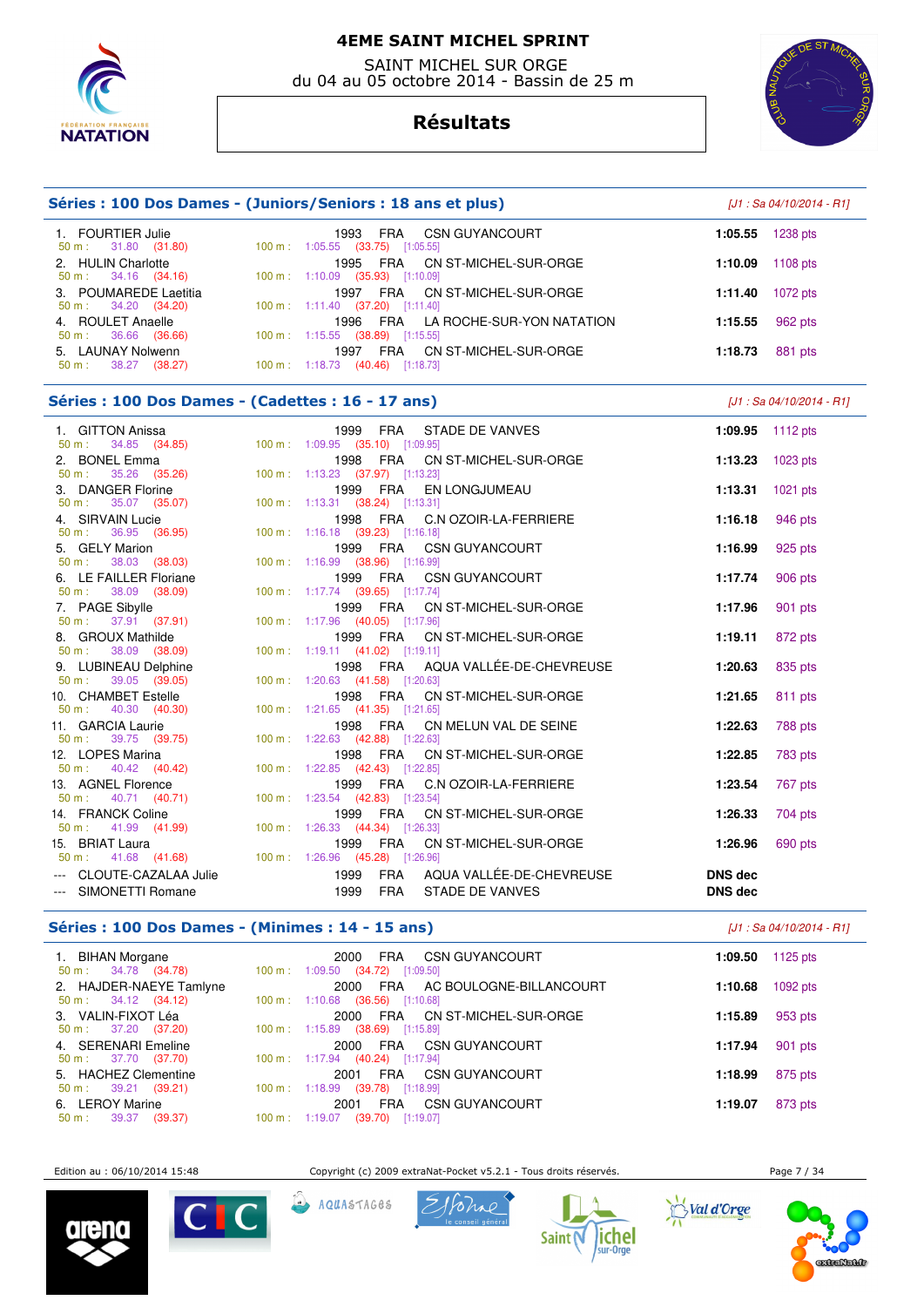

 SAINT MICHEL SUR ORGE du 04 au 05 octobre 2014 - Bassin de 25 m

# **Résultats**



| (Suite) Séries : 100 Dos Dames - (Minimes : 14 - 15 ans)             |                                                                                                                         |                    | $[J1: Sa 04/10/2014 - R1]$ |
|----------------------------------------------------------------------|-------------------------------------------------------------------------------------------------------------------------|--------------------|----------------------------|
| 7. ROUTIER Nolwen<br>50 m:<br>38.39 (38.39)                          | 2000 FRA<br>C.N OZOIR-LA-FERRIERE<br>100 m: 1:19.12 (40.73) [1:19.12]                                                   | 1:19.12            | 872 pts                    |
| 8. JOLY Mathilde<br>39.49 (39.49)<br>50 m:                           | C.N OZOIR-LA-FERRIERE<br>2001 FRA<br>100 m: 1:21.11 (41.62) [1:21.11]                                                   | 1:21.11            | 824 pts                    |
| 9. MULLER Lena<br>39.53 (39.53)<br>50 m:                             | CSN GUYANCOURT<br>2001 FRA<br>100 m: 1:21.88 (42.35) [1:21.88]                                                          | 1:21.88            | 805 pts                    |
| 10. COELHO Flora<br>50 m:<br>40.16 (40.16)                           | FRA<br>A.O. TRAPPES NATATION<br>2001<br>100 m: 1:23.23 (43.07) [1:23.23]                                                | 1:23.23            | 774 pts                    |
| 11. DEWYNTER Manon<br>41.04 (41.04)<br>$50 m$ :                      | AQUA VALLÉE-DE-CHEVREUSE<br>2001 FRA<br>100 m: 1:23.34 (42.30) [1:23.34]                                                | 1:23.34            | 771 pts                    |
| 12. BERARD Marie<br>40.43 (40.43)<br>50 m:                           | 2000<br>FRA<br>CSN GUYANCOURT<br>100 m: 1:23.56 (43.13) [1:23.56]                                                       | 1:23.56            | 766 pts                    |
| 13. BOLLEA Bianca<br>$50 \text{ m}: 41.52 (41.52)$<br>14. JEAN Alice | CN ST-MICHEL-SUR-ORGE<br>2001<br><b>FRA</b><br>100 m: 1:26.69 (45.17) [1:26.69]<br>AQUA VALLÉE-DE-CHEVREUSE<br>2000 FRA | 1:26.69<br>1:29.78 | 696 pts<br>629 pts         |
| $50 \text{ m}: 44.31 (44.31)$<br><b>BAURON Charline</b><br>$---$     | 100 m: 1:29.78 (45.47) [1:29.78]<br>FRA<br>CN ST-MICHEL-SUR-ORGE<br>2001                                                | <b>DNS dec</b>     |                            |
| --- LE CORGUILLE Ambre                                               | <b>FRA</b><br>AQUA VALLÉE-DE-CHEVREUSE<br>2001                                                                          | <b>DNS dec</b>     |                            |
| --- LEGRAND Copélia                                                  | <b>FRA</b><br>2000<br>CN MELUN VAL DE SEINE                                                                             | <b>DNS</b> dec     |                            |
| Séries : 100 Dos Dames - (Benjamines : 12 - 13 ans)                  |                                                                                                                         |                    | [J1 : Sa 04/10/2014 - R1]  |
| 1. BOCH Emma<br>39.53 (39.53)<br>$50 m$ :                            | 2003 FRA<br>A.O. TRAPPES NATATION<br>100 m: 1:22.28 (42.75) [1:22.28]                                                   | 1:22.28            | 796 pts                    |
| 2. ESPINASSE Enola<br>40.24 (40.24)<br>$50 m$ :                      | FRA<br>CN ST-MICHEL-SUR-ORGE<br>2002<br>100 m: 1:22.66 (42.42) [1:22.66]                                                | 1:22.66            | 787 pts                    |
| 3. NGUYEN DUC LONG Armelle<br>41.52 (41.52)<br>$50 m$ :              | 2003<br>FRA<br>CN ST-MICHEL-SUR-ORGE<br>100 m: 1:26.71 (45.19) [1:26.71]                                                | 1:26.71            | 695 pts                    |
| 4. HUMBERT Juliette<br>42.70 (42.70)<br>50 m:                        | 2003 FRA<br><b>SN VERSAILLES</b><br>100 m: 1:27.77 (45.07) [1:27.77]                                                    | 1:27.77            | 672 pts                    |
| 5. PAGO Elodie<br>45.29 (45.29)<br>$50 m$ :                          | <b>FRA</b><br><b>SN VERSAILLES</b><br>2003<br>100 m: 1:30.67 (45.38) [1:30.67]                                          | 1:30.67            | 611 pts                    |
| <b>BERGAMO Pauline</b><br>44.02 (44.02)<br>$50 m$ :                  | 2003 FRA<br><b>CSN GUYANCOURT</b><br>100 m: 1:32.08 (48.06) [1:32.08]                                                   | 1:32.08            | 582 pts                    |
| 7. LAUNAY Maelle<br>50 m:<br>46.18 (46.18)                           | FRA<br>CN ST-MICHEL-SUR-ORGE<br>2002<br>100 m: 1:33.54 (47.36) [1:33.54]                                                | 1:33.54            | 553 pts                    |
| 8. BRAULT Lucile<br>$50 \text{ m}: 47.14 (47.14)$                    | 2003<br>FRA<br><b>CSN GUYANCOURT</b><br>100 m: 1:36.23 (49.09) [1:36.23]                                                | 1:36.23            | 502 pts                    |
| 9. JAMET Ludivine<br>46.60 (46.60)<br>$50 m$ :                       | 2003<br>FRA<br><b>SN VERSAILLES</b><br>100 m: 1:39.63 (53.03) [1:39.63]                                                 | 1:39.63            | 440 pts                    |
| 10. JAILLARDON Lana<br>49.18 (49.18)<br>50 m:                        | FRA<br>CN ST-MICHEL-SUR-ORGE<br>2002<br>100 m: 1:40.49 (51.31) [1:40.49]                                                | 1:40.49            | 425 pts                    |

## **Séries : 100 Dos Dames - (Poussines : 10 - 11 ans)** [J1 : Sa 04/10/2014 - R1]

| <b>BAURON Auriane</b><br>$50 \text{ m}: 50.32 (50.32)$ | FRA CN ST-MICHEL-SUR-ORGE<br>2004<br>100 m : 1:43.47 (53.15) [1:43.47]          | <b>1:43.47</b> 376 pts    |
|--------------------------------------------------------|---------------------------------------------------------------------------------|---------------------------|
| 2. JAILLARDON Oriane<br>$50 \text{ m}: 52.80 (52.80)$  | 2005<br>FRA CN ST-MICHEL-SUR-ORGE<br>$100 \text{ m}: 1:50.33$ (57.53) [1:50.33] | 1:50.33 $273 \text{ pts}$ |

# **Séries : 50 Brasse Dames - (Juniors/Seniors : 18 ans et plus)** [J1 : Sa 04/10/2014 - R1]

|                                                                                                | 1. FOURTIER Julie         | 1993 | <b>FRA</b> | <b>CSN GUYANCOURT</b> | 34.26         | $1225$ pts |
|------------------------------------------------------------------------------------------------|---------------------------|------|------------|-----------------------|---------------|------------|
|                                                                                                | 2. OLIVA Adèle            | 1990 | <b>FRA</b> | EN LONGJUMEAU         | 37.32         | 1076 pts   |
|                                                                                                | 3. LAUNAY Nolwenn         | 1997 | <b>FRA</b> | CN ST-MICHEL-SUR-ORGE | 38.69         | $1013$ pts |
|                                                                                                | 4. HERMELINE Johanna      | 1997 | <b>FRA</b> | EN LONGJUMEAU         | 39.01         | 998 pts    |
|                                                                                                | 5. HULIN Charlotte        | 1995 | <b>FRA</b> | CN ST-MICHEL-SUR-ORGE | 40.40         | 936 pts    |
|                                                                                                | 6. OSSARD Caroline        | 1997 | <b>FRA</b> | A.O. TRAPPES NATATION | 40.65         | 925 pts    |
| 7.                                                                                             | <b>POUMAREDE Laetitia</b> | 1997 | <b>FRA</b> | CN ST-MICHEL-SUR-ORGE | 43.67         | 798 pts    |
| $\frac{1}{2} \left( \frac{1}{2} \right) \left( \frac{1}{2} \right) \left( \frac{1}{2} \right)$ | <b>BENISTY Margaux</b>    | 1997 | <b>FRA</b> | CN MELUN VAL DE SEINE | <b>DSQ Vi</b> |            |

Edition au : 06/10/2014 15:48 Copyright (c) 2009 extraNat-Pocket v5.2.1 - Tous droits réservés. Page 8 / 34











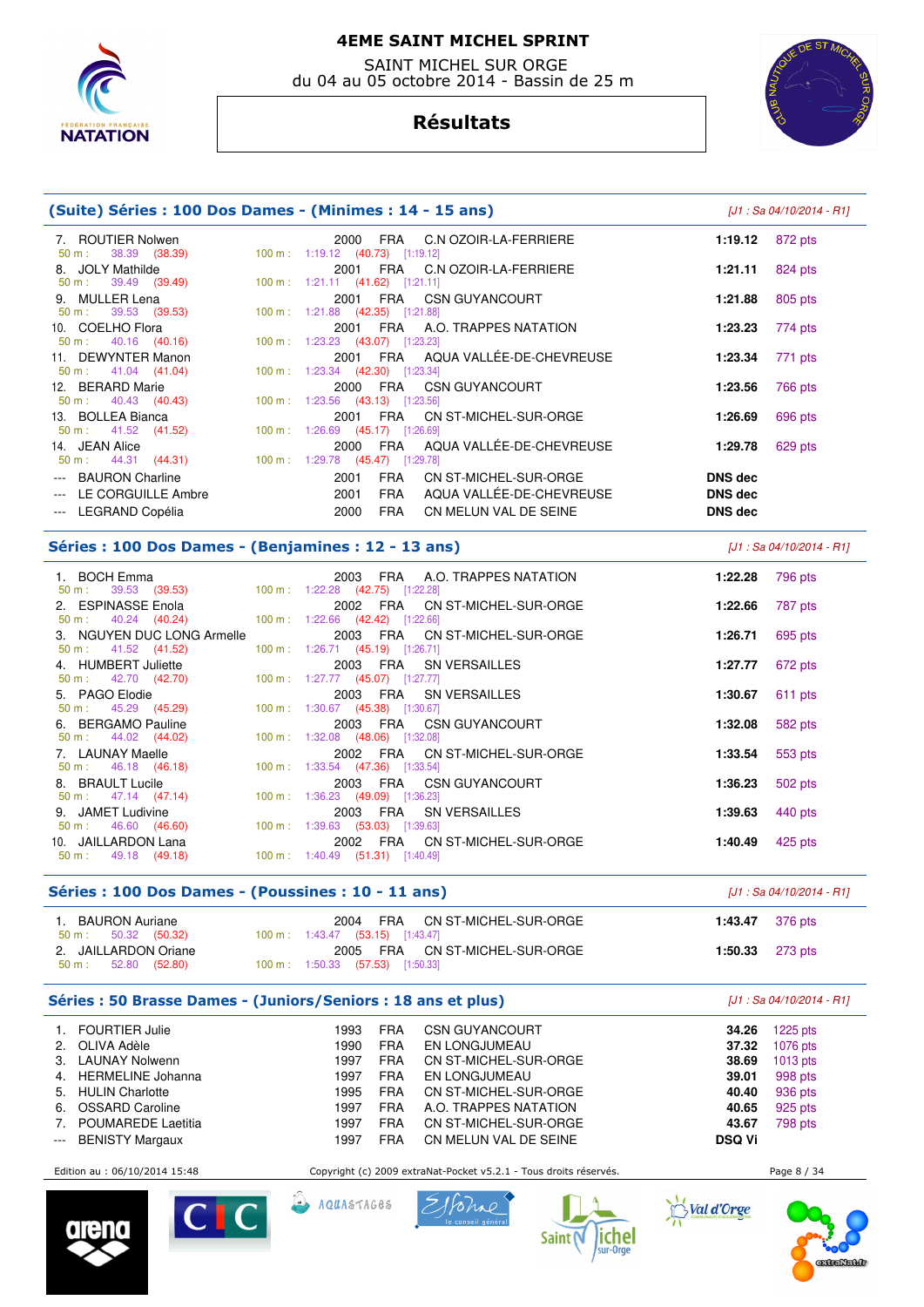

 SAINT MICHEL SUR ORGE du 04 au 05 octobre 2014 - Bassin de 25 m



# **Résultats**

|     | Séries : 50 Brasse Dames - (Cadettes : 16 - 17 ans) |      | [J1 : Sa 04/10/2014 - R1] |                          |                |                           |
|-----|-----------------------------------------------------|------|---------------------------|--------------------------|----------------|---------------------------|
|     | <b>BONEL Emma</b>                                   | 1998 | <b>FRA</b>                | CN ST-MICHEL-SUR-ORGE    | 39.05          | 996 pts                   |
| 2.  | <b>AGNEL Florence</b>                               | 1999 | <b>FRA</b>                | C.N OZOIR-LA-FERRIERE    | 41.33          | 895 pts                   |
| 3.  | LE FAILLER Floriane                                 | 1999 | <b>FRA</b>                | <b>CSN GUYANCOURT</b>    | 41.56          | 886 pts                   |
| 4.  | <b>LUBINEAU Delphine</b>                            | 1998 | <b>FRA</b>                | AQUA VALLÉE-DE-CHEVREUSE | 41.59          | 884 pts                   |
| 5.  | <b>LOPES Marina</b>                                 | 1998 | <b>FRA</b>                | CN ST-MICHEL-SUR-ORGE    | 41.81          | 875 pts                   |
| 6.  | <b>GELY Marion</b>                                  | 1999 | <b>FRA</b>                | <b>CSN GUYANCOURT</b>    | 43.20          | 817 pts                   |
| 7.  | PUCHALA Chloé                                       | 1999 | <b>FRA</b>                | CN MELUN VAL DE SEINE    | 43.32          | 812 pts                   |
| 8.  | <b>COUDRAY Camille</b>                              | 1998 | <b>FRA</b>                | <b>EN LONGJUMEAU</b>     | 43.90          | 788 pts                   |
| 9.  | <b>PAGE Sibylle</b>                                 | 1999 | <b>FRA</b>                | CN ST-MICHEL-SUR-ORGE    | 44.00          | 784 pts                   |
| 10. | <b>GROUX Mathilde</b>                               | 1999 | <b>FRA</b>                | CN ST-MICHEL-SUR-ORGE    | 44.57          | 762 pts                   |
| 11. | <b>DUBOIS Sarah</b>                                 | 1999 | <b>FRA</b>                | EN LONGJUMEAU            | 45.07          | 742 pts                   |
| 12. | <b>CHAMBET Estelle</b>                              | 1998 | <b>FRA</b>                | CN ST-MICHEL-SUR-ORGE    | 46.17          | 700 pts                   |
| 13. | <b>FRANCK Coline</b>                                | 1999 | <b>FRA</b>                | CN ST-MICHEL-SUR-ORGE    | 47.34          | 656 pts                   |
| 14. | COELHO Léa                                          | 1999 | <b>FRA</b>                | A.O. TRAPPES NATATION    | 47.49          | 650 pts                   |
| 15. | <b>BRIAT Laura</b>                                  | 1999 | <b>FRA</b>                | CN ST-MICHEL-SUR-ORGE    | 49.84          | 567 pts                   |
|     | CLOUTE-CAZALAA Julie                                | 1999 | <b>FRA</b>                | AQUA VALLÉE-DE-CHEVREUSE | <b>DNS dec</b> |                           |
|     | Séries : 50 Brasse Dames - (Minimes : 14 - 15 ans)  |      |                           |                          |                | [J1 : Sa 04/10/2014 - R1] |
| 1.  | <b>BIHAN Morgane</b>                                | 2000 | <b>FRA</b>                | <b>CSN GUYANCOURT</b>    | 35.92          | 1143 $pts$                |
| 2.  | <b>BAURON Charline</b>                              | 2001 | <b>FRA</b>                | CN ST-MICHEL-SUR-ORGE    | 40.42          | 935 pts                   |
| З.  | VALIN-FIXOT Léa                                     | 2000 | <b>FRA</b>                | CN ST-MICHEL-SUR-ORGE    | 40.67          | $924$ nts                 |

|                | <b>DAUNUN UNIMING</b>   | ZUU I | <b>FNA</b> | UN 31-MIUNEL-JUN-UNUE    | 40.42 | ອວວ ນເຣ |
|----------------|-------------------------|-------|------------|--------------------------|-------|---------|
| 3.             | VALIN-FIXOT Léa         | 2000  | <b>FRA</b> | CN ST-MICHEL-SUR-ORGE    | 40.67 | 924 pts |
| 4.             | <b>JOLY Mathilde</b>    | 2001  | <b>FRA</b> | C.N OZOIR-LA-FERRIERE    | 41.45 | 890 pts |
|                | 5. LE CORGUILLE Ambre   | 2001  | <b>FRA</b> | AQUA VALLÉE-DE-CHEVREUSE | 41.67 | 881 pts |
|                | 6. HACHEZ Clementine    | 2001  | <b>FRA</b> | <b>CSN GUYANCOURT</b>    | 42.22 | 858 pts |
| 7 <sup>1</sup> | <b>LEROY Marine</b>     | 2001  | <b>FRA</b> | <b>CSN GUYANCOURT</b>    | 42.80 | 833 pts |
|                | 8. DEWYNTER Manon       | 2001  | <b>FRA</b> | AQUA VALLÉE-DE-CHEVREUSE | 43.23 | 816 pts |
| 9.             | MULLER Lena             | 2001  | <b>FRA</b> | <b>CSN GUYANCOURT</b>    | 43.66 | 798 pts |
| 10.            | <b>BOLLEA Bianca</b>    | 2001  | <b>FRA</b> | CN ST-MICHEL-SUR-ORGE    | 44.01 | 784 pts |
| 11.            | <b>SERENARI Emeline</b> | 2000  | <b>FRA</b> | <b>CSN GUYANCOURT</b>    | 44.14 | 779 pts |
| 12.            | <b>JEAN Alice</b>       | 2000  | <b>FRA</b> | AQUA VALLÉE-DE-CHEVREUSE | 47.23 | 660 pts |
| 13.            | <b>BERARD Marie</b>     | 2000  | <b>FRA</b> | <b>CSN GUYANCOURT</b>    | 48.42 | 617 pts |
|                |                         |       |            |                          |       |         |
|                |                         |       |            |                          |       |         |

|    | Séries : 50 Brasse Dames - (Benjamines : 12 - 13 ans) |      | [J1 : Sa 04/10/2014 - R1] |                       |       |         |
|----|-------------------------------------------------------|------|---------------------------|-----------------------|-------|---------|
|    | BRAULT Lucile                                         | 2003 | <b>FRA</b>                | <b>CSN GUYANCOURT</b> | 47.16 | 662 pts |
|    | 2. BERGAMO Pauline                                    | 2003 | <b>FRA</b>                | <b>CSN GUYANCOURT</b> | 49.97 | 563 pts |
| 3. | PIRIOU Thalia                                         | 2003 | <b>FRA</b>                | A.O. TRAPPES NATATION | 54.62 | 415 pts |
|    | 4. FETHI Myriam                                       | 2003 | <b>FRA</b>                | A.O. TRAPPES NATATION | 57.70 | 330 pts |

| Séries : 50 Brasse Dames - (Poussines : 10 - 11 ans) | [J1 : Sa 04/10/2014 - R1]                                        |                      |                   |                                                                         |       |                                                  |
|------------------------------------------------------|------------------------------------------------------------------|----------------------|-------------------|-------------------------------------------------------------------------|-------|--------------------------------------------------|
|                                                      | <b>BAURON Auriane</b><br>2. RICARD Manon<br>3. JAILLARDON Oriane | 2004<br>2005<br>2005 | FRA<br>FRA<br>FRA | CN ST-MICHEL-SUR-ORGE<br>CN ST-MICHEL-SUR-ORGE<br>CN ST-MICHEL-SUR-ORGE | 48.92 | 599 pts<br>55.53 389 pts<br><b>56.28</b> 368 pts |

# Séries : 100 Brasse Dames - (Juniors/Seniors : 18 ans et plus)  $[J2 : Di 05/10/2014 - R2]$

| 1. OLIVA Adèle<br>$50 \text{ m}: 38.66 (38.66)$     | FRA EN LONGJUMEAU<br>1990<br>100 m: 1:21.57 (42.91) [1:21.57]          | 1:21.57 | 1039 pts |
|-----------------------------------------------------|------------------------------------------------------------------------|---------|----------|
| 2. HERMELINE Johanna                                | FRA EN LONGJUMEAU<br>1997                                              | 1:23.71 | 990 pts  |
| $50 \text{ m}: 39.20 (39.20)$<br>3. CANI Patricia   | 100 m : 1:23.71 $(44.51)$ [1:23.71]<br>1996 ALB ES MASSY NATATION      | 1:25.49 | 951 pts  |
| $50 \text{ m}: 40.59 (40.59)$<br>4. LAUNAY Nolwenn  | 100 m : 1:25.49 (44.90) [1:25.49]<br>1997 FRA CN ST-MICHEL-SUR-ORGE    | 1:26.21 | 935 pts  |
| $50 \text{ m}: 40.59 (40.59)$<br>5. HULIN Charlotte | 100 m : 1:26.21 (45.62) [1:26.21]<br>FRA CN ST-MICHEL-SUR-ORGE<br>1995 | 1:29.75 | 859 pts  |
| $50 \text{ m}: 41.97 (41.97)$                       | $(47.78)$ [1:29.75]<br>$100 \text{ m}: 1:29.75$                        |         |          |

Edition au : 06/10/2014 15:48 Copyright (c) 2009 extraNat-Pocket v5.2.1 - Tous droits réservés. Page 9 / 34









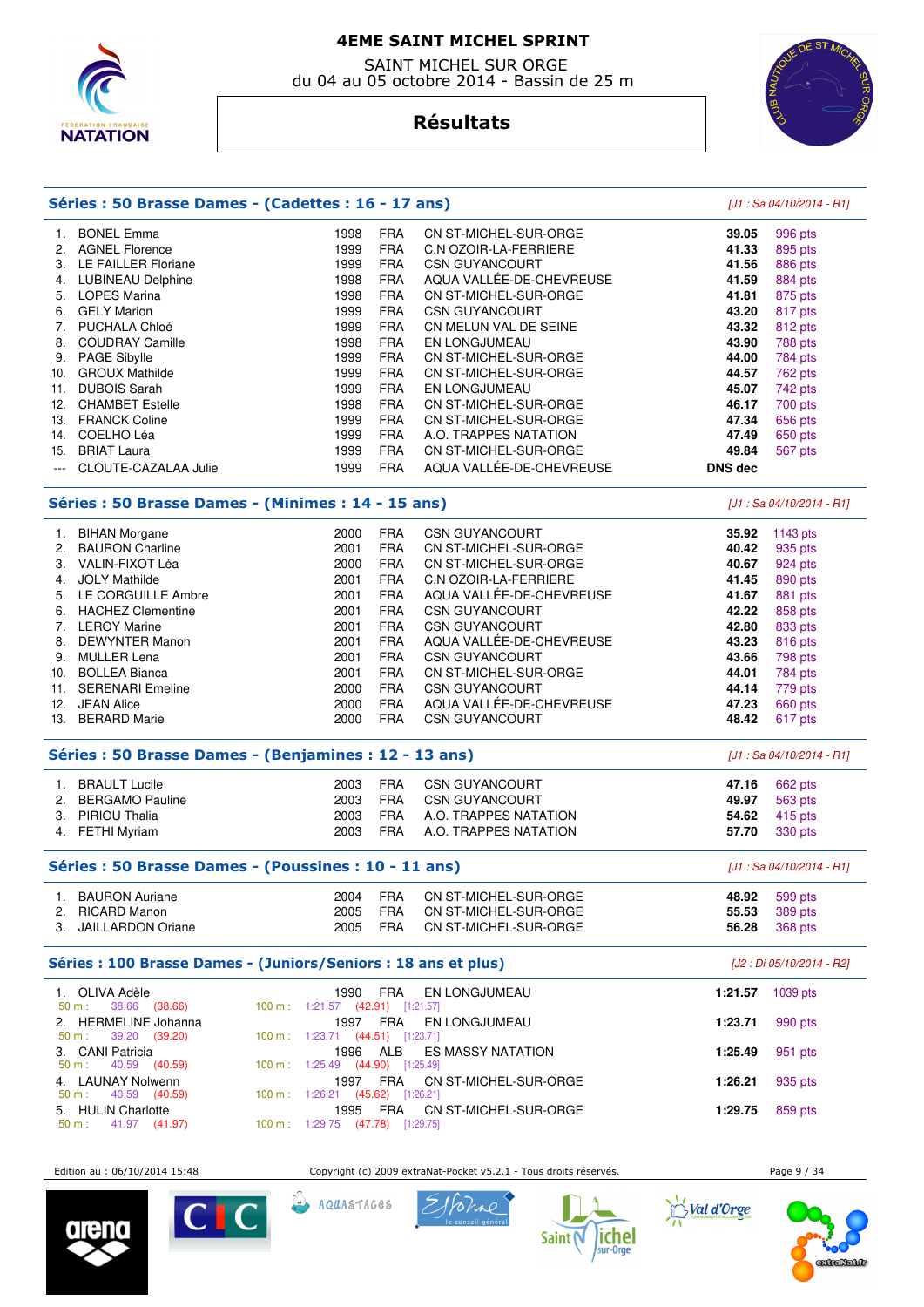

 SAINT MICHEL SUR ORGE du 04 au 05 octobre 2014 - Bassin de 25 m



**Résultats**

|                                                      | (Suite) Séries : 100 Brasse Dames - (Juniors/Seniors : 18 ans et plus)          |                | [J2 : Di 05/10/2014 - R2] |
|------------------------------------------------------|---------------------------------------------------------------------------------|----------------|---------------------------|
| 6. JEANNE Floriane<br>43.14 (43.14)<br>50 m:         | 1995 FRA<br><b>CA ORSAY</b><br>100 m: 1:29.99 (46.85) [1:29.99]                 | 1:29.99        | 854 pts                   |
| 7. POUMAREDE Laetitia<br>50 m: 45.49 (45.49)         | 1997 FRA<br>CN ST-MICHEL-SUR-ORGE<br>100 m: 1:37.48 (51.99) [1:37.48]           | 1:37.48        | 705 pts                   |
| Séries : 100 Brasse Dames - (Cadettes : 16 - 17 ans) |                                                                                 |                | [J2 : Di 05/10/2014 - R2] |
| 1. BARDOT Lou<br>50 m:<br>38.45 (38.45)              | 1998 FRA<br>CN MELUN VAL DE SEINE<br>100 m : 1:20.25 (41.80) [1:20.25]          | 1:20.25        | 1069 $pts$                |
| 2. DUSAILLANT Mathilde<br>38.06 (38.06)<br>50 m:     | 1999<br>FRA<br>CN MELUN VAL DE SEINE<br>100 m: 1:22.45 (44.39) [1:22.45]        | 1:22.45        | 1019 pts                  |
| 3. RAZAFY Elodie<br>39.40 (39.40)<br>$50 m$ :        | FRA<br>1998<br>CN MELUN VAL DE SEINE<br>100 m: 1:23.72 (44.32) [1:23.72]        | 1:23.72        | 990 pts                   |
| 4. BARAT Mathilde<br>$50 m$ :<br>40.01 (40.01)       | FRA<br>1999<br>CN MELUN VAL DE SEINE<br>100 m: 1:24.57 (44.56) [1:24.57]        | 1:24.57        | 971 pts                   |
| 5. BONEL Emma<br>$50 m$ :<br>40.01 (40.01)           | FRA<br>CN ST-MICHEL-SUR-ORGE<br>1998<br>100 m: 1:24.62 (44.61) [1:24.62]        | 1:24.62        | 970 pts                   |
| 6. SOYER Emma<br>40.20 (40.20)<br>50 m:              | 1998 FRA<br>CN MELUN VAL DE SEINE<br>100 m: 1:24.74 (44.54) [1:24.74]           | 1:24.74        | 967 pts                   |
| 7. LEMAOULT Emilie<br>50 m:<br>40.94 (40.94)         | 1998<br>FRA<br>CN MELUN VAL DE SEINE<br>100 m: 1:27.39 (46.45) [1:27.39]        | 1:27.39        | 909 pts                   |
| 8. DINARQUE Julie<br>$50 m$ :<br>41.71 (41.71)       | 1998<br>FRA<br><b>ANTONY NATATION</b><br>100 m: 1:28.16 (46.45) [1:28.16]       | 1:28.16        | 893 pts                   |
| 9. CHITOUR Nedima<br>42.46 (42.46)<br>$50 m$ :       | FRA<br>1999<br><b>ANTONY NATATION</b><br>100 m: 1:29.30 (46.84) [1:29.30]       | 1:29.30        | 869 pts                   |
| 10. PETROU Elodie<br>42.41 (42.41)<br>50 m:          | 1998<br>FRA<br><b>ANTONY NATATION</b><br>100 m: 1:29.51 (47.10) [1:29.51]       | 1:29.51        | 864 pts                   |
| 11. COMMUNAUDAT Margaux<br>42.93 (42.93)<br>$50 m$ : | 1998<br>FRA<br>CN MELUN VAL DE SEINE<br>100 m: 1:31.65 (48.72) [1:31.65]        | 1:31.65        | 820 pts                   |
| 12. CHEBASSIER Karine<br>42.78 (42.78)<br>50 m:      | FRA<br>US GRIGNY<br>1999<br>100 m: 1:31.76 (48.98) [1:31.76]                    | 1:31.76        | 818 pts                   |
| 13. BESNIER Alicia<br>43.80 (43.80)<br>$50 m$ :      | FRA<br>1999<br>CN MELUN VAL DE SEINE<br>100 m: 1:32.45 (48.65) [1:32.45]        | 1:32.45        | 804 pts                   |
| 14. LOPES Marina<br>44.55 (44.55)<br>50 m:           | 1998<br>FRA<br>CN ST-MICHEL-SUR-ORGE<br>100 m: 1:34.67 (50.12) [1:34.67]        | 1:34.67        | 760 pts                   |
| 15. PAGE Sibylle<br>$50 m$ :<br>45.14 (45.14)        | FRA<br>1999<br>CN ST-MICHEL-SUR-ORGE<br>100 m: 1:35.90 (50.76) [1:35.90]        | 1:35.90        | 736 pts                   |
| 16. GROUX Mathilde<br>45.43 (45.43)<br>50 m:         | 1999<br>FRA<br>CN ST-MICHEL-SUR-ORGE<br>100 m: 1:37.36 (51.93) [1:37.36]        | 1:37.36        | 708 pts                   |
| 17. CHAMBET Estelle<br>48.91 (48.91)<br>$50 m$ :     | 1998<br>FRA<br>CN ST-MICHEL-SUR-ORGE<br>100 m: 1:44.13 (55.22) [1:44.13]        | 1:44.13        | 585 pts                   |
| 18. FRANCK Coline<br>50 m:<br>49.84 (49.84)          | 1999<br>FRA<br>CN ST-MICHEL-SUR-ORGE<br>100 m: 1:45.48 (55.64) [1:45.48]        | 1:45.48        | 562 pts                   |
| 19. COELHO Léa<br>50.87 (50.87)<br>50 m:             | 1999<br>FRA<br>A.O. TRAPPES NATATION<br>100 m: 1:46.05 (55.18) [1:46.05]        | 1:46.05        | 552 pts                   |
| 20. GABORET Karine<br>50.00 (50.00)<br>$50 m$ :      | 1999<br>FRA<br>CN MELUN VAL DE SEINE<br>100 m: 1:46.28 (56.28) [1:46.28]        | 1:46.28        | 549 pts                   |
| 21. BRIAT Laura<br>$50 m$ :<br>51.89 (51.89)         | 1999<br><b>FRA</b><br>CN ST-MICHEL-SUR-ORGE<br>100 m: 1:51.87 (59.98) [1:51.87] | 1:51.87        | 459 pts                   |
| --- CHESNEAU Marine                                  | 1999<br>FRA<br><b>ES MASSY NATATION</b>                                         | <b>DNS</b> dec |                           |

#### **Séries : 100 Brasse Dames - (Minimes : 14 - 15 ans)** [J2 : Di 05/10/2014 - R2]

| 1. LANGLAIS Lila<br>$50 \text{ m}: 40.86 (40.86)$   | FRA ES MASSY NATATION<br>2000<br>100 m: 1:25.61 (44.75) [1:25.61]     | 1:25.61 $948 \text{ pts}$ |  |
|-----------------------------------------------------|-----------------------------------------------------------------------|---------------------------|--|
| 2. VALIN-FIXOT Léa<br>$50 \text{ m}: 41.46 (41.46)$ | 2000 FRA CN ST-MICHEL-SUR-ORGE<br>100 m : 1:28.70 (47.24) [1:28.70]   | <b>1:28.70</b> 881 pts    |  |
| 3. AJAVON Kiara<br>$50 \text{ m}: 41.98 (41.98)$    | FRA ANTONY NATATION<br>2001<br>100 m: 1:30.04 (48.06) [1:30.04]       | 1:30.04 $853 \text{ pts}$ |  |
| 4. BAURON Charline<br>$50 \text{ m}: 42.53 (42.53)$ | FRA CN ST-MICHEL-SUR-ORGE<br>2001<br>100 m: 1:30.21 (47.68) [1:30.21] | 1:30.21 $850 \text{ pts}$ |  |

Edition au : 06/10/2014 15:48 Copyright (c) 2009 extraNat-Pocket v5.2.1 - Tous droits réservés. Page 10 / 34











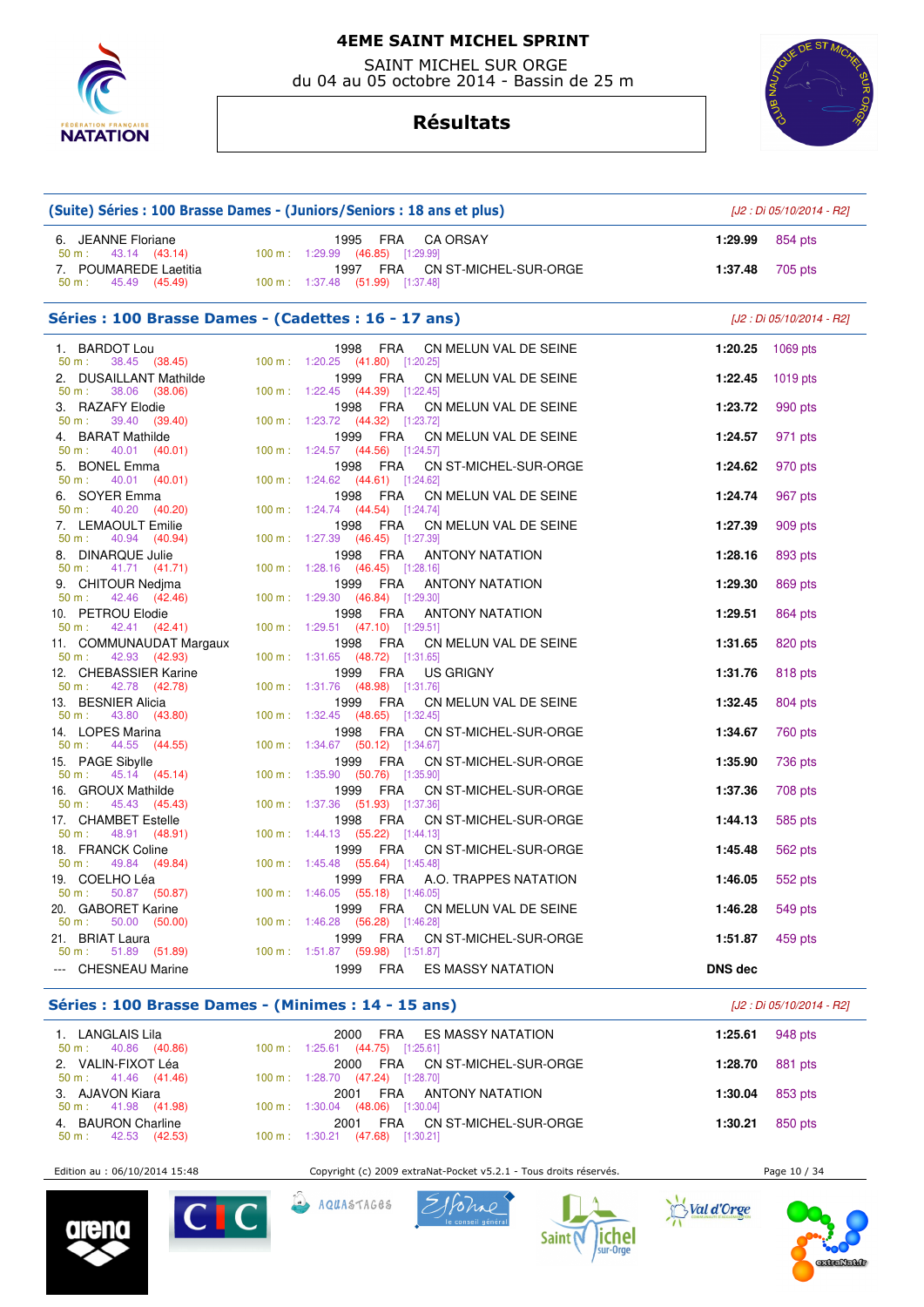

 SAINT MICHEL SUR ORGE du 04 au 05 octobre 2014 - Bassin de 25 m

# **Résultats**



| (Suite) Séries : 100 Brasse Dames - (Minimes : 14 - 15 ans) | [J2 : Di 05/10/2014 - R2]                                                          |                    |
|-------------------------------------------------------------|------------------------------------------------------------------------------------|--------------------|
| 5. CHEDRI Melissa<br>$50 \text{ m}: 42.99 (42.99)$          | FRA<br>CN MELUN VAL DE SEINE<br>2001<br>100 m: 1:31.83 (48.84) [1:31.83]           | 1:31.83<br>816 pts |
| 6. SUMEIRE Alizé<br>$50 \text{ m}: 43.75 (43.75)$           | FRA CAORSAY<br>2001<br>100 m: 1:32.97 (49.22) [1:32.97]                            | 793 pts<br>1:32.97 |
| 7. BOLLEA Bianca<br>$50 \text{ m}: 44.91 (44.91)$           | FRA CN ST-MICHEL-SUR-ORGE<br>2001<br>100 m: $1:35.25$ (50.34) [1:35.25]            | 748 pts<br>1:35.25 |
| 8. NGANDU Charlotte<br>$50 \text{ m}: 45.68 (45.68)$        | FRA US GRIGNY<br>2001<br>$100 \text{ m}: 1:38.01$ (52.33) [1:38.01]                | 695 pts<br>1:38.01 |
| 9. FLEURAL Lovaina<br>$50 \text{ m}: 45.87 (45.87)$         | FRA CN MELUN VAL DE SEINE<br>2000<br>$100 \text{ m}: 1:38.18$ (52.31) [1:38.18]    | 692 pts<br>1:38.18 |
| 10. CHERIFI Emma<br>$50 \text{ m}: 47.36 (47.36)$           | FRA<br>CN MELUN VAL DE SEINE<br>2001<br>$100 \text{ m}: 1:39.39$ (52.03) [1:39.39] | 1:39.39<br>670 pts |
| 11. PUCHALA Camille<br>53.22 (53.22)<br>50 m :              | FRA<br>CN MELUN VAL DE SEINE<br>2001<br>$(58.60)$ [1:51.82]<br>100 m: 1:51.82      | 460 pts<br>1:51.82 |

## **Séries : 100 Brasse Dames - (Benjamines : 12 - 13 ans)** [J2 : Di 05/10/2014 - R2]

 1. ESPINASSE Enola 2002 FRA CN ST-MICHEL-SUR-ORGE **1:31.04** 833 pts  $(48.51)$   $[1:31.04]$  2. LAVIGNE Marie 2003 FRA ES MASSY NATATION **1:33.47** 783 pts  $(50.35)$   $[1:33.47]$  3. LAUNAY Maelle 2002 FRA CN ST-MICHEL-SUR-ORGE **1:35.26** 748 pts 50 m : 45.24 (45.24) 100 m : 1:35.26 (50.02) [1:35.26] 4. VEILLON Juliette 2002 FRA CA ORSAY **1:36.83** 718 pts 1:36.83 (51.08) [1:36.83] 5. HUMBERT Juliette 2003 FRA SN VERSAILLES **1:40.21** 655 pts 1:40.21 (53.22) [1:40.21] 6. REGLIN Clarice 2002 FRA CN MELUN VAL DE SEINE **1:40.58** 648 pts 50 m : 46.71 (46.71) 100 m : 1:40.58 (53.87) [1:40.58] 7. CHESNEAU Justine 2003 FRA ES MASSY NATATION **1:41.02** 640 pts 50 m : 48.30 (48.30) 100 m : 1:41.02 (52.72) [1:41.02] 8. NGUYEN DUC LONG Armelle 2003 FRA CN ST-MICHEL-SUR-ORGE **1:41.67** 628 pts 50 m : 48.20 (48.20) 100 m : 1:41.67 (53.47) [1:41.67] 9. HOGREL Léa 2003 FRA ES MASSY NATATION **1:41.81** 626 pts 50 m : 47.40 (47.40) 100 m : 1:41.81 (54.41) [1:41.81] 10. LAVENANT Laura 2002 FRA CA ORSAY **1:41.88** 625 pts 1:41.88 (53.15) [1:41.88] 11. GOMES Célia **2003 FRA CN MELUN VAL DE SEINE 1:43.65** 593 pts<br>
50 m : 48.47 (48.47) 100 m : 1:43.65 (55.18) [1:43.65] 100 m : 1:43.65 (55.18) [1:43.65] 12. LORY-PETTERSON Alicia 2002 FRA CN MELUN VAL DE SEINE **1:44.11** 585 pts 50 m : 49.54 (49.54) 100 m : 1:44.11 (54.57) [1:44.11]<br>13. GAIFFIER Agathe 2003 FRA CA 13. GAIFFIER Agathe **2003 FRA CA ORSAY 1:44.21** 584 pts<br>
50 m : 49.57 (49.57) 100 m : 1:44.21 (54.64) [1:44.21] 1:44.21 (54.64) [1:44.21] 14. MIALOT Maud 2003 FRA CA ORSAY **1:44.50** 579 pts  $1:44.50$  (55.04) [1:44.50] 15. DUCAUROY Aude 2002 FRA CA ORSAY **1:45.79** 557 pts 50 m : 50.06 (50.06) 100 m : 1:45.79 (55.73) [1:45.79 16. PAGO Elodie 2003 FRA SN VERSAILLES **1:46.67** 542 pts 50 m : 50.62 (50.62) 100 m : 1:46.67 (56.05) [1:46.67] 17. JAILLARDON Lana 2002 FRA CN ST-MICHEL-SUR-ORGE **1:48.98** 504 pts 50 m : 51.80 (51.80) 100 m : 1:48.98 (57.18) [1:48.98] 18. BERINGUE Natacha 2003 FRA CA ORSAY **1:49.31** 499 pts 1:49.31 (58.59) [1:49.31] 19. FARHAT Manon 2003 FRA CN MELUN VAL DE SEINE **1:49.79** 492 pts 1:49.79 (58.14) [1:49.79] 20. DUPONT Audrey 2003 FRA CN MELUN VAL DE SEINE **1:52.60** 448 pts 50 m : 53.07 (53.07) 100 m : 1:52.60 (59.53) [1:52.60] 21. VILLETTE Solène 2002 FRA CN MELUN VAL DE SEINE **1:53.02** 442 pts 50 m : 50.44 (50.44) 100 m : 1:53.02 (1:02.58) [1:53.02] 22. LIEBEN Heloise 2002 FRA CN MELUN VAL DE SEINE **1:57.64** 375 pts 100 m : 1:57.64 (1:03.17) [1:57.64]

Edition au : 06/10/2014 15:48 Copyright (c) 2009 extraNat-Pocket v5.2.1 - Tous droits réservés.













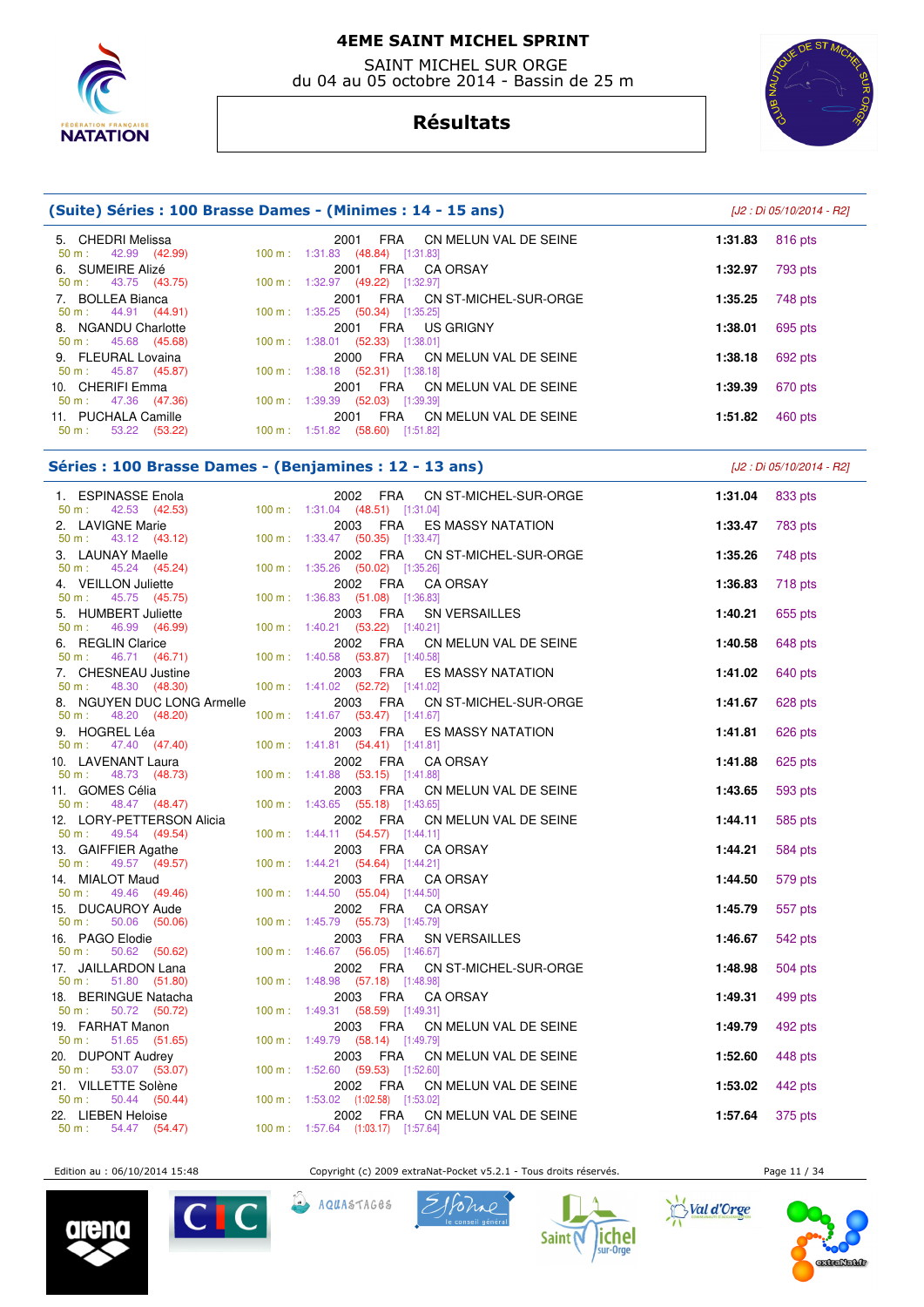

 SAINT MICHEL SUR ORGE du 04 au 05 octobre 2014 - Bassin de 25 m





|                                                                                                                        | (Suite) Séries : 100 Brasse Dames - (Benjamines : 12 - 13 ans) |                                                         |                |                          |  |  |
|------------------------------------------------------------------------------------------------------------------------|----------------------------------------------------------------|---------------------------------------------------------|----------------|--------------------------|--|--|
| 23. JAMET Ludivine<br>50 m : 56.57 (56.57) 100 m : 1:58.58 (1:02.01) [1:58.58]                                         |                                                                | 2003<br><b>SN VERSAILLES</b><br>FRA                     | 1:58.58        | 363 pts                  |  |  |
| --- CUSSY Eva                                                                                                          |                                                                | <b>FRA</b><br>2002<br>CN MELUN VAL DE SEINE             | <b>DNS</b> dec |                          |  |  |
| <b>GUILLOT Celia</b><br>$\frac{1}{2} \left( \frac{1}{2} \right) \left( \frac{1}{2} \right) \left( \frac{1}{2} \right)$ |                                                                | 2003<br>FRA<br>CN MELUN VAL DE SEINE                    | <b>DNS dec</b> |                          |  |  |
| <b>KESSEL Agathe</b>                                                                                                   |                                                                | FRA<br>2003<br>CN MELUN VAL DE SEINE                    | <b>DNS</b> dec |                          |  |  |
| --- TIMTIM Léa                                                                                                         |                                                                | FRA<br>2003<br>CN MELUN VAL DE SEINE                    | <b>DNS</b> dec |                          |  |  |
| Séries : 100 Brasse Dames - (Poussines : 10 - 11 ans)                                                                  |                                                                |                                                         |                | [J2 : Di 05/10/2014 - R2 |  |  |
| 1. GUILBAUD Charlotte                                                                                                  |                                                                | 2004 FRA<br><b>CA ORSAY</b>                             | 1:43.44        | 597 pts                  |  |  |
| $50 \text{ m}: 49.73 (49.73)$                                                                                          |                                                                | 100 m: 1:43.44 (53.71) [1:43.44]                        |                |                          |  |  |
| 2. FAUQUANT Maïwenn<br>50 m:<br>52.23 (52.23)                                                                          |                                                                | 2004 FRA CA ORSAY<br>100 m: 1:50.73 (58.50) [1:50.73]   | 1:50.73        | 477 pts                  |  |  |
| 3. BAURON Auriane                                                                                                      |                                                                | 2004 FRA CN ST-MICHEL-SUR-ORGE                          | 1:55.36        | 408 pts                  |  |  |
| 53.06 (53.06)<br>50 m:                                                                                                 |                                                                | 100 m: 1:55.36 (1:02.30) [1:55.36]                      |                |                          |  |  |
| 4. LAVENANT Nora                                                                                                       |                                                                | 2004 FRA<br><b>CA ORSAY</b>                             | 1:55.87        | $400$ pts                |  |  |
| 54.37 (54.37)<br>50 m:                                                                                                 |                                                                | 100 m: 1:55.87 (1:01.50) [1:55.87]                      |                |                          |  |  |
| 5. JAILLARDON Oriane                                                                                                   |                                                                | 2005 FRA CN ST-MICHEL-SUR-ORGE                          | 2:05.08        | 280 pts                  |  |  |
| $50 \text{ m}: 1:00.70$ $(1:00.70)$                                                                                    |                                                                | 100 m: 2:05.08 (1:04.38) [2:05.08]                      |                |                          |  |  |
| 6. RICARD Manon                                                                                                        |                                                                | 2005<br>FRA CN ST-MICHEL-SUR-ORGE                       | 2:07.32        | 254 pts                  |  |  |
| 58.17 (58.17)<br>$50 m$ :<br>7. TRENIT Axelle                                                                          |                                                                | 100 m: 2:07.32 (1:09.15) [2:07.32]<br>2004 FRA CA ORSAY |                |                          |  |  |
| $50 \text{ m}: 1:00.76$ (1:00.76)                                                                                      |                                                                | 100 m: 2:08.58 (1:07.82) [2:08.58]                      | 2:08.58        | $240$ pts                |  |  |
| 8. TOUCHAIS Justine                                                                                                    |                                                                | FRA<br>2005<br><b>CA ORSAY</b>                          | 2:12.24        | 201 pts                  |  |  |
| $50 \text{ m}: 1:02.45$ $(1:02.45)$                                                                                    |                                                                | 100 m: 2:12.24 (1:09.79) [2:12.24]                      |                |                          |  |  |
| 9. DRUON Talia                                                                                                         |                                                                | 2005 FRA CA ORSAY                                       | 2:15.42        | $170$ pts                |  |  |
| 50 m : 1:06.65 (1:06.65)                                                                                               |                                                                | 100 m: 2:15.42 (1:08.77) [2:15.42]                      |                |                          |  |  |
| 10. PASCAL Madeline                                                                                                    |                                                                | 2005 FRA CA ORSAY                                       | 2:17.65        | $150$ pts                |  |  |
| $50 \text{ m}$ : 1:06.16 (1:06.16)                                                                                     |                                                                | 100 m: 2:17.65 (1:11.49) [2:17.65]                      |                |                          |  |  |

## Séries : 50 Papillon Dames - (Juniors/Seniors : 18 ans et plus)  $[J2 : Di 05/10/2014 - R2]$

| 1.  | <b>BACCHETTA Marine</b>    | 1991 | <b>FRA</b> | <b>ES MASSY NATATION</b> | 30.30 | 1157 $pts$ |
|-----|----------------------------|------|------------|--------------------------|-------|------------|
| 2.  | <b>POUMAREDE Laetitia</b>  | 1997 | <b>FRA</b> | CN ST-MICHEL-SUR-ORGE    | 31.43 | $1092$ pts |
| 3.  | <b>HULIN Charlotte</b>     | 1995 | <b>FRA</b> | CN ST-MICHEL-SUR-ORGE    | 31.63 | $1081$ pts |
| 4.  | <b>FOUGERON Elisabeth</b>  | 1991 | <b>FRA</b> | <b>US GRIGNY</b>         | 31.77 | $1073$ pts |
| 5.  | <b>DOMINICE Laura</b>      | 1993 | <b>FRA</b> | <b>ANTONY NATATION</b>   | 32.28 | $1045$ pts |
| 6.  | <b>HERMELINE Johanna</b>   | 1997 | <b>FRA</b> | EN LONGJUMEAU            | 33.66 | 970 pts    |
| 7.  | STEENBRINK Jade            | 1997 | <b>FRA</b> | <b>ANTONY NATATION</b>   | 33.88 | 958 pts    |
| 8.  | <b>LAUNAY Nolwenn</b>      | 1997 | <b>FRA</b> | CN ST-MICHEL-SUR-ORGE    | 33.91 | 956 pts    |
| 9.  | OLIVA Adèle                | 1990 | <b>FRA</b> | EN LONGJUMEAU            | 35.53 | 873 pts    |
| 10. | <b>MARTIN Marie-Pierre</b> | 1995 | <b>FRA</b> | <b>US GRIGNY</b>         | 35.81 | 858 pts    |
|     |                            |      |            |                          |       |            |
| 11. | MILSONNEAU Chloé           | 1994 | <b>FRA</b> | <b>CA ORSAY</b>          | 37.05 | 797 pts    |
| 12. | <b>JEANNE Floriane</b>     | 1995 | <b>FRA</b> | <b>CA ORSAY</b>          | 37.89 | 757 pts    |
| 13. | LECLERC Sarah              | 1997 | <b>FRA</b> | <b>CA ORSAY</b>          | 39.10 | 701 pts    |

# **Séries : 50 Papillon Dames - (Cadettes : 16 - 17 ans)** [J2 : Di 05/10/2014 - R2]

| 1.  | <b>BARDOT Lou</b>          | 1998 | <b>FRA</b> | CN MELUN VAL DE SEINE    | 30.51 | 1145 $pts$ |
|-----|----------------------------|------|------------|--------------------------|-------|------------|
|     | 2. RAYNERT Maud            | 1998 | <b>FRA</b> | <b>ES MASSY NATATION</b> | 30.71 | $1134$ pts |
|     | 3. CELINI Lesy             | 1999 | <b>FRA</b> | <b>ES MASSY NATATION</b> | 31.35 | $1097$ pts |
|     | 4. LEMAOULT Emilie         | 1998 | <b>FRA</b> | CN MELUN VAL DE SEINE    | 31.75 | $1074$ pts |
| 5.  | <b>BARAT Mathilde</b>      | 1999 | <b>FRA</b> | CN MELUN VAL DE SEINE    | 32.30 | $1044$ pts |
|     | 6. RAZAFY Elodie           | 1998 | <b>FRA</b> | CN MELUN VAL DE SEINE    | 32.31 | $1043$ pts |
| 7.  | SOYER Emma                 | 1998 | <b>FRA</b> | CN MELUN VAL DE SEINE    | 32.42 | $1037$ pts |
| 8.  | <b>BONEL Emma</b>          | 1998 | <b>FRA</b> | CN ST-MICHEL-SUR-ORGE    | 33.37 | 985 pts    |
|     | 9. MAILLE Leticia          | 1999 | FRA        | <b>ES MASSY NATATION</b> | 33.38 | 985 pts    |
| 10. | LOSCHI Lea                 | 1998 | <b>FRA</b> | <b>ES MASSY NATATION</b> | 33.62 | 972 pts    |
| 11. | <b>COMMUNAUDAT Margaux</b> | 1998 | <b>FRA</b> | CN MELUN VAL DE SEINE    | 33.66 | 970 pts    |





Edition au : 06/10/2014 15:48 Copyright (c) 2009 extraNat-Pocket v5.2.1 - Tous droits réservés. Page 12 / 34

AQUASTAGES





**Saint** 



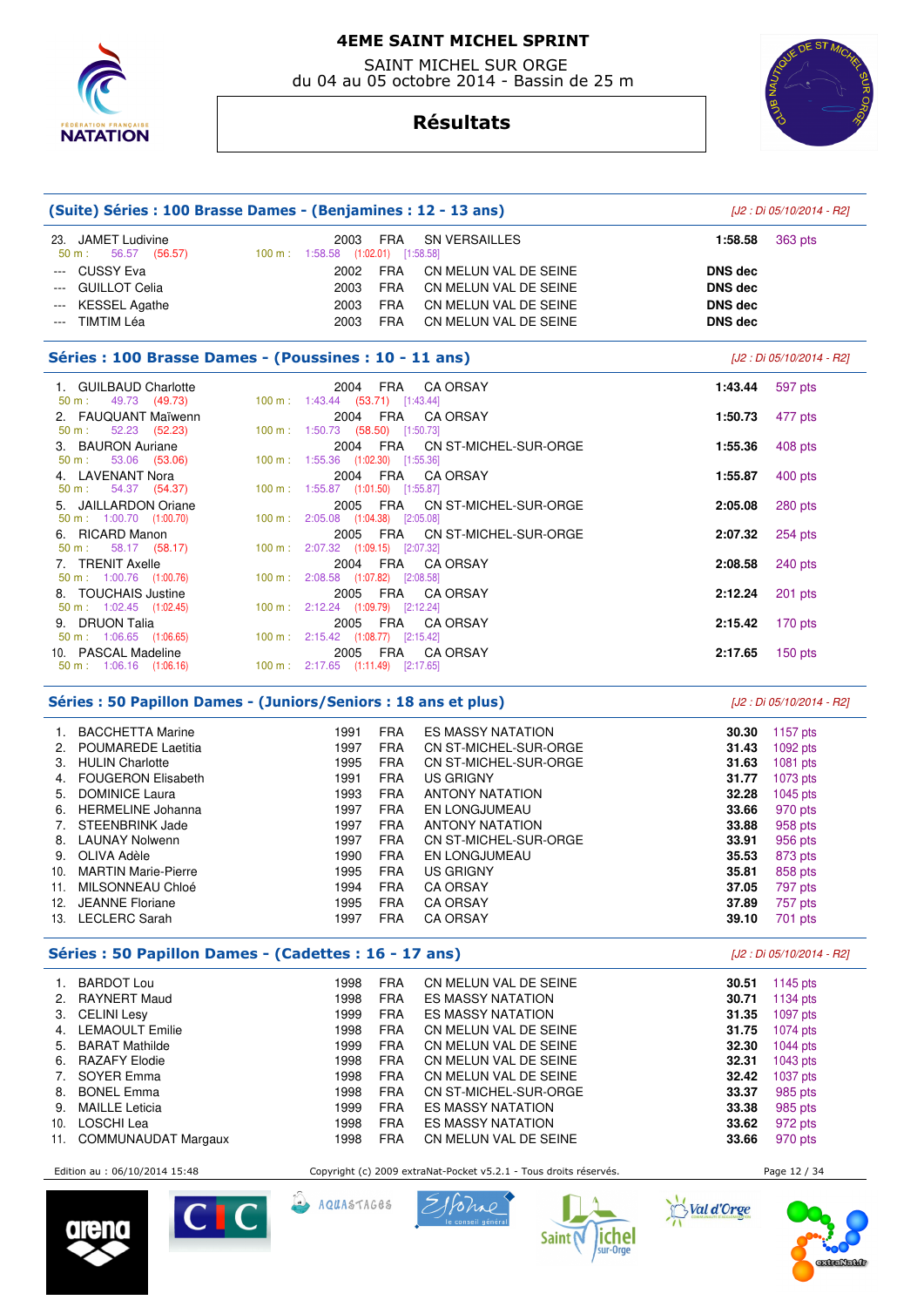

 SAINT MICHEL SUR ORGE du 04 au 05 octobre 2014 - Bassin de 25 m



# **Résultats**

| (Suite) Séries : 50 Papillon Dames - (Cadettes : 16 - 17 ans) |                                                                                              |      |            |                          | [J2 : Di 05/10/2014 - R2] |            |
|---------------------------------------------------------------|----------------------------------------------------------------------------------------------|------|------------|--------------------------|---------------------------|------------|
|                                                               | 12. ABDELHAFIDH Emma                                                                         | 1999 | <b>FRA</b> | <b>ANTONY NATATION</b>   | 33.68                     | 969 pts    |
|                                                               | 13. HENRY Blandine                                                                           | 1999 | <b>FRA</b> | <b>CA ORSAY</b>          | 34.81                     | 909 pts    |
|                                                               | 14. PAGE Sibylle                                                                             | 1999 | <b>FRA</b> | CN ST-MICHEL-SUR-ORGE    | 35.10                     | 894 pts    |
|                                                               | 15. DANGER Florine                                                                           | 1999 | <b>FRA</b> | EN LONGJUMEAU            | 35.63                     | 868 pts    |
|                                                               | 16. DUSAILLANT Mathilde                                                                      | 1999 | <b>FRA</b> | CN MELUN VAL DE SEINE    | 35.80                     | 859 pts    |
|                                                               | 17. GROUX Mathilde                                                                           | 1999 | <b>FRA</b> | CN ST-MICHEL-SUR-ORGE    | 35.96                     | 851 pts    |
|                                                               | 18. CHEBASSIER Karine                                                                        | 1999 | <b>FRA</b> | US GRIGNY                | 37.02                     | 799 pts    |
|                                                               | 19. LECROQ Emma                                                                              | 1999 | <b>FRA</b> | <b>US GRIGNY</b>         | 37.26                     | 787 pts    |
|                                                               | 20. BANJA Yousra                                                                             | 1998 | <b>FRA</b> | <b>US GRIGNY</b>         | 37.35                     | 783 pts    |
|                                                               | 21. COUDRAY Camille                                                                          | 1998 | <b>FRA</b> | EN LONGJUMEAU            | 37.97                     | 753 pts    |
|                                                               | 22. CHAMBET Estelle                                                                          | 1998 | <b>FRA</b> | CN ST-MICHEL-SUR-ORGE    | 39.06                     | 703 pts    |
|                                                               | 23. LOPES Marina                                                                             | 1998 | <b>FRA</b> | CN ST-MICHEL-SUR-ORGE    | 39.53                     | 682 pts    |
|                                                               | 24. BRIAT Laura                                                                              | 1999 | <b>FRA</b> | CN ST-MICHEL-SUR-ORGE    | 39.59                     | 679 pts    |
|                                                               | 25. FRANCK Coline                                                                            | 1999 | <b>FRA</b> | CN ST-MICHEL-SUR-ORGE    | 40.23                     | 651 pts    |
|                                                               | 26. LEFEBVRE Alice                                                                           | 1998 | <b>FRA</b> | <b>CA ORSAY</b>          | 41.05                     | 616 pts    |
|                                                               | 27. VARLET Hanna                                                                             | 1999 | <b>FRA</b> | CN MELUN VAL DE SEINE    | 44.43                     | 480 pts    |
|                                                               | 28. GABORET Karine                                                                           | 1999 | <b>FRA</b> | CN MELUN VAL DE SEINE    | 46.90                     | 392 pts    |
| $---$                                                         | <b>CHESNEAU Marine</b>                                                                       | 1999 | <b>FRA</b> | ES MASSY NATATION        | <b>DNS</b> dec            |            |
| Séries : 50 Papillon Dames - (Minimes : 14 - 15 ans)          |                                                                                              |      |            |                          | [J2 : Di 05/10/2014 - R2] |            |
|                                                               | 1. MAILLE Ilona                                                                              | 2001 | <b>FRA</b> | ES MASSY NATATION        | 32.91                     | $1010$ pts |
|                                                               | 2. LANGLAIS Lila                                                                             | 2000 | <b>FRA</b> | <b>ES MASSY NATATION</b> | 33.11                     | 999 pts    |
|                                                               | 3. MARCHESE Julie                                                                            | 2000 | <b>FRA</b> | CN MELUN VAL DE SEINE    | 34.53                     | 924 pts    |
|                                                               | 4. VALIN-FIXOT Léa                                                                           | 2000 | <b>FRA</b> | CN ST-MICHEL-SUR-ORGE    | 34.56                     | 922 pts    |
|                                                               | 5. DANIEL NFAMI TCHATCHOU Kesia                                                              | 2000 | <b>FRA</b> | ES MASSY NATATION        | 34.93                     | 903 pts    |
|                                                               | 6. BONNIN Elisa                                                                              | 2001 | <b>FRA</b> | ES MASSY NATATION        | 35.11                     | 894 pts    |
|                                                               | 7. REBELO Alizee                                                                             | 2001 | <b>FRA</b> | <b>ES MASSY NATATION</b> | 35.13                     | 893 pts    |
| 8.                                                            | SOYER Adèle                                                                                  | 2001 | <b>FRA</b> | CN MELUN VAL DE SEINE    | 35.67                     | 865 pts    |
|                                                               | 9. FERGUENE Ines                                                                             | 2001 | <b>FRA</b> | <b>ES MASSY NATATION</b> | 35.70                     | 864 pts    |
|                                                               | 10. RAIMONDO Ines                                                                            | 2000 | <b>FRA</b> | CN MELUN VAL DE SEINE    | 35.71                     | 863 pts    |
|                                                               | 11. BANJA Ines                                                                               | 2001 | <b>FRA</b> | <b>US GRIGNY</b>         | 35.74                     | 862 pts    |
|                                                               | 12. SUMEIRE Alizé                                                                            | 2001 | <b>FRA</b> | <b>CA ORSAY</b>          | 36.85                     | 807 pts    |
|                                                               | 13. BAURON Charline                                                                          | 2001 | <b>FRA</b> | CN ST-MICHEL-SUR-ORGE    | 37.02                     | 799 pts    |
|                                                               | 14. NGANDU Charlotte                                                                         | 2001 | <b>FRA</b> | <b>US GRIGNY</b>         | 37.34                     | 783 pts    |
|                                                               | 15. FLEURAL Lovaina                                                                          | 2000 | <b>FRA</b> | CN MELUN VAL DE SEINE    | 38.97                     | 707 pts    |
|                                                               | 16. BOLLEA Bianca                                                                            | 2001 | <b>FRA</b> | CN ST-MICHEL-SUR-ORGE    | 41.09                     | 614 pts    |
|                                                               | 17. CLOUX Marine                                                                             | 2001 | <b>FRA</b> | EN LONGJUMEAU            | 41.29                     | 605 pts    |
|                                                               | 18. COELHO Flora                                                                             | 2001 | <b>FRA</b> | A.O. TRAPPES NATATION    | 42.36                     | 561 pts    |
|                                                               | 19. LEMAOULT Chloé                                                                           | 2000 | <b>FRA</b> | CN MELUN VAL DE SEINE    | 44.23                     | 488 pts    |
|                                                               | 20. RICHARD Mathilde                                                                         | 2000 | <b>FRA</b> | CN MELUN VAL DE SEINE    | 45.15                     | 454 pts    |
|                                                               | $\mathcal{L}$ . The position process of position to a set of $\mathcal{L}$ and $\mathcal{L}$ |      |            |                          |                           |            |

### **Séries : 50 Papillon Dames - (Benjamines : 12 - 13 ans)** [J2 : Di 05/10/2014 - R2]

| 1.  | <b>DESBONNES Leha</b>   | 2002 | <b>FRA</b> | <b>ES MASSY NATATION</b> | 32.41 | 1038 pts |
|-----|-------------------------|------|------------|--------------------------|-------|----------|
|     |                         |      |            |                          |       |          |
| 2.  | RODRIGUES Chloé         | 2003 | <b>FRA</b> | <b>ES MASSY NATATION</b> | 34.02 | 951 pts  |
| 3.  | <b>BOCH Emma</b>        | 2003 | <b>FRA</b> | A.O. TRAPPES NATATION    | 37.28 | 786 pts  |
| 4.  | <b>HOUAL Solene</b>     | 2002 | <b>FRA</b> | <b>ES MASSY NATATION</b> | 38.65 | 722 pts  |
| 5.  | <b>FOURMY Marina</b>    | 2003 | <b>FRA</b> | <b>ES MASSY NATATION</b> | 38.68 | 720 pts  |
| 6.  | <b>VEILLON Juliette</b> | 2002 | <b>FRA</b> | <b>CA ORSAY</b>          | 38.70 | 719 pts  |
| 7.  | <b>LAVIGNE Marie</b>    | 2003 | <b>FRA</b> | <b>ES MASSY NATATION</b> | 38.87 | 712 pts  |
| 8.  | <b>BARDIN Lola</b>      | 2003 | <b>FRA</b> | <b>ES MASSY NATATION</b> | 39.69 | 675 pts  |
| 9.  | <b>FOURMY Maëlys</b>    | 2003 | <b>FRA</b> | <b>ES MASSY NATATION</b> | 39.78 | 671 pts  |
| 10. | <b>LAVENANT Laura</b>   | 2002 | <b>FRA</b> | <b>CA ORSAY</b>          | 39.83 | 669 pts  |
| 11. | <b>MIALOT Maud</b>      | 2003 | <b>FRA</b> | <b>CA ORSAY</b>          | 39.87 | 667 pts  |
| 12. | PORTE Angelique         | 2002 | <b>FRA</b> | <b>ES MASSY NATATION</b> | 40.02 | 660 pts  |
| 13. | <b>CHESNEAU Justine</b> | 2003 | <b>FRA</b> | <b>ES MASSY NATATION</b> | 41.68 | 589 pts  |
| 14. | <b>DUCAUROY Aude</b>    | 2002 | <b>FRA</b> | CA ORSAY                 | 41.90 | 580 pts  |

Edition au : 06/10/2014 15:48 Copyright (c) 2009 extraNat-Pocket v5.2.1 - Tous droits réservés. Page 13 / 34













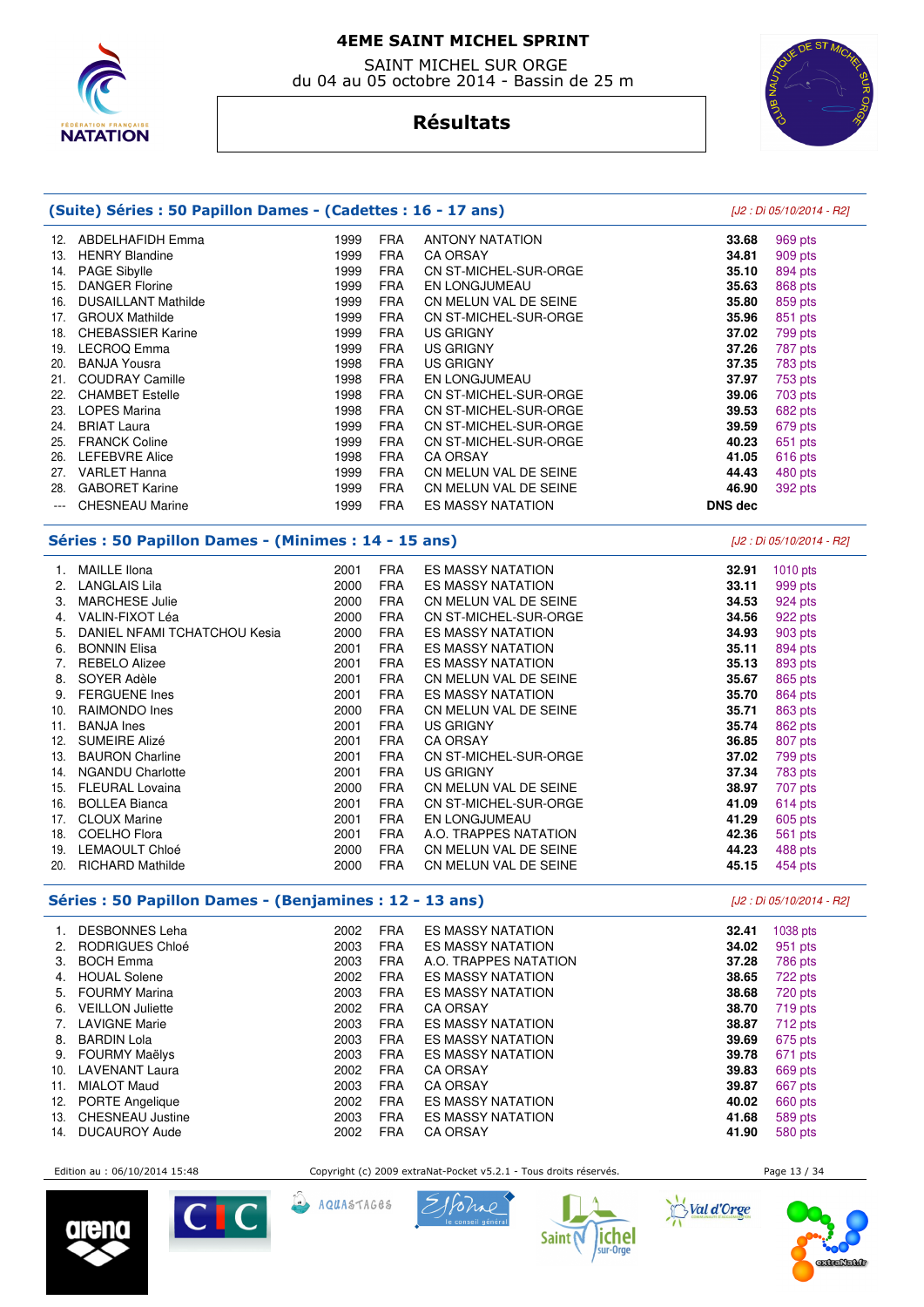

 SAINT MICHEL SUR ORGE du 04 au 05 octobre 2014 - Bassin de 25 m

# **Résultats**



|                                                                                               | (Suite) Séries : 50 Papillon Dames - (Benjamines : 12 - 13 ans) |                          |         | [J2 : Di 05/10/2014 - R2] |  |
|-----------------------------------------------------------------------------------------------|-----------------------------------------------------------------|--------------------------|---------|---------------------------|--|
| 15. HOGREL Léa                                                                                | 2003<br><b>FRA</b>                                              | ES MASSY NATATION        | 42.38   | 560 pts                   |  |
| 16. BERINGUE Natacha                                                                          | 2003<br><b>FRA</b>                                              | <b>CA ORSAY</b>          | 42.64   | 550 pts                   |  |
| 17. GAIFFIER Agathe                                                                           | 2003<br><b>FRA</b>                                              | <b>CA ORSAY</b>          | 42.71   | 547 pts                   |  |
| 18. PIRIOU Thalia                                                                             | <b>FRA</b><br>2003                                              | A.O. TRAPPES NATATION    | 45.30   | 448 pts                   |  |
| 19. FETHI Myriam                                                                              | <b>FRA</b><br>2003                                              | A.O. TRAPPES NATATION    | 55.88   | 147 pts                   |  |
|                                                                                               |                                                                 |                          |         |                           |  |
|                                                                                               | Séries : 50 Papillon Dames - (Poussines : 10 - 11 ans)          |                          |         | [J2 : Di 05/10/2014 - R2] |  |
| 1. GUILBAUD Charlotte                                                                         | 2004<br><b>FRA</b>                                              | <b>CA ORSAY</b>          | 42.41   | 559 pts                   |  |
| 2. RICARD Manon                                                                               | 2005<br><b>FRA</b>                                              | CN ST-MICHEL-SUR-ORGE    | 47.32   | 378 pts                   |  |
| 3. TRENIT Axelle                                                                              | 2004<br><b>FRA</b>                                              | <b>CA ORSAY</b>          | 47.75   | <b>364 pts</b>            |  |
| 4. JAILLARDON Oriane                                                                          | 2005<br><b>FRA</b>                                              | CN ST-MICHEL-SUR-ORGE    | 47.80   | 362 pts                   |  |
| 5. LAVENANT Nora                                                                              | 2004<br><b>FRA</b>                                              | <b>CA ORSAY</b>          | 48.16   | 350 pts                   |  |
| 6. FAUQUANT Maïwenn                                                                           | 2004<br><b>FRA</b>                                              | <b>CA ORSAY</b>          | 49.59   | 306 pts                   |  |
| 7. BAURON Auriane                                                                             | 2004<br><b>FRA</b>                                              | CN ST-MICHEL-SUR-ORGE    | 52.73   | 219 pts                   |  |
| 8. TOUCHAIS Justine                                                                           | 2005<br><b>FRA</b>                                              | <b>CA ORSAY</b>          | 54.96   | 166 pts                   |  |
| 9. PASCAL Madeline                                                                            | 2005<br><b>FRA</b>                                              | <b>CA ORSAY</b>          | 1:01.24 | 56 pts                    |  |
| 10. DRUON Talia                                                                               | 2005<br><b>FRA</b>                                              | <b>CA ORSAY</b>          | 1:07.67 | 4 pts                     |  |
| Séries : 100 Papillon Dames - (Juniors/Seniors : 18 ans et plus)<br>[J2 : Di 05/10/2014 - R3] |                                                                 |                          |         |                           |  |
| 1. POUMAREDE Laetitia<br>33.52 (33.52)<br>50 m:                                               | 1997<br><b>FRA</b><br>100 m: 1:11.01 (37.49) [1:11.01]          | CN ST-MICHEL-SUR-ORGE    | 1:11.01 | 1021 pts                  |  |
| 2. DOMINICE Laura<br>50 m:<br>33.93 (33.93)                                                   | 1993<br>FRA<br>100 m: 1:11.07 (37.14) [1:11.07]                 | <b>ANTONY NATATION</b>   | 1:11.07 | 1020 $pts$                |  |
| 3. HULIN Charlotte<br>34.43 (34.43)<br>50 m:                                                  | 1995<br>FRA<br>100 m: 1:14.88 (40.45) [1:14.88]                 | CN ST-MICHEL-SUR-ORGE    | 1:14.88 | 918 pts                   |  |
| 4. LAUNAY Nolwenn                                                                             | 1997 FRA                                                        | CN ST-MICHEL-SUR-ORGE    | 1:17.04 | 864 pts                   |  |
| 35.44 (35.44)<br>50 m:                                                                        | 100 m: 1:17.04 (41.60) [1:17.04]                                |                          |         |                           |  |
| 5. STEENBRINK Jade                                                                            | FRA<br>1997                                                     | <b>ANTONY NATATION</b>   | 1:17.88 | 843 pts                   |  |
| 50 m:<br>36.09 (36.09)                                                                        | 100 m : 1:17.88 $(41.79)$ [1:17.88]                             |                          |         |                           |  |
| 6. OSSARD Caroline<br>50 m:                                                                   | 1997 FRA                                                        | A.O. TRAPPES NATATION    | 1:19.93 | 793 pts                   |  |
| 39.19 (39.19)                                                                                 | 100 m : 1:19.93 (40.74) [1:19.93]                               |                          |         |                           |  |
|                                                                                               | Séries : 100 Papillon Dames - (Cadettes : 16 - 17 ans)          |                          |         | [J2 : Di 05/10/2014 - R3] |  |
| 1. CELINI Lesy<br>$32.59$ $(32.59)$<br>50 m:                                                  | 1999<br><b>FRA</b><br>100 m: 1:08.93 (36.34) [1:08.93]          | <b>ES MASSY NATATION</b> | 1:08.93 | 1079 pts                  |  |
| 2. RAYNERT Maud                                                                               | 1998<br><b>FRA</b>                                              | ES MASSY NATATION        | 1:09.95 | 1050 pts                  |  |
| 33.09 (33.09)<br>50 m:                                                                        | 100 m: 1:09.95 (36.86) [1:09.95]                                |                          |         |                           |  |
| 3. ABDELHAFIDH Emma<br>34.61 (34.61)<br>50 m:                                                 | 1999<br>FRA<br>100 m: 1:12.95 (38.34) [1:12.95]                 | <b>ANTONY NATATION</b>   | 1:12.95 | 969 pts                   |  |
| 4. BONEL Emma                                                                                 | 1998<br>FRA                                                     | CN ST-MICHEL-SUR-ORGE    | 1:15.03 | 915 pts                   |  |
| 34.81 (34.81)<br>50 m:                                                                        | 100 m: 1:15.03 (40.22) [1:15.03]                                |                          |         |                           |  |
| 5. DUTHOIT Cyriane<br>37.23 (37.23)<br>50 m:                                                  | FRA<br>1999<br>100 m: 1:20.73 (43.50) [1:20.73]                 | <b>ES MASSY NATATION</b> | 1:20.73 | 774 pts                   |  |
| 6. PAGE Sibylle                                                                               | 1999<br>FRA                                                     | CN ST-MICHEL-SUR-ORGE    | 1:20.89 | 770 pts                   |  |
| $50 m$ :<br>36.62 (36.62)<br>7. GROUX Mathilde                                                | 100 m: 1:20.89 (44.27) [1:20.89]<br>1999<br>FRA                 | CN ST-MICHEL-SUR-ORGE    | 1:21.52 |                           |  |
| 36.85 (36.85)<br>50 m:                                                                        | 100 m: 1:21.52 (44.67) [1:21.52]                                |                          |         | 755 pts                   |  |
| 8. CHAMBET Estelle                                                                            | 1998<br>FRA                                                     | CN ST-MICHEL-SUR-ORGE    | 1:32.43 | 521 pts                   |  |
| 42.34 (42.34)<br>50 m:<br>9. BRIAT Laura                                                      | 100 m: 1:32.43 (50.09) [1:32.43]<br>1999<br><b>FRA</b>          | CN ST-MICHEL-SUR-ORGE    | 1:33.34 | 504 pts                   |  |
| 41.13 (41.13)<br>50 m:                                                                        | 100 m: 1:33.34 (52.21) [1:33.34]                                |                          |         |                           |  |
| 10. FRANCK Coline                                                                             | 1999<br>FRA                                                     | CN ST-MICHEL-SUR-ORGE    | 1:34.13 | 489 pts                   |  |

50 m : 41.37 (41.37) 100 m : 1:34.13 (52.76) [1:34.13] 11. THIBAULT Chloé 1999 FRA CN ST-MICHEL-SUR-ORGE **1:35.20** 469 pts 50 m : 43.11 (43.11) 100 m : 1:35.20 (52.09) [1:35.20]

Edition au : 06/10/2014 15:48 Copyright (c) 2009 extraNat-Pocket v5.2.1 - Tous droits réservés. Page 14 / 34







AQUASTAGES





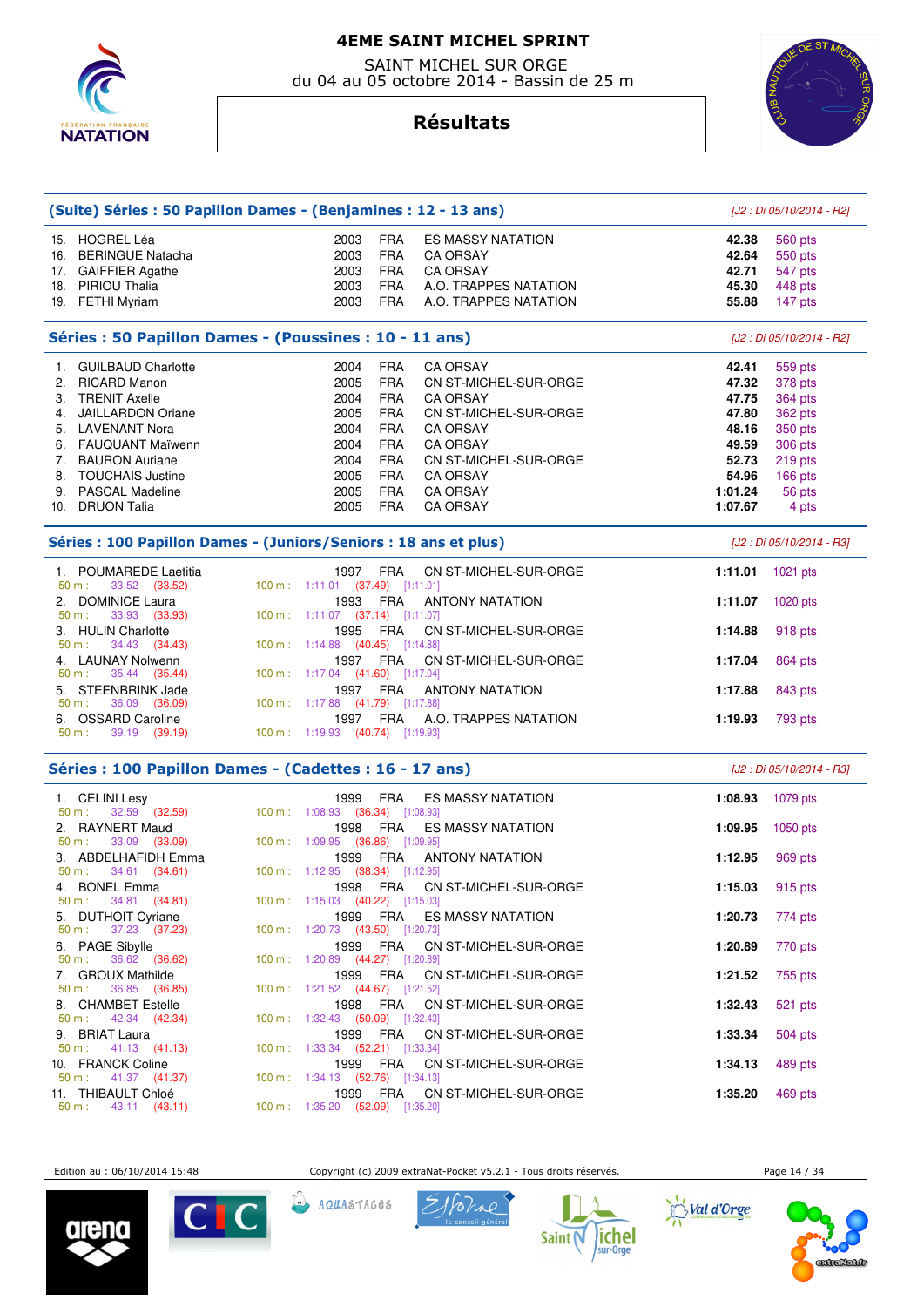

 SAINT MICHEL SUR ORGE du 04 au 05 octobre 2014 - Bassin de 25 m



# **Résultats**

#### **Séries : 100 Papillon Dames - (Minimes : 14 - 15 ans)** [J2 : Di 05/10/2014 - R3]

| 1. MAILLE Ilona                                                                           | 2001 FRA ES MASSY NATATION                                                       | 1:12.40 $984 \text{ pts}$ |         |
|-------------------------------------------------------------------------------------------|----------------------------------------------------------------------------------|---------------------------|---------|
| $50 \text{ m}: 33.69 (33.69)$<br>2. VALIN-FIXOT Léa                                       | $100 \text{ m}: 1:12.40$ (38.71) [1:12.40]<br>2000 FRA CN ST-MICHEL-SUR-ORGE     | 1:18.60 $825 \text{ pts}$ |         |
| $50 \text{ m}: 36.19 (36.19)$<br>3. MARCHESE Julie                                        | 100 m: $1:18.60$ (42.41) [1:18.60]<br>2000 FRA CN MELUN VAL DE SEINE             | 1:18.93 $817 \text{ pts}$ |         |
| 50 m : 36.09 (36.09)<br>4. SOYER Adèle                                                    | 100 m: 1:18.93 (42.84) [1:18.93]<br>2001 FRA CN MELUN VAL DE SEINE               | 1:20.85                   | 771 pts |
| 50 m : 36.44 (36.44) 100 m : 1:20.85 (44.41) [1:20.85]<br>5. PELLIER Claire               | 2000 FRA CN MELUN VAL DE SEINE                                                   | 1:21.46                   | 756 pts |
| 50 m : 37.02 (37.02) 100 m : 1:21.46 (44.44) [1:21.46]<br>6. FERGUENE Ines                | 2001 FRA ES MASSY NATATION                                                       | 1:21.82                   | 748 pts |
| 50 m : 38.42 (38.42) 100 m : 1:21.82 (43.40) [1:21.82]<br>7. BONNIN Elisa                 | 2001 FRA ES MASSY NATATION                                                       | 1:22.68                   | 728 pts |
| 50 m : 37.74 (37.74) 100 m : 1:22.68 (44.94) [1:22.68]<br>8. DANIEL NFAMI TCHATCHOU Kesia | 2000 FRA ES MASSY NATATION                                                       | 1:24.18                   | 694 pts |
| $50 \text{ m}: 37.64 (37.64)$<br>9. BAURON Charline                                       | $100 \text{ m}: 1:24.18$ $(46.54)$ $[1:24.18]$<br>2001 FRA CN ST-MICHEL-SUR-ORGE | 1:26.44                   | 644 pts |
| 50 m : 39.28 (39.28) 100 m : 1:26.44 (47.16) [1:26.44]<br>10. BOLLEA Bianca               | 2001 FRA CN ST-MICHEL-SUR-ORGE                                                   | 1:35.54                   | 462 pts |
| $50 \text{ m}: 41.63 (41.63)$                                                             | $100 \text{ m}: 1:35.54$ (53.91) [1:35.54]                                       |                           |         |
|                                                                                           |                                                                                  |                           |         |

#### **Séries : 100 Papillon Dames - (Benjamines : 12 - 13 ans)** [J2 : Di 05/10/2014 - R3]

| 1. ESPINASSE Enola<br>$50 \text{ m}: 38.95 (38.95)$                        | 2002 FRA CN ST-MICHEL-SUR-ORGE<br>100 m : 1:27.50 (48.55) [1:27.50]             | 1:27.50 | 621 pts   |
|----------------------------------------------------------------------------|---------------------------------------------------------------------------------|---------|-----------|
| 2. HUMBERT Juliette<br>$50 \text{ m}: 40.89 (40.89)$                       | 2003 FRA SN VERSAILLES<br>100 m: 1:28.82 (47.93) [1:28.82]                      | 1:28.82 | 594 pts   |
| 3. BOCH Emma<br>$50 \text{ m}: 39.70 (39.70)$                              | 2003 FRA A.O. TRAPPES NATATION<br>100 m : 1:29.27 (49.57) [1:29.27]             | 1:29.27 | 584 pts   |
| 4. PAGO Elodie<br>$50 \text{ m}: 41.44 (41.44)$                            | 2003 FRA SN VERSAILLES<br>100 m: 1:33.92 (52.48) [1:33.92]                      | 1:33.92 | 493 pts   |
| 5. LAUNAY Maelle<br>50 m : 44.75 (44.75) 100 m : 1:35.90 (51.15) [1:35.90] | 2002 FRA CN ST-MICHEL-SUR-ORGE                                                  | 1:35.90 | 456 pts   |
| 6. NGUYEN DUC LONG Armelle<br>$50 \text{ m}: 43.69 (43.69)$                | 2003 FRA CN ST-MICHEL-SUR-ORGE<br>100 m: 1:39.67 (55.98) [1:39.67]              | 1:39.67 | 390 pts   |
| 7. JAILLARDON Lana<br>$50 \text{ m}: 47.81 (47.81)$                        | 2002 FRA CN ST-MICHEL-SUR-ORGE<br>$100 \text{ m}$ : 1:48.65 (1:00.84) [1:48.65] | 1:48.65 | 253 pts   |
| 8. JAMET Ludivine<br>$50 \text{ m}: 52.15 (52.15)$                         | FRA SN VERSAILLES<br>2003<br>$100 \text{ m}: 1:56.65$ $(1:04.50)$ $[1:56.65]$   | 1:56.65 | $156$ pts |

## **Séries : 100 Papillon Dames - (Poussines : 10 - 11 ans)** [J2 : Di 05/10/2014 - R3]

| 1. RICARD Manon<br>$50 \text{ m}: 52.06 (52.06)$      | FRA CN ST-MICHEL-SUR-ORGE<br>2005<br>100 m: 1:54.84 (1:02.78) [1:54.84]               | 1:54.84 $176 \text{ pts}$ |  |
|-------------------------------------------------------|---------------------------------------------------------------------------------------|---------------------------|--|
| 2. JAILLARDON Oriane<br>$50 \text{ m}: 52.89 (52.89)$ | 2005 FRA CN ST-MICHEL-SUR-ORGE<br>100 m: 1:56.07 (1:03.18) [1:56.07]                  | 1:56.07 $163 \text{ pts}$ |  |
| 3. BAURON Auriane<br>$50 \text{ m}: 54.92 (54.92)$    | FRA CN ST-MICHEL-SUR-ORGE<br>2004<br>$100 \text{ m}: 2:02.35$ $(1:07.43)$ $[2:02.35]$ | $2:02.35$ 102 pts         |  |

## **Séries : 100 4 Nages Dames - (Juniors/Seniors : 18 ans et plus)** [J2 : Di 05/10/2014 - R3]

| 1. FOUGERON Elisabeth<br>$50 \text{ m}$ :<br>$- - -$                       | 1991<br><b>US GRIGNY</b><br>FRA<br>$(1:10.34)$ $[1:10.34]$<br>$100 \text{ m}: 1:10.34$                                                                 | 1:10.34 | 1146 pts |
|----------------------------------------------------------------------------|--------------------------------------------------------------------------------------------------------------------------------------------------------|---------|----------|
| 2. POUMAREDE Laetitia<br>$50 \text{ m}$ :<br>$- - -$                       | CN ST-MICHEL-SUR-ORGE<br>1997<br>FRA<br>$(1:15.79)$ $[1:15.79]$<br>$100 \text{ m}: 1:15.79$                                                            | 1:15.79 | 991 pts  |
| 3. CANI Patricia<br>$50 \text{ m}$ :<br>----                               | ES MASSY NATATION<br>1996<br>ALB<br>$(1:15.80)$ $[1:15.80]$<br>$100 \text{ m}: 1:15.80$                                                                | 1:15.80 | 991 pts  |
| 4. OLIVA Adèle                                                             | 1990<br><b>FRA</b><br>EN LONGJUMEAU                                                                                                                    | 1:15.85 | 989 pts  |
| $50 \text{ m}$ :<br>----<br>5. HULIN Charlotte<br>$50 \text{ m}$ :<br>---- | $(1:15.85)$ $[1:15.85]$<br>$100 \text{ m}: 1:15.85$<br>CN ST-MICHEL-SUR-ORGE<br>1995<br>FRA<br>$(1:16.51)$ $[1:16.51]$<br>$100 \text{ m}$ :<br>1:16.51 | 1:16.51 | 971 pts  |

Edition au : 06/10/2014 15:48 Copyright (c) 2009 extraNat-Pocket v5.2.1 - Tous droits réservés. Page 15 / 34











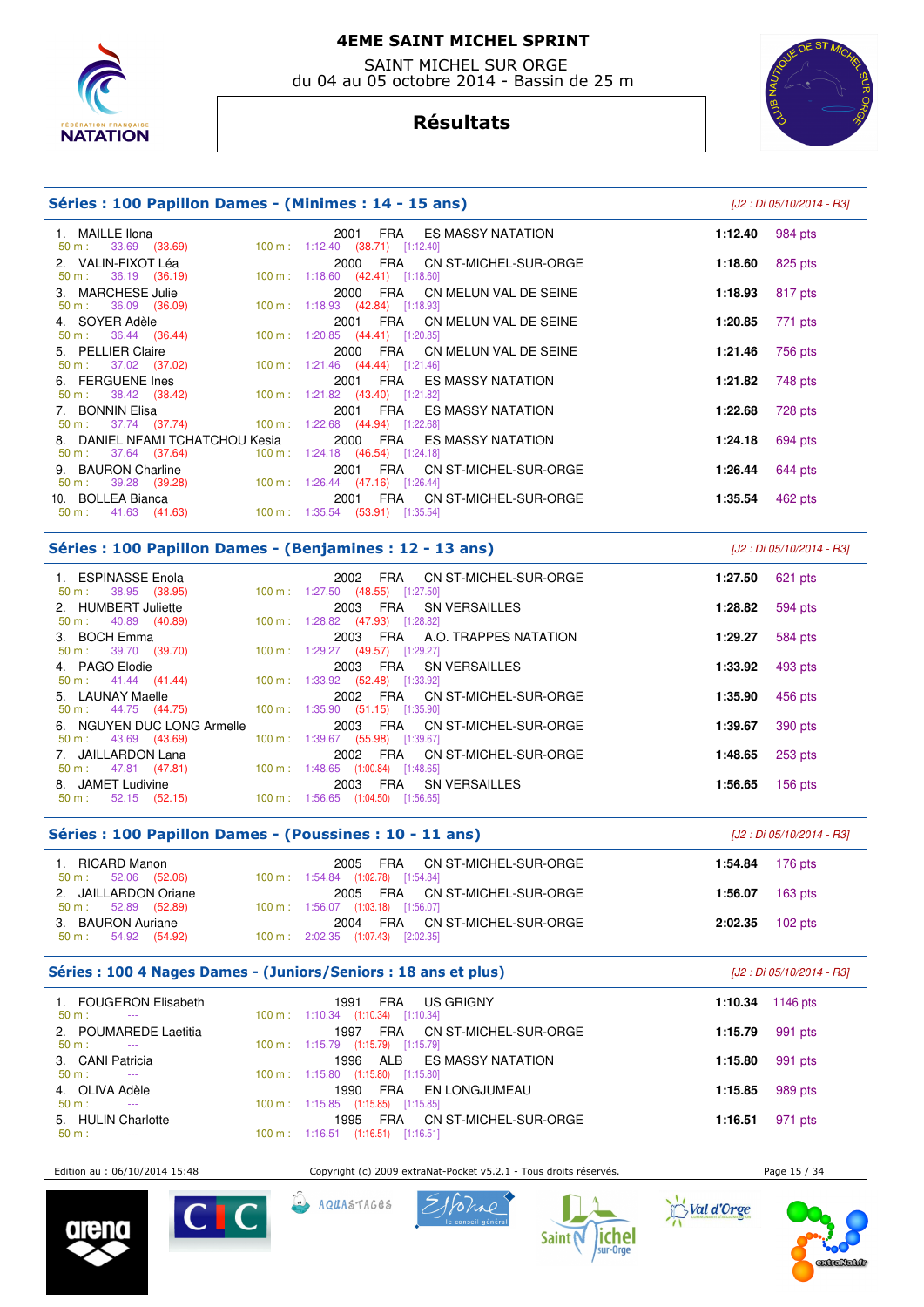

 SAINT MICHEL SUR ORGE du 04 au 05 octobre 2014 - Bassin de 25 m

# **Résultats**



| (Suite) Séries : 100 4 Nages Dames - (Juniors/Seniors : 18 ans et plus) |                                                                          |            |                          |                | [J2 : Di 05/10/2014 - R3] |
|-------------------------------------------------------------------------|--------------------------------------------------------------------------|------------|--------------------------|----------------|---------------------------|
| 6. HERMELINE Johanna<br>50 m:<br>$\sim$ $\sim$                          | 1997<br>100 m: 1:16.72 (1:16.72) [1:16.72]                               | FRA        | EN LONGJUMEAU            | 1:16.72        | 966 pts                   |
| 7. LAUNAY Nolwenn<br>$50 m$ :<br>$\sim$ $\sim$ $\sim$                   | 100 m: 1:18.19 (1:18.19) [1:18.19]                                       | 1997 FRA   | CN ST-MICHEL-SUR-ORGE    | 1:18.19        | 926 pts                   |
| 8. DOMINICE Laura<br>$50 m$ :                                           | 1993                                                                     | FRA        | <b>ANTONY NATATION</b>   | 1:18.20        | 926 pts                   |
| $\sim$ $\sim$ $\sim$<br>9. OSSARD Caroline<br>50 m:<br>$\sim$ $\sim$    | 100 m: 1:18.20 (1:18.20) [1:18.20]<br>100 m: 1:18.70 (1:18.70) [1:18.70] | 1997 FRA   | A.O. TRAPPES NATATION    | 1:18.70        | 913 pts                   |
|                                                                         |                                                                          |            |                          |                |                           |
| Séries : 100 4 Nages Dames - (Cadettes : 16 - 17 ans)                   |                                                                          |            |                          |                | [J2 : Di 05/10/2014 - R3] |
| 1. RAYNERT Maud<br>50 m:<br>$\sim$ $\sim$                               | 1998<br>100 m: 1:12.95 (1:12.95) [1:12.95]                               | FRA        | <b>ES MASSY NATATION</b> | 1:12.95        | 1071 pts                  |
| 2. BONEL Emma<br>50 m:<br>$\sim 100$ mass $^{-1}$                       | 1998<br>100 m: 1:15.53 (1:15.53) [1:15.53]                               | FRA        | CN ST-MICHEL-SUR-ORGE    | 1:15.53        | 998 pts                   |
| 3. MAILLE Leticia                                                       | 1999                                                                     | FRA        | <b>ES MASSY NATATION</b> | 1:16.90        | 961 pts                   |
| $50 m$ :<br>$\sim$ $\sim$<br>4. LOSCHI Lea                              | 100 m: 1:16.90 (1:16.90) [1:16.90]<br>1998                               | FRA        | <b>ES MASSY NATATION</b> | 1:17.28        | 951 pts                   |
| 50 m:<br>$\sim$ 1000 $\mu$<br>5. ABDELHAFIDH Emma                       | 100 m: 1:17.28 (1:17.28) [1:17.28]                                       | 1999 FRA   | <b>ANTONY NATATION</b>   | 1:17.49        | 945 pts                   |
| 50 m:<br>$\sim$ $\sim$                                                  | 100 m: 1:17.49 (1:17.49) [1:17.49]                                       |            |                          |                |                           |
| 6. DANGER Florine<br>50 m:<br>$\sim$ 100 $\mu$                          | 1999<br>100 m: 1:18.31 (1:18.31) [1:18.31]                               | FRA        | EN LONGJUMEAU            | 1:18.31        | 923 pts                   |
| 7. PETROU Elodie<br>50 m:<br>$\sim$ 1000 $\mu$                          | 1998<br>100 m: 1:18.33 (1:18.33) [1:18.33]                               | <b>FRA</b> | <b>ANTONY NATATION</b>   | 1:18.33        | 923 pts                   |
| 8. DINARQUE Julie                                                       | 1998                                                                     | FRA        | <b>ANTONY NATATION</b>   | 1:18.35        | 922 pts                   |
| $50 m$ :<br><b>Contractor</b><br>9. PAGE Sibylle                        | 100 m: 1:18.35 (1:18.35) [1:18.35]<br>1999                               | FRA        | CN ST-MICHEL-SUR-ORGE    | 1:19.32        | 897 pts                   |
| 50 m:<br><b>Contract Contract</b><br>10. CHITOUR Nedjma                 | 100 m: 1:19.32 (1:19.32) [1:19.32]<br>1999                               | <b>FRA</b> | <b>ANTONY NATATION</b>   | 1:20.60        | 863 pts                   |
| 50 m:<br>$\sim$ $\sim$                                                  | 100 m: 1:20.60 (1:20.60) [1:20.60]                                       |            |                          |                |                           |
| 11. DUBOIS Sarah<br>50 m:<br>$\sim$ 1000 $\pm$                          | 1999<br>100 m: 1:20.81 (1:20.81) [1:20.81]                               | FRA        | EN LONGJUMEAU            | 1:20.81        | 858 pts                   |
| <b>BESNIER Alicia</b><br>12.<br>50 m:<br>$\sim$ $\sim$                  | 1999<br>100 m: 1:21.13 (1:21.13) [1:21.13]                               | FRA        | CN MELUN VAL DE SEINE    | 1:21.13        | 850 pts                   |
| 13. LECROQ Emma                                                         | 1999                                                                     | FRA        | <b>US GRIGNY</b>         | 1:21.50        | 841 pts                   |
| 50 m:<br>$\sim$ $\sim$<br>14. CHEBASSIER Karine                         | 100 m: 1:21.50 (1:21.50) [1:21.50]<br>1999                               | FRA        | <b>US GRIGNY</b>         | 1:22.84        | 807 pts                   |
| 50 m:<br>$\sim$ $\sim$<br>15. GROUX Mathilde                            | 100 m: 1:22.84 (1:22.84) [1:22.84]<br>1999                               | FRA        | CN ST-MICHEL-SUR-ORGE    | 1:23.22        | 798 pts                   |
| 50 m:                                                                   | 100 m: 1:23.22 (1:23.22) [1:23.22]                                       |            |                          |                |                           |
| 16. COUDRAY Camille<br>50 m:<br>$- - -$                                 | 1998<br>100 m: 1:23.62 (1:23.62) [1:23.62]                               | FRA        | EN LONGJUMEAU            | 1:23.62        | 788 pts                   |
| 17. LESAGE Mélissa<br>$50 m$ :<br>$\sim 100$ and $\sim 100$             | 1999<br>100 m : 1:23.69 (1:23.69) [1:23.69]                              | FRA        | <b>ANTONY NATATION</b>   | 1:23.69        | 786 pts                   |
| 18. CHAMBET Estelle<br>50 m:<br>$\sim$ 0.000 $\mu$                      | 1998<br>100 m: 1:28.66 (1:28.66) [1:28.66]                               | FRA        | CN ST-MICHEL-SUR-ORGE    | 1:28.66        | 669 pts                   |
| 19. FRANCK Coline                                                       | 1999                                                                     | FRA        | CN ST-MICHEL-SUR-ORGE    | 1:28.69        | 669 pts                   |
| 50 m:<br>$\sim 100$ mass $^{-1}$<br>20. BANJA Yousra                    | 100 m: 1:28.69 (1:28.69) [1:28.69]<br>1998                               | FRA        | <b>US GRIGNY</b>         | 1:29.86        | 643 pts                   |
| 50 m:<br>$\sim 100$ mass $^{-1}$<br>21. THIBAULT Chloé                  | 100 m: 1:29.86 (1:29.86) [1:29.86]                                       |            |                          |                |                           |
| $50 m$ :<br><b>Contract</b>                                             | 1999<br>100 m : 1:31.31 (1:31.31) [1:31.31]                              | FRA        | CN ST-MICHEL-SUR-ORGE    | 1:31.31        | 611 pts                   |
| 22. BRIAT Laura<br>50 m:<br>$\sim 100$ mass $^{-1}$                     | 1999<br>100 m: 1:31.56 (1:31.56) [1:31.56]                               | <b>FRA</b> | CN ST-MICHEL-SUR-ORGE    | 1:31.56        | 606 pts                   |
| 23. COELHO Léa<br>$50 m$ :<br>$\sim$ $\sim$                             | 1999<br>100 m: 1:32.62 (1:32.62) [1:32.62]                               | FRA        | A.O. TRAPPES NATATION    | 1:32.62        | 583 pts                   |
| 24. VARLET Hanna<br>50 m:<br>$\sim$ $\sim$                              | 1999<br>100 m: 1:36.10 (1:36.10) [1:36.10]                               | FRA        | CN MELUN VAL DE SEINE    | 1:36.10        | 512 pts                   |
| <b>CHESNEAU Marine</b>                                                  | 1999                                                                     | FRA        | <b>ES MASSY NATATION</b> | <b>DNS dec</b> |                           |
| --- GABORET Karine                                                      | 1999                                                                     | FRA        | CN MELUN VAL DE SEINE    | <b>DNS</b> dec |                           |

Edition au : 06/10/2014 15:48 Copyright (c) 2009 extraNat-Pocket v5.2.1 - Tous droits réservés. Page 16 / 34







 $\widehat{\mathbb{D}}$ AQUASTAGES







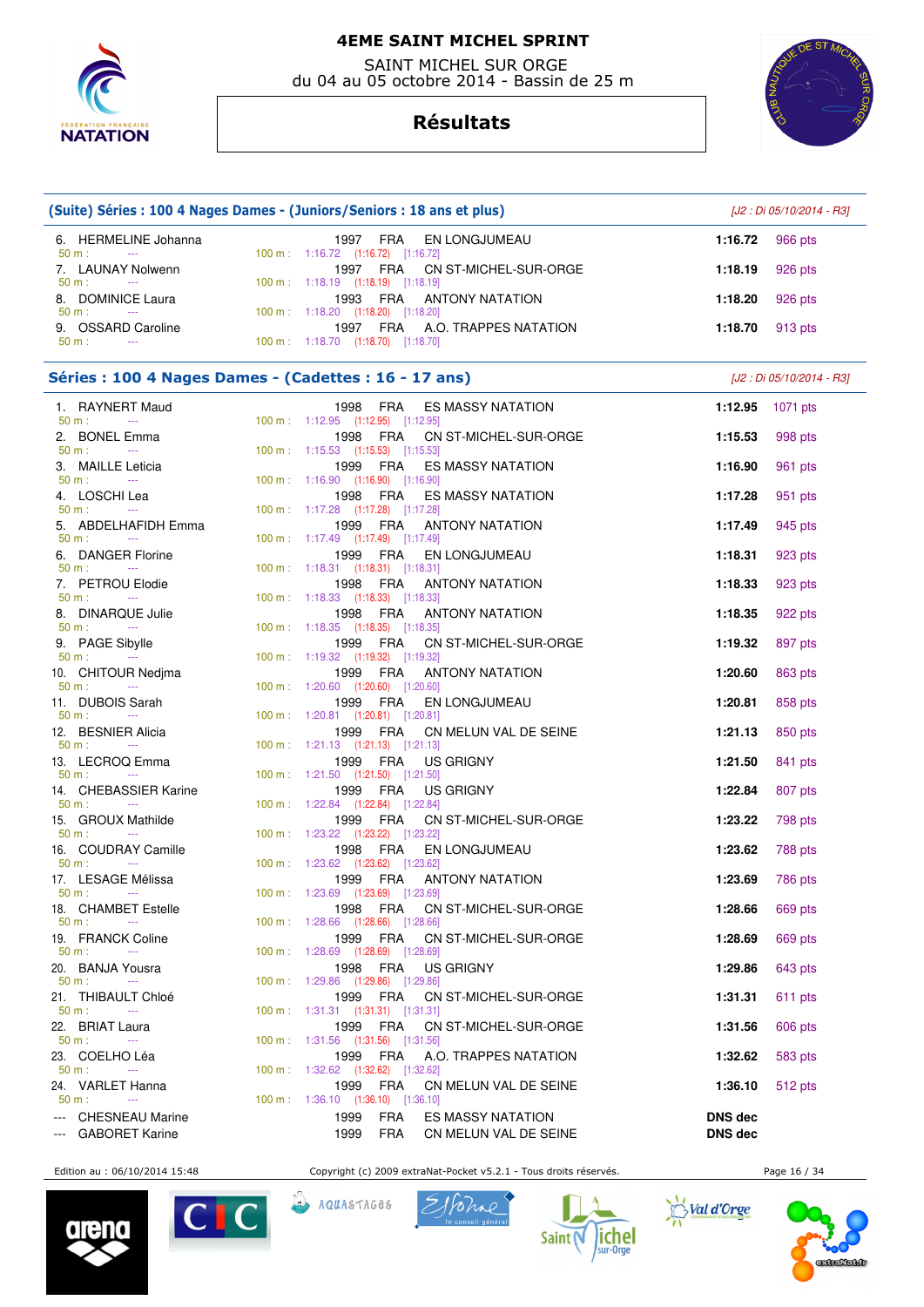

 SAINT MICHEL SUR ORGE du 04 au 05 octobre 2014 - Bassin de 25 m

# **Résultats**



| Séries : 100 4 Nages Dames - (Minimes : 14 - 15 ans)      |  |                                                                                    |                | [J2 : Di 05/10/2014 - R3] |
|-----------------------------------------------------------|--|------------------------------------------------------------------------------------|----------------|---------------------------|
| 1. MAILLE Ilona                                           |  | 2001<br>FRA<br><b>ES MASSY NATATION</b>                                            | 1:14.10        | 1038 pts                  |
| 50 m:<br>$\sim$<br>2. LANGLAIS Lila                       |  | 100 m: 1:14.10 (1:14.10) [1:14.10]<br>FRA<br>ES MASSY NATATION<br>2000             | 1:16.39        | 975 pts                   |
| 50 m:<br>$\sim 100$ and $\sim 100$                        |  | 100 m: 1:16.39 (1:16.39) [1:16.39]                                                 |                |                           |
| 3. RAIMONDO Ines                                          |  | FRA<br>CN MELUN VAL DE SEINE<br>2000                                               | 1:17.61        | 942 pts                   |
| 50 m:<br><b>Contractor</b>                                |  | 100 m: 1:17.61 (1:17.61) [1:17.61]                                                 |                |                           |
| 4. VALIN-FIXOT Léa<br>$50 m$ :<br>$\sim 100$ mass $^{-1}$ |  | CN ST-MICHEL-SUR-ORGE<br>2000<br>FRA<br>100 m: 1:17.96 (1:17.96) [1:17.96]         | 1:17.96        | 932 pts                   |
| 5. BAURON Charline                                        |  | 2001<br>FRA<br>CN ST-MICHEL-SUR-ORGE                                               | 1:18.47        | 919 pts                   |
| 50 m:<br>$\sim$ 1000 $\mu$                                |  | 100 m: 1:18.47 (1:18.47) [1:18.47]                                                 |                |                           |
| 6. REBELO Alizee                                          |  | 2001<br>FRA<br><b>ES MASSY NATATION</b>                                            | 1:19.58        | 890 pts                   |
| $50 m$ :<br><b>College</b>                                |  | 100 m: 1:19.58 (1:19.58) [1:19.58]                                                 |                |                           |
| 7. AJAVON Kiara<br>50 m:<br>$\sim 100$                    |  | <b>FRA</b><br><b>ANTONY NATATION</b><br>2001<br>100 m: 1:19.85 (1:19.85) [1:19.85] | 1:19.85        | 883 pts                   |
| 8. GELE Rebecca                                           |  | FRA<br>ES MASSY NATATION<br>2000                                                   | 1:20.57        | 864 pts                   |
| $50 m$ :<br>$\sim$ 1000 $\mu$                             |  | 100 m: 1:20.57 (1:20.57) [1:20.57]                                                 |                |                           |
| 9. BANJA Ines                                             |  | 2001<br>FRA<br>US GRIGNY                                                           | 1:21.19        | 848 pts                   |
| $50 m$ :<br>$\sim 100$ mass $^{-1}$                       |  | 100 m: 1:21.19 (1:21.19) [1:21.19]                                                 |                |                           |
| 10. LEGRAND Copélia                                       |  | FRA<br>CN MELUN VAL DE SEINE<br>2000                                               | 1:22.70        | 811 pts                   |
| 50 m:<br><b>State State</b><br>11. GENRIES Chloé          |  | 100 m: 1:22.70 (1:22.70) [1:22.70]<br>2001<br>FRA<br>ES MASSY NATATION             | 1:23.35        | 794 pts                   |
| 50 m:<br><b>Contractor</b>                                |  | 100 m: 1:23.35 (1:23.35) [1:23.35]                                                 |                |                           |
| 12. LEQUIN Anaïs                                          |  | FRA<br>2000<br>EN LONGJUMEAU                                                       | 1:23.51        | 791 pts                   |
| 50 m:<br>$\sim 10^{11}$ and $\sim 10^{11}$                |  | 100 m: 1:23.51 (1:23.51) [1:23.51]                                                 |                |                           |
| 13. CHEDRI Melissa                                        |  | FRA<br>CN MELUN VAL DE SEINE<br>2001                                               | 1:23.56        | 789 pts                   |
| $50 m$ :<br><b>College</b>                                |  | 100 m: 1:23.56 (1:23.56) [1:23.56]                                                 |                |                           |
| 14. PELLIER Claire<br>$50 m$ :<br>$\sim 100$ mass $^{-1}$ |  | FRA<br>2000<br>CN MELUN VAL DE SEINE<br>100 m: 1:23.75 (1:23.75) [1:23.75]         | 1:23.75        | 785 pts                   |
| 15. NGANDU Charlotte                                      |  | 2001<br>FRA<br><b>US GRIGNY</b>                                                    | 1:26.97        | 708 pts                   |
| $50 m$ :<br>$\sim$ 1000 $\mu$                             |  | 100 m: 1:26.97 (1:26.97) [1:26.97]                                                 |                |                           |
| 16. FLEURAL Lovaina                                       |  | 2000<br>FRA<br>CN MELUN VAL DE SEINE                                               | 1:27.64        | 693 pts                   |
| $50 m$ :<br>$\sim 100$ mass $^{-1}$                       |  | 100 m: 1:27.64 (1:27.64) [1:27.64]                                                 |                |                           |
| 17. BOLLEA Bianca<br>$50 m$ :<br>$\sim 100$               |  | <b>FRA</b><br>CN ST-MICHEL-SUR-ORGE<br>2001<br>100 m: 1:28.40 (1:28.40) [1:28.40]  | 1:28.40        | 675 pts                   |
| 18. CLOUX Marine                                          |  | 2001<br><b>FRA</b><br>EN LONGJUMEAU                                                | 1:28.46        | 674 pts                   |
| $50 m$ :<br>$\sim 100$ and $\sim 100$                     |  | 100 m: 1:28.46 (1:28.46) [1:28.46]                                                 |                |                           |
| 19. LARGILIER Iliana                                      |  | 2001<br><b>FRA</b><br>CN MELUN VAL DE SEINE                                        | 1:30.64        | 625 pts                   |
| 50 m:<br>$\sim 10^{11}$ and $\sim 10^{11}$                |  | 100 m: 1:30.64 (1:30.64) [1:30.64]                                                 |                |                           |
| 20. CHERIFI Emma                                          |  | 2001<br>FRA<br>CN MELUN VAL DE SEINE                                               | 1:30.81        | 622 pts                   |
| $50 m$ :<br>$\sim$<br>21. COELHO Flora                    |  | 100 m: 1:30.81 (1:30.81) [1:30.81]<br><b>FRA</b><br>2001<br>A.O. TRAPPES NATATION  | 1:31.49        |                           |
| 50 m:<br><b>Contract Contract</b>                         |  | 100 m: 1:31.49 (1:31.49) [1:31.49]                                                 |                | 607 pts                   |
| 22. RICHARD Mathilde                                      |  | FRA<br>CN MELUN VAL DE SEINE<br>2000                                               | 1:38.85        | 459 pts                   |
| $50 m$ :<br>$\sim$                                        |  | 100 m: 1:38.85 (1:38.85) [1:38.85]                                                 |                |                           |
| --- ROBERT Jessica                                        |  | <b>FRA</b><br>2001<br><b>ES MASSY NATATION</b>                                     | <b>DNS</b> dec |                           |
|                                                           |  |                                                                                    |                |                           |

# **Séries : 100 4 Nages Dames - (Benjamines : 12 - 13 ans)** [J2 : Di 05/10/2014 - R3]

| 1. DESBONNES Leha<br>$50 m$ :<br>$- - -$           | ES MASSY NATATION<br>2002<br>FRA<br>$(1:15.72)$ $[1:15.72]$<br>$100 \text{ m}: 1:15.72$        | 1:15.72 | 993 pts |
|----------------------------------------------------|------------------------------------------------------------------------------------------------|---------|---------|
| 2. RODRIGUES Chloé<br>$50 m$ :<br>$- - -$          | ES MASSY NATATION<br>2003<br><b>FRA</b><br>$100 \text{ m}: 1:16.49$<br>$(1:16.49)$ $[1:16.49]$ | 1:16.49 | 972 pts |
| 3. ESPINASSE Enola<br>50 m:<br>$- - -$             | CN ST-MICHEL-SUR-ORGE<br>2002<br>FRA<br>(1:22.52)<br>$100 \text{ m}$ : 1:22.52<br>[1:22.52]    | 1:22.52 | 815 pts |
| 4. HOUAL Solene<br>$50 m$ :<br>$\sim$ $\sim$       | ES MASSY NATATION<br>FRA<br>2002<br>(1:22.95)<br>$100 \text{ m}: 1:22.95$<br>[1:22.95]         | 1:22.95 | 804 pts |
| 5. BARDIN Lola<br>$50 m$ :<br>$\sim$ $\sim$ $\sim$ | ES MASSY NATATION<br><b>FRA</b><br>2003<br>(1:25.92)<br>100 m: 1:25.92<br>[1:25.92]            | 1:25.92 | 733 pts |
| 6. PORTE Angelique<br>$50 m$ :<br>$\sim$ $\sim$    | <b>ES MASSY NATATION</b><br><b>FRA</b><br>2002<br>(1:25.98)<br>[1:25.98]<br>100 m: 1:25.98     | 1:25.98 | 731 pts |

Edition au : 06/10/2014 15:48 Copyright (c) 2009 extraNat-Pocket v5.2.1 - Tous droits réservés. Page 17 / 34











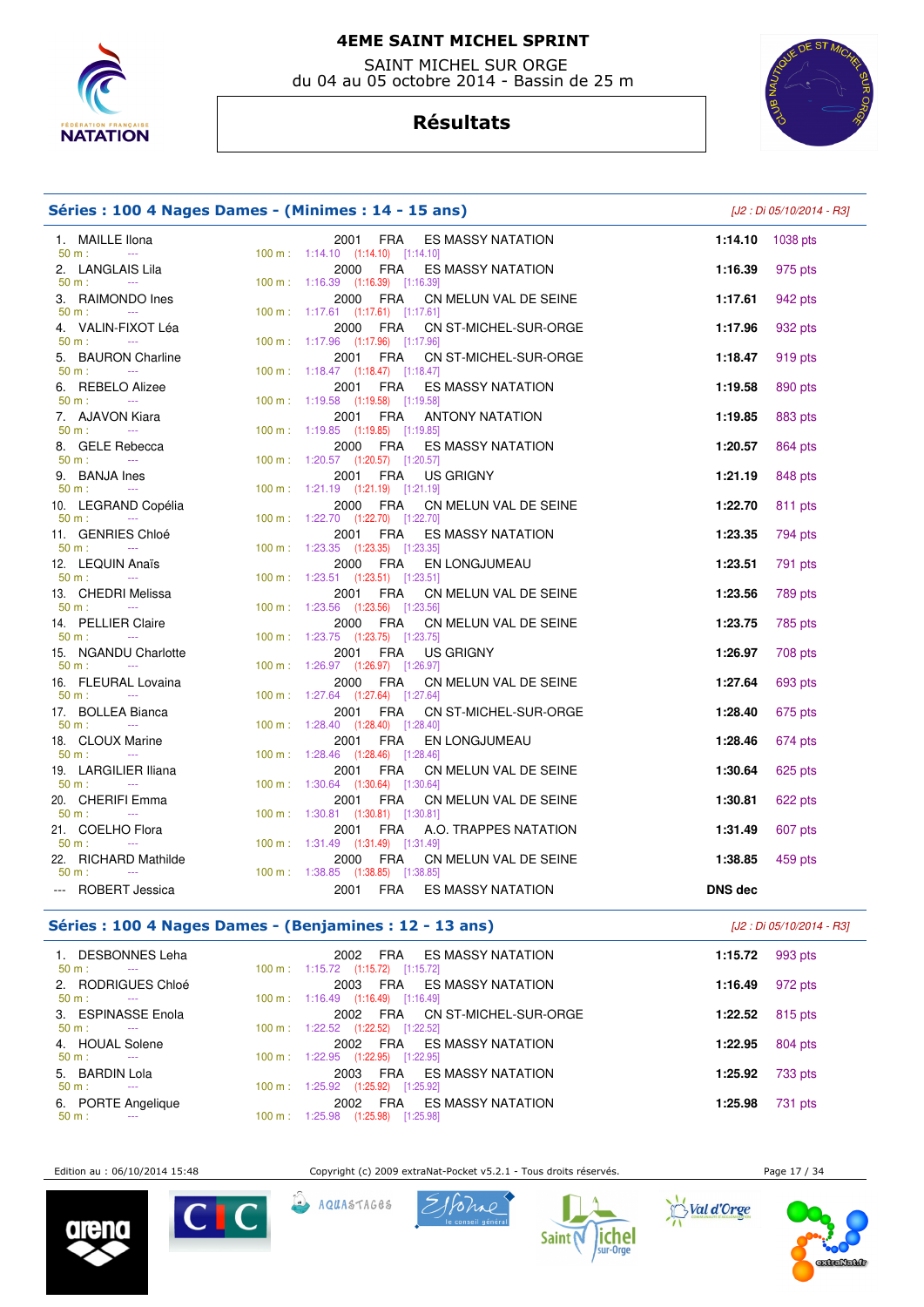

 SAINT MICHEL SUR ORGE du 04 au 05 octobre 2014 - Bassin de 25 m

# **Résultats**



| (Suite) Séries : 100 4 Nages Dames - (Benjamines : 12 - 13 ans)                     |  |                                                                                   |         | [J2 : Di 05/10/2014 - R3] |  |
|-------------------------------------------------------------------------------------|--|-----------------------------------------------------------------------------------|---------|---------------------------|--|
| 7. BOCH Emma<br>$50 m$ :<br><b>Service</b>                                          |  | 2003 FRA A.O. TRAPPES NATATION<br>100 m: 1:27.01 (1:27.01) [1:27.01]              | 1:27.01 | 707 pts                   |  |
| 8. HUMBERT Juliette                                                                 |  | 2003 FRA<br><b>SN VERSAILLES</b>                                                  | 1:27.60 | 693 pts                   |  |
| $50 m$ :<br><b>Contractor</b><br>9. LAVIGNE Marie                                   |  | 100 m: 1:27.60 (1:27.60) [1:27.60]<br>2003 FRA<br><b>ES MASSY NATATION</b>        | 1:28.25 | 679 pts                   |  |
| $50 m$ :<br><b>Contract</b><br>10. NGUYEN DUC LONG Armelle                          |  | 100 m: 1:28.25 (1:28.25) [1:28.25]<br>2003 FRA<br>CN ST-MICHEL-SUR-ORGE           | 1:29.44 | 652 pts                   |  |
| $50 m$ :<br><b>Contract Contract</b><br>11. FOURMY Marina                           |  | 100 m: 1:29.44 (1:29.44) [1:29.44]<br>2003 FRA<br>ES MASSY NATATION               | 1:29.53 | 650 pts                   |  |
| $50 m$ :<br><b>Contractor</b><br>12. PAGO Elodie                                    |  | 100 m: 1:29.53 (1:29.53) [1:29.53]<br>2003 FRA<br><b>SN VERSAILLES</b>            | 1:30.40 | 631 pts                   |  |
| $50 m$ :<br><b>Contract Contract</b><br>13. CHESNEAU Justine                        |  | 100 m: 1:30.40 (1:30.40) [1:30.40]<br>2003 FRA<br><b>ES MASSY NATATION</b>        | 1:31.47 | 607 pts                   |  |
| $50 m$ :<br><b>Contract Contract</b><br>14. LAUNAY Maelle                           |  | 100 m: 1:31.47 (1:31.47) [1:31.47]<br>2002 FRA CN ST-MICHEL-SUR-ORGE              | 1:31.94 | 597 pts                   |  |
| $50 m$ :<br>$\sim 100$ and $\sim 100$<br>15. FOURMY Maëlys                          |  | 100 m: 1:31.94 (1:31.94) [1:31.94]<br>2003 FRA<br><b>ES MASSY NATATION</b>        | 1:32.60 | 583 pts                   |  |
| $50 m$ :<br>$\sim 100$ mass $^{-1}$<br>16. HOGREL Léa                               |  | 100 m: 1:32.60 (1:32.60) [1:32.60]<br>ES MASSY NATATION<br>2003 FRA               | 1:32.76 | 580 pts                   |  |
| $50 m$ :<br>$\sim$ $\sim$<br>17. JAILLARDON Lana                                    |  | 100 m: 1:32.76 (1:32.76) [1:32.76]<br>CN ST-MICHEL-SUR-ORGE<br>2002 FRA           | 1:42.10 | 401 pts                   |  |
| $50 m$ :<br><b>Contract Contract</b><br>18. PIRIOU Thalia                           |  | 100 m: 1:42.10 (1:42.10) [1:42.10]<br>A.O. TRAPPES NATATION<br>2003<br>FRA        | 1:44.73 | 356 pts                   |  |
| $50 m$ :<br>$\sim 100$ mass $^{-1}$<br>19. FETHI Myriam                             |  | 100 m: 1:44.73 (1:44.73) [1:44.73]<br>2003 FRA A.O. TRAPPES NATATION              | 1:46.49 | 328 pts                   |  |
| $50 m$ :<br>$\sim$ $\sim$<br>20. JAMET Ludivine                                     |  | 100 m: 1:46.49 (1:46.49) [1:46.49]<br>2003 FRA SN VERSAILLES                      | 1:47.28 | 315 pts                   |  |
| $50 m$ :<br><b>Contract Contract</b>                                                |  | 100 m: 1:47.28 (1:47.28) [1:47.28]                                                |         |                           |  |
| Séries : 100 4 Nages Dames - (Poussines : 10 - 11 ans)<br>[J2 : Di 05/10/2014 - R3] |  |                                                                                   |         |                           |  |
| 1. JAILLARDON Oriane<br>$50 m:$ ---                                                 |  | <b>FRA</b><br>CN ST-MICHEL-SUR-ORGE<br>2005<br>100 m: 1:45.26 (1:45.26) [1:45.26] | 1:45.26 | 347 pts                   |  |
| 2. BAURON Auriane<br>$50 m$ :<br><b>Contract Contract</b>                           |  | <b>FRA</b><br>2004<br>CN ST-MICHEL-SUR-ORGE<br>100 m: 1:45.86 (1:45.86) [1:45.86] | 1:45.86 | 338 pts                   |  |
| 3. RICARD Manon                                                                     |  | 2005<br><b>FRA</b><br>CN ST-MICHEL-SUR-ORGE                                       | 1:56.71 | 186 pts                   |  |

# Séries : 50 Nage Libre Messieurs - (Juniors/Seniors : 18 ans et plus)  $[J1:Sa 04/10/2014 - RI]$

50 m : --- 100 m : 1:56.71 (1:56.71) [1:56.71]

|         | <b>FOURTIER Florentin</b> | 1996 | <b>FRA</b> | <b>CSN GUYANCOURT</b>          | 24.81          | 1143 $pts$ |
|---------|---------------------------|------|------------|--------------------------------|----------------|------------|
| 2.      | <b>CATALA Alexandre</b>   | 1995 | <b>FRA</b> | C.N OZOIR-LA-FERRIERE          | 25.61          | $1087$ pts |
| 3.      | <b>CLEMENT Gaetan</b>     | 1997 | <b>FRA</b> | <b>EN LONGJUMEAU</b>           | 26.77          | $1008$ pts |
| 4.      | <b>SEMLER Romain</b>      | 1989 | <b>FRA</b> | CN MELUN VAL DE SEINE          | 26.84          | $1003$ pts |
| 5.      | <b>MARCHESE Nicolas</b>   | 1997 | <b>FRA</b> | CN MELUN VAL DE SEINE          | 26.89          | $1000$ pts |
| 6.      | SEGUIN Rémi               | 1997 | <b>FRA</b> | CN MELUN VAL DE SEINE          | 27.06          | 989 pts    |
|         | <b>PACAUD Antoine</b>     | 1997 | <b>FRA</b> | <b>RED STAR CLUB CHAMPIGNY</b> | 27.12          | 985 pts    |
| 8.      | CHEDRI Samy               | 1997 | <b>FRA</b> | CN MELUN VAL DE SEINE          | 27.89          | 935 pts    |
| 9.      | <b>ADAN Michael</b>       | 1989 | <b>FRA</b> | EN LONGJUMEAU                  | 27.93          | 932 pts    |
| 10.     | <b>ARBITRE Kévin</b>      | 1997 | <b>FRA</b> | AQUA VALLÉE-DE-CHEVREUSE       | 28.07          | 923 pts    |
| 11.     | <b>TULARD Floran</b>      | 1996 | <b>FRA</b> | <b>EN LONGJUMEAU</b>           | 28.35          | 905 pts    |
| 12.     | <b>KARDES Alexis</b>      | 1997 | <b>FRA</b> | CN MELUN VAL DE SEINE          | 28.57          | 891 pts    |
| 13.     | <b>BROCHARD Kevin</b>     | 1994 | <b>FRA</b> | CN ST-MICHEL-SUR-ORGE          | 29.11          | 858 pts    |
| 14.     | <b>JOUANDON Marc</b>      | 1957 | <b>FRA</b> | CN ST-MICHEL-SUR-ORGE          | 31.69          | 707 pts    |
| 15.     | <b>CARREE Quentin</b>     | 1997 | <b>FRA</b> | CN ST-MICHEL-SUR-ORGE          | 32.79          | 647 pts    |
| $- - -$ | <b>SAVIC Maxime</b>       | 1997 | <b>FRA</b> | AQUA VALLÉE-DE-CHEVREUSE       | <b>DNS dec</b> |            |

#### Séries : 50 Nage Libre Messieurs - (Cadets : 16 - 17 ans)

|  | [J1 : Sa 04/10/2014 - R1] |  |
|--|---------------------------|--|
|  |                           |  |

| TRILLAT Léo                   | FRA<br>1998       | <b>CN POISSY</b>                                                  | 24.74<br>1148 pts |
|-------------------------------|-------------------|-------------------------------------------------------------------|-------------------|
| Edition au : 06/10/2014 15:48 |                   | Copyright (c) 2009 extraNat-Pocket v5.2.1 - Tous droits réservés. | Page 18 / 34      |
| <b>No. 15</b>                 | AQUASTAGES<br>کتہ | Florap?                                                           |                   |









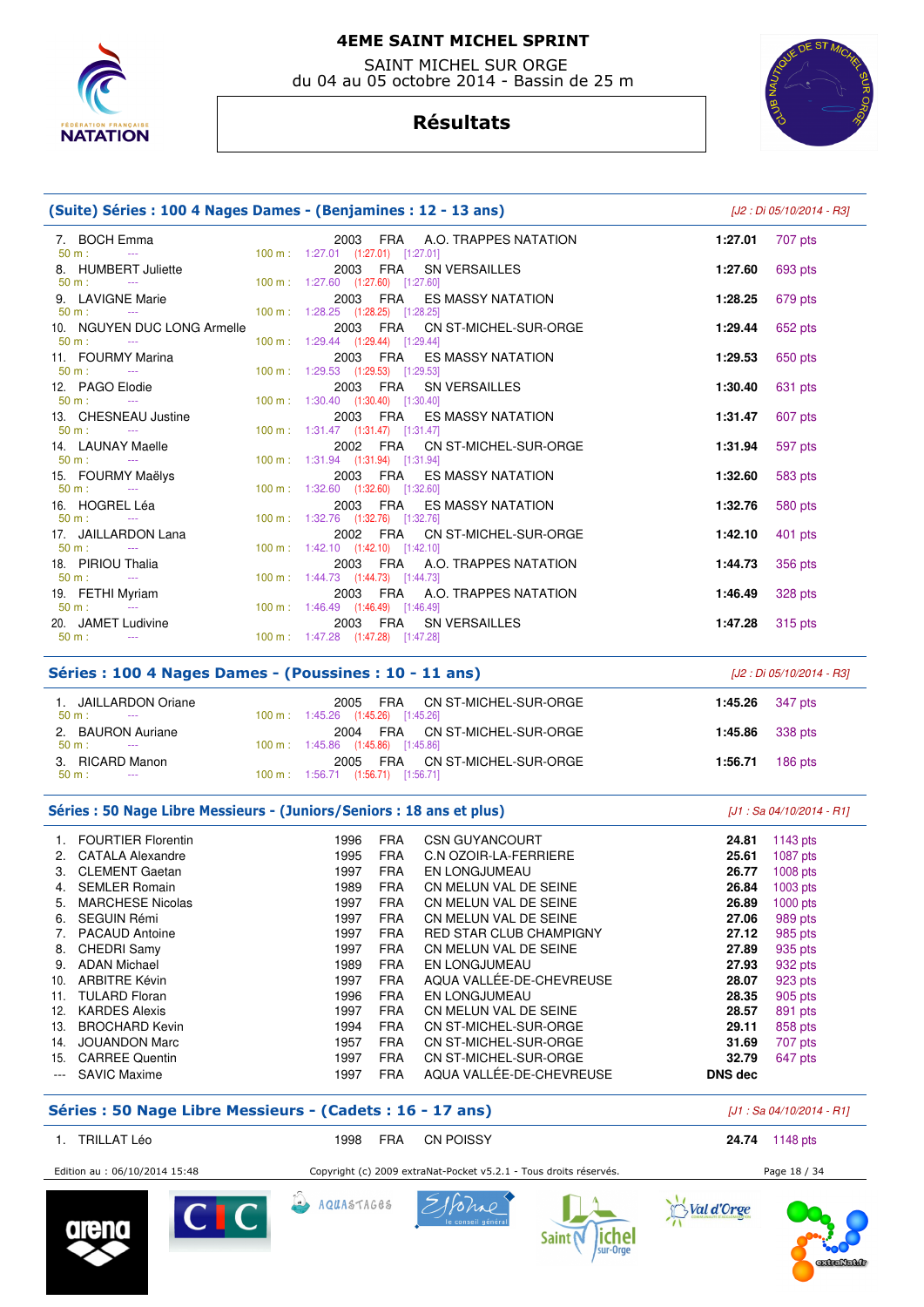

 SAINT MICHEL SUR ORGE du 04 au 05 octobre 2014 - Bassin de 25 m



# **Résultats**

| (Suite) Séries : 50 Nage Libre Messieurs - (Cadets : 16 - 17 ans)      |                               |            |                                    |       | [J1 : Sa 04/10/2014 - R1]  |
|------------------------------------------------------------------------|-------------------------------|------------|------------------------------------|-------|----------------------------|
| <b>BERNARDINI Mathieu</b><br>2.                                        | 1998                          | <b>FRA</b> | STADE FRANÇAIS O COURBEVOIE        | 25.57 | 1089 pts                   |
| <b>DEMERIN Antoine</b><br>3.                                           | 1998                          | <b>FRA</b> | STADE FRANÇAIS O COURBEVOIE        | 25.78 | 1075 pts                   |
| LINO Rafaël<br>4.                                                      | 1999                          | <b>FRA</b> | C.N OZOIR-LA-FERRIERE              | 25.84 | 1071 pts                   |
| 5.<br><b>HUILLE Stanislas</b>                                          | 1999                          | <b>FRA</b> | SN VERSAILLES                      | 25.86 | 1069 pts                   |
| <b>DESOBLIN Paul</b><br>6.                                             | 1999                          | <b>FRA</b> | CN ST-MICHEL-SUR-ORGE              | 26.20 | 1046 pts                   |
| 7.<br><b>CHENITI Anis</b>                                              | 1999                          | <b>FRA</b> | <b>CN POISSY</b>                   | 26.42 | 1031 pts                   |
| 8.<br><b>TONNEAU Guillaume</b>                                         | 1998                          | <b>FRA</b> | CN ST-MICHEL-SUR-ORGE              | 26.73 | 1011 pts                   |
| 9.<br><b>GERMAIN Alexandre</b>                                         | 1998                          | <b>FRA</b> | C.N OZOIR-LA-FERRIERE              | 27.26 | 976 pts                    |
| 10. CHERIER Augustin                                                   | 1998                          | <b>FRA</b> | CN ST-MICHEL-SUR-ORGE              | 27.46 | 962 pts                    |
| <b>BENDRIMIA Axel</b><br>11.                                           | 1998                          | <b>FRA</b> | CN ST-MICHEL-SUR-ORGE              | 27.74 | 944 pts                    |
| 12. ARMAND Jason                                                       | 1998                          | <b>FRA</b> | CN ST-MICHEL-SUR-ORGE              | 27.78 | 942 pts                    |
| <b>DESHAYES Nicolas</b><br>13.                                         | 1999                          | <b>FRA</b> | EN LONGJUMEAU                      | 27.85 | 937 pts                    |
| 14. RECOURSE Clément                                                   | 1998                          | <b>FRA</b> | CN ST-MICHEL-SUR-ORGE              | 27.90 | 934 pts                    |
| 15. TREUIL Nicolas                                                     | 1998                          | <b>FRA</b> | AQUA VALLÉE-DE-CHEVREUSE           | 28.47 | 898 pts                    |
| <b>VINCENT Louis</b><br>16.                                            | 1999                          | <b>FRA</b> | EN LONGJUMEAU                      | 28.85 | 874 pts                    |
| 17. AKIR Etienne                                                       | 1998                          | <b>FRA</b> | A.O. TRAPPES NATATION              | 30.96 | 748 pts                    |
| Séries : 50 Nage Libre Messieurs - (Minimes : 14 - 15 ans)             |                               |            |                                    |       | $[J1: Sa 04/10/2014 - R1]$ |
| <b>TESIC Enzo</b><br>1.                                                | 2000                          | <b>FRA</b> | C.N OZOIR-LA-FERRIERE              | 26.90 | 999 pts                    |
| POUSSIN Gaétan<br>2.                                                   | 2000                          | <b>FRA</b> | C.N OZOIR-LA-FERRIERE              | 27.63 | 951 pts                    |
| 3.<br>ROHART DELPIERRE Charles-Louis                                   | 2000                          | <b>FRA</b> | CSN GUYANCOURT                     | 28.40 | 902 pts                    |
| POUMAREDE Julien<br>4.                                                 | 2001                          | <b>FRA</b> | CN ST-MICHEL-SUR-ORGE              | 29.32 | 845 pts                    |
| SIRVAIN Jérémy<br>5.                                                   | 2000                          | <b>FRA</b> | C.N OZOIR-LA-FERRIERE              | 29.75 | 819 pts                    |
| <b>FANJAT Albain</b><br>6.                                             | 2001                          | <b>FRA</b> | AQUA VALLÉE-DE-CHEVREUSE           | 30.01 | 804 pts                    |
| <b>GRÉMILLON Mattéo</b><br>7.                                          | 2001                          | <b>FRA</b> | A.O. TRAPPES NATATION              | 30.30 | 786 pts                    |
| 8.<br><b>BONEL Antonyn</b>                                             | 2001                          | <b>FRA</b> | CN ST-MICHEL-SUR-ORGE              | 30.40 | 780 pts                    |
| 9.<br><b>BOCHER Guillaume</b>                                          | 2001                          | <b>FRA</b> | A.O. TRAPPES NATATION              | 31.18 | 735 pts                    |
| <b>LEPLATRE Remy</b><br>10.                                            | 2000                          | <b>FRA</b> | CN ST-MICHEL-SUR-ORGE              | 31.67 | 708 pts                    |
| 11. QUANTIN Hugo                                                       | 2001                          | <b>FRA</b> | AQUA VALLÉE-DE-CHEVREUSE           | 33.59 | 605 pts                    |
| 12. LE NENAON Augustin                                                 | 2001                          | <b>FRA</b> | AQUA VALLÉE-DE-CHEVREUSE           | 33.73 | 597 pts                    |
| DA SILVA Mateo<br>13.                                                  | 2001                          | <b>FRA</b> | EN LONGJUMEAU                      | 35.66 | 502 pts                    |
| 14. BOULMIER Antoine                                                   | 2000                          | <b>FRA</b> | CN ST-MICHEL-SUR-ORGE              | 38.75 | 368 pts                    |
| Séries : 50 Nage Libre Messieurs - (Benjamins : 12 - 13 ans)           |                               |            |                                    |       | [J1 : Sa 04/10/2014 - R1]  |
| 1. GAVARD Ethan                                                        | 2002                          | <b>FRA</b> | CN MELUN VAL DE SEINE              | 32.13 | 682 pts                    |
| <b>GELY Tom</b><br>2.                                                  | 2002                          | <b>FRA</b> | <b>CSN GUYANCOURT</b>              | 35.63 | 504 pts                    |
| <b>CATHALO Antonin</b><br>3.                                           | 2003                          | <b>FRA</b> | <b>CSN GUYANCOURT</b>              | 35.77 | 497 pts                    |
| <b>JAMIN Arthur</b><br>4.                                              | 2002                          | <b>FRA</b> | A.O. TRAPPES NATATION              | 35.78 | 497 pts                    |
| 5.<br><b>THIOLET Romain</b>                                            | 2003                          | <b>FRA</b> | CN MELUN VAL DE SEINE              | 39.30 | 346 pts                    |
| 6.<br><b>YANG Victor</b>                                               | 2002                          | <b>FRA</b> | CN MELUN VAL DE SEINE              | 43.48 | 202 pts                    |
| Séries : 50 Nage Libre Messieurs - (Poussins : 10 - 11 ans)            |                               |            |                                    |       | [J1 : Sa 04/10/2014 - R1]  |
| 1. WINKLER Hugo                                                        | 2004                          | <b>FRA</b> | CN ST-MICHEL-SUR-ORGE              | 38.27 | 387 pts                    |
| 2. PAGE Adrien                                                         | 2004                          | <b>FRA</b> | CN ST-MICHEL-SUR-ORGE              | 41.64 | 260 pts                    |
| 3. BOCQUEL Tristan                                                     | 2004                          | <b>FRA</b> | CN ST-MICHEL-SUR-ORGE              | 45.11 | 156 pts                    |
| DOUSSINEAU-VALADE Yoann<br>4.                                          | 2005                          | <b>FRA</b> | CN ST-MICHEL-SUR-ORGE              | 46.70 | 117 pts                    |
| Séries : 100 Nage Libre Messieurs - (Juniors/Seniors : 18 ans et plus) |                               |            |                                    |       | [J2 : Di 05/10/2014 - R2]  |
| 1. MERLHIOT Marveen<br>100 m:<br>50 m:<br>26.29 (26.29)                | 1991<br>54.32 (28.03) [54.32] | FRA        | <b>ES MASSY NATATION</b>           |       | <b>54.32</b> 1142 pts      |
| 2. JACQUIN Mathieu<br>100 m:<br>50 m:<br>26.00 (26.00)                 | 1988<br>54.79 (28.79) [54.79] | FRA        | EN LONGJUMEAU                      | 54.79 | 1126 pts                   |
| <b>NOYON Alexandre</b><br>3.<br>26.12 (26.12)<br>100 m:<br>50 m:       | 1997<br>55.04 (28.92)         | FRA        | CN MELUN VAL DE SEINE<br>$[55.04]$ | 55.04 | $1118$ pts                 |
|                                                                        |                               |            |                                    |       |                            |

Edition au : 06/10/2014 15:48 Copyright (c) 2009 extraNat-Pocket v5.2.1 - Tous droits réservés. Page 19 / 34









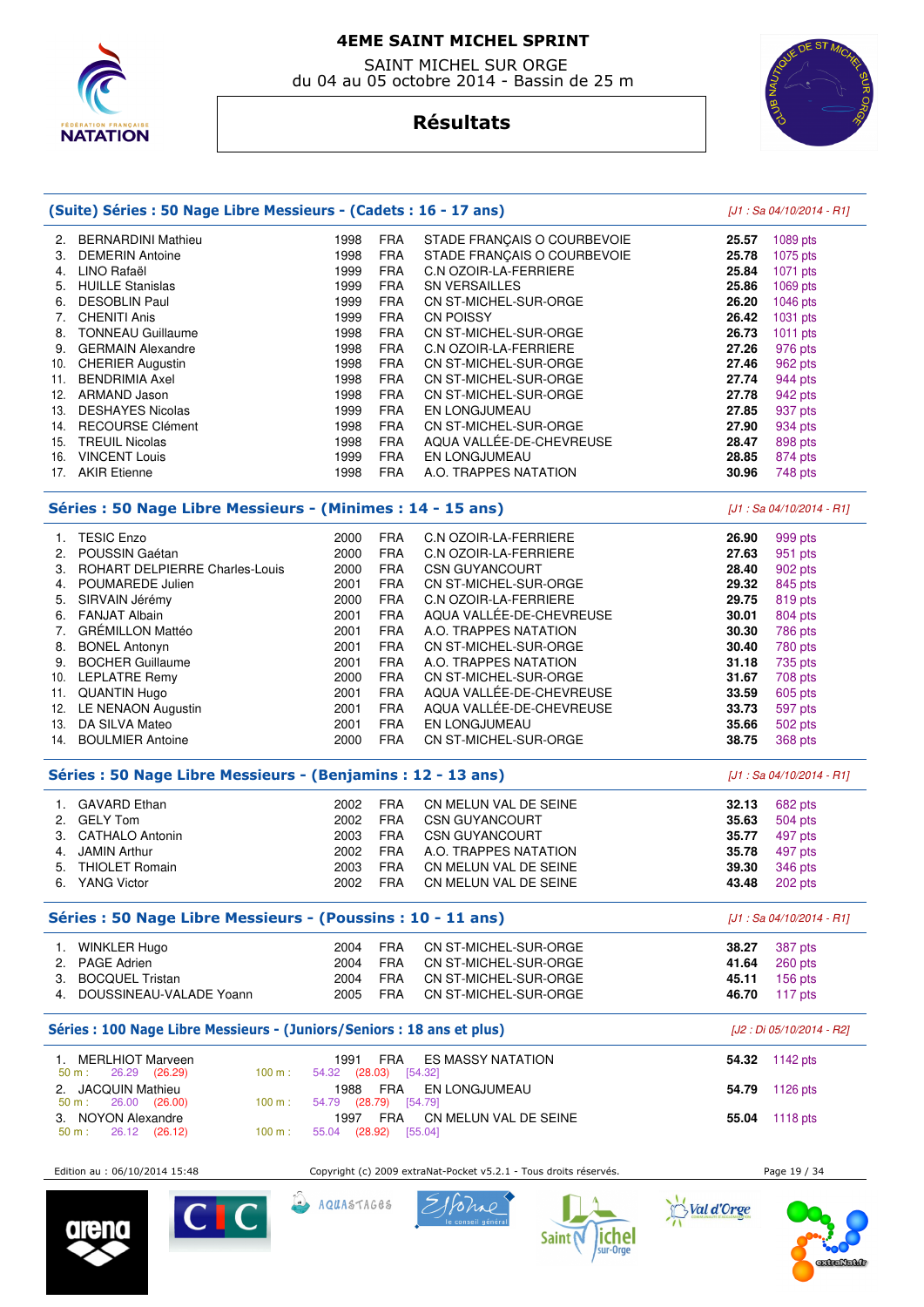

 SAINT MICHEL SUR ORGE du 04 au 05 octobre 2014 - Bassin de 25 m

# **Résultats**



|                                                           | (Suite) Séries : 100 Nage Libre Messieurs - (Juniors/Seniors : 18 ans et plus) | [J2 : Di 05/10/2014 - R2 |
|-----------------------------------------------------------|--------------------------------------------------------------------------------|--------------------------|
| 4. MARY Nicolas<br>$50 \text{ m}: 26.38 (26.38)$          | 1994 FRA US GRIGNY<br>55.87 (29.49) [55.87]<br>100 m:                          | 55.87<br>1090 $pts$      |
| 5. SAMOKINE Yann<br>$50 \text{ m}: 27.22 (27.22)$         | FRA CN MELUN VAL DE SEINE<br>1997<br>100 m:<br>56.25 (29.03) [56.25]           | 1077 pts<br>56.25        |
| 6. RACZYNSKI Stanislas<br>$50 \text{ m}: 27.63 (27.63)$   | 1996 FRA CN MELUN VAL DE SEINE<br>57.01 (29.38) [57.01]<br>$100 \text{ m}$ :   | 1052 pts<br>57.01        |
| 7. ROLLAND Maël<br>$50 \text{ m}: 27.28 (27.28)$          | FRA EN LONGJUMEAU<br>1995<br>58.83 (31.55) [58.83]<br>100 m:                   | 993 pts<br>58.83         |
| 8. MEDINA ORTIZ Philippe<br>$50 \text{ m}: 28.55 (28.55)$ | 1983 FRA CN MELUN VAL DE SEINE<br>58.86 (30.31) [58.86]<br>$100 \text{ m}$ :   | 992 pts<br>58.86         |
| 9. LAKLACHE Safwane<br>$50 \text{ m}: 29.17 (29.17)$      | 1997<br>FRA CAORSAY<br>59.52 (30.35) [59.52]<br>100 m:                         | 971 pts<br>59.52         |
| 10. PHUNG Quentin<br>$50 \text{ m}: 29.73 (29.73)$        | FRA ANTONY NATATION<br>1997<br>100 m: 1:01.42 (31.69) [1:01.42]                | 912 pts<br>1:01.42       |
| 11. DUCANCEL Thibaud<br>$50 \text{ m}: 29.31 (29.31)$     | 1986 FRA EN LONGJUMEAU<br>100 m: 1:01.60 (32.29) [1:01.60]                     | 906 pts<br>1:01.60       |
| 12 GATFAII Antonin                                        | 1997 FRA ANTONY NATATION                                                       | $1.05.05$ 804 nts        |

| 12. GATEAU Antonin            | 1997 FRA ANTONY NATATION                    | 1:05.05 $804$ pts      |  |
|-------------------------------|---------------------------------------------|------------------------|--|
| 50 m : 31.70 (31.70)          | $100 \text{ m}$ : 1:05.05 (33.35) [1:05.05] |                        |  |
| 13. JOUANDON Marc             | 1957 FRA CN ST-MICHEL-SUR-ORGE              | <b>1:07.54</b> 734 pts |  |
| $50 \text{ m}: 32.71 (32.71)$ | 100 m : 1:07.54 (34.83) [1:07.54]           |                        |  |
| 14. CARREE Quentin            | 1997 FRA CN ST-MICHEL-SUR-ORGE              | <b>1:15.54</b> 531 pts |  |
| $50 \text{ m}: 35.38 (35.38)$ | $100 \text{ m}: 1:15.54$ (40.16) [1:15.54]  |                        |  |
|                               |                                             |                        |  |

## **Séries : 100 Nage Libre Messieurs - (Cadets : 16 - 17 ans)** [J2 : Di 05/10/2014 - R2]

| 1. MARTINS Dimitry<br>50 m : 26.88 (26.88) 100 m :                                                                                                                                                                         |                   | 1998 FRA US GRIGNY<br>56.37 (29.49) [56.37]                                                                |                    | 56.37 1073 pts     |
|----------------------------------------------------------------------------------------------------------------------------------------------------------------------------------------------------------------------------|-------------------|------------------------------------------------------------------------------------------------------------|--------------------|--------------------|
| 2. DESOBLIN Paul<br>50 m : 27.28 (27.28) 100 m :                                                                                                                                                                           |                   | 1999 FRA CN ST-MICHEL-SUR-ORGE<br>56.89 (29.61) [56.89]                                                    |                    | 56.89 1056 pts     |
| 3. SUMEIRE Eliott<br>3. SUMEIRE Eliott<br>50 m : 27.44 (27.44)                                                                                                                                                             | $100 m$ :         | 1999 FRA CAORSAY<br>56.90 (29.46) [56.90]                                                                  | 56.90              | 1056 pts           |
| 4. TONNEAU Guillaume<br>$50 m$ : 27.74 (27.74)                                                                                                                                                                             | 100 m:            | 1998 FRA CN ST-MICHEL-SUR-ORGE<br>57.24 (29.50) [57.24]                                                    | 57.24              | 1044 pts           |
| 5. LANGLOIS Guillaume<br>$50 \text{ m}: 27.84 (27.84)$                                                                                                                                                                     | 100 m:            | 1999 FRA ES MASSY NATATION<br>57.38 (29.54) [57.38]                                                        | 57.38              | 1040 pts           |
| 6. CHASSEVENT Owen<br>$50 \text{ m}: \quad 28.30 \quad (28.30)$                                                                                                                                                            | $100 \text{ m}$ : | 1999 FRA CN MELUN VAL DE SEINE<br>58.92 (30.62) [58.92]                                                    | 58.92              | 990 pts            |
| 7. BERINGUE Hugo<br>$50 \text{ m}: 29.15 (29.15)$                                                                                                                                                                          | 100 m:            | 1998 FRA CA ORSAY<br>59.67 (30.52) [59.67]                                                                 | 59.67              | 966 pts            |
| 8. BENDRIMIA Axel<br>$50 \text{ m}: 28.71 (28.71)$                                                                                                                                                                         | 100 m:            | 1998 FRA CN ST-MICHEL-SUR-ORGE<br>59.96 (31.25) [59.96]                                                    | 59.96              | 957 pts            |
| 9. LEGER Baptiste<br>$50 \text{ m}$ : 29.33 (29.33)<br>10. CHERIER Augustin<br>$50 \text{ m}$ : 28.52 (28.52)                                                                                                              |                   | 1999 FRA ES MASSY NATATION<br>100 m: 1:00.17 (30.84) [1:00.17]                                             | 1:00.17            | 951 pts            |
|                                                                                                                                                                                                                            |                   | 1998 FRA CN ST-MICHEL-SUR-ORGE<br>$100 \text{ m}: 1:00.23$ (31.71) [1:00.23]                               | 1:00.23            | 949 pts            |
| 11. DESHAYES Nicolas<br>$50 \text{ m}: 29.34 (29.34)$                                                                                                                                                                      |                   | 1999 FRA<br>EN LONGJUMEAU<br>100 m: 1:00.59 (31.25) [1:00.59]                                              | 1:00.59            | 938 pts            |
| 11. FOENIX BLONDEL Thomas<br>$50 \text{ m}: 29.35 (29.35)$                                                                                                                                                                 |                   | CN MELUN VAL DE SEINE<br>1999 FRA<br>100 m: 1:00.59 (31.24) [1:00.59]                                      | 1:00.59            | 938 pts            |
| 13. BERTE Adrien<br>$50 \text{ m}: 28.75 (28.75)$                                                                                                                                                                          |                   | 1998 FRA<br>CN MELUN VAL DE SEINE<br>100 m: 1:00.64 (31.89) [1:00.64]<br>1998 FRA<br>CN ST-MICHEL-SUR-ORGE | 1:00.64<br>1:01.26 | 936 pts<br>917 pts |
| 14. RECOURSE Clément<br>50 m : 29.05 (29.05)<br>15. ARMAND Jason                                                                                                                                                           |                   | 100 m: 1:01.26 (32.21) [1:01.26]<br>1998 FRA CN ST-MICHEL-SUR-ORGE                                         | 1:01.53            | 909 pts            |
| 1998 FRA CN 1998 FRA CN 1998 FRA CN 1998 FRA CN 100 m : 1:01.53 (31.37) [1:01.53]                                                                                                                                          |                   | CN MELUN VAL DE SEINE                                                                                      | 1:02.65            | 875 pts            |
| 16. BENAZET Julien 100 m : 1999 FRA CN 50 m : 29.14 (29.14) 100 m : 1:02.65 (33.51) [1:02.65]                                                                                                                              |                   | 1998 FRA CN MELUN VAL DE SEINE                                                                             | 1:03.13            | 860 pts            |
| $\frac{50 \text{ m}}{17}$ 80.14 (29.14)<br>$\frac{50 \text{ m}}{29.51}$ (29.51)<br>$\frac{100 \text{ m}}{100 \text{ m}}$ 1.03.13 (33.62) [1.03.13]<br>100 m: 1.03.13 (33.62) [1.03.31]<br>100 m: 1.03.92 (32.74) [1.03.92] |                   | 1999 FRA US GRIGNY                                                                                         | 1:03.92 837 pts    |                    |
|                                                                                                                                                                                                                            |                   |                                                                                                            |                    |                    |

Edition au : 06/10/2014 15:48 Copyright (c) 2009 extraNat-Pocket v5.2.1 - Tous droits réservés. Page 20 / 34











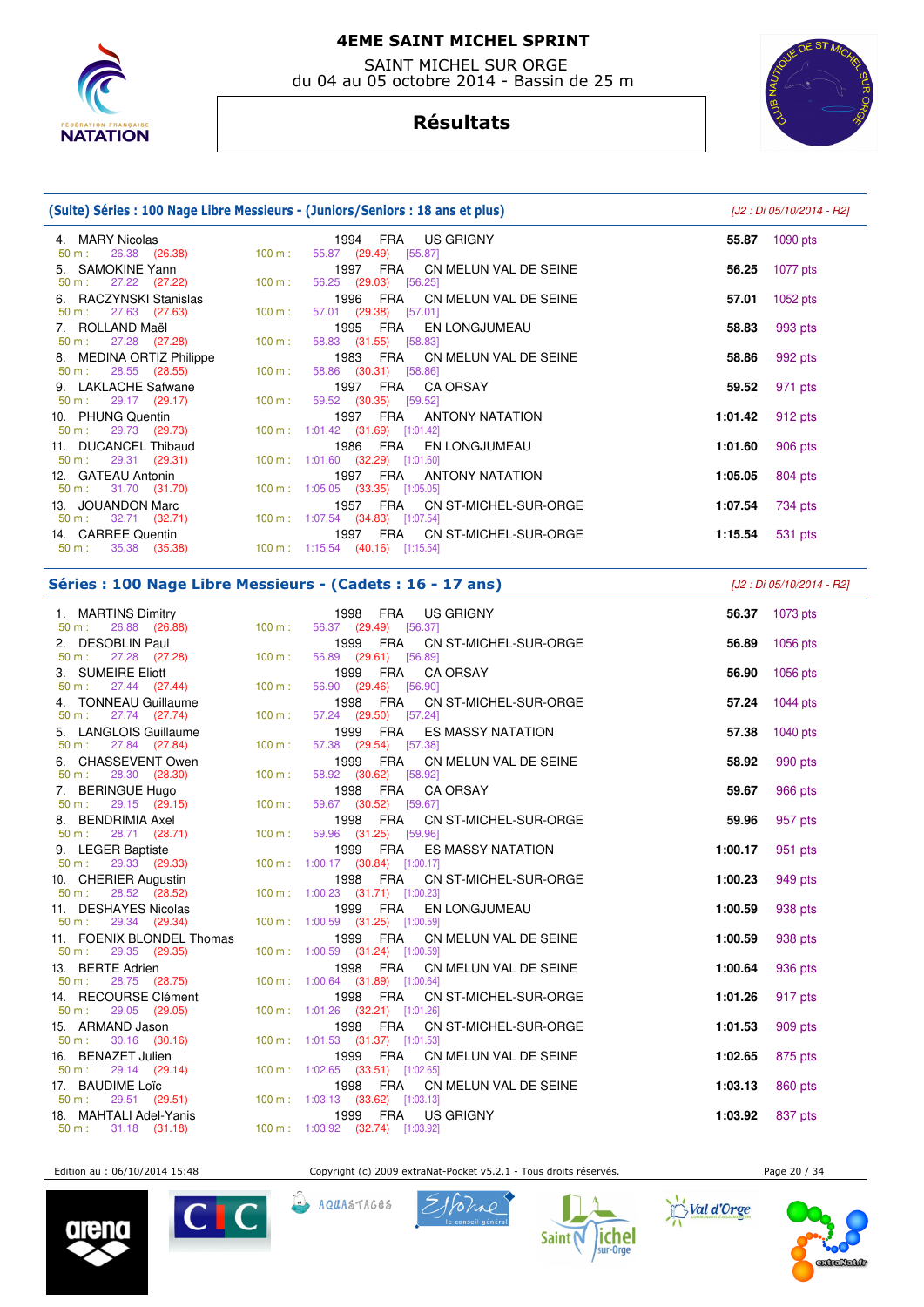

 SAINT MICHEL SUR ORGE du 04 au 05 octobre 2014 - Bassin de 25 m

# **Résultats**



| 19. BERNARD Maxence<br>$50 m$ :<br>$32.11$ $(32.11)$     |        | 1999<br>FRA<br>EN LONGJUMEAU<br>100 m: 1:06.51 (34.40) [1:06.51]                   | 1:06.51        | 763 pts                   |
|----------------------------------------------------------|--------|------------------------------------------------------------------------------------|----------------|---------------------------|
| 20. AKIR Etienne                                         |        | FRA<br>1998<br>A.O. TRAPPES NATATION                                               | 1:07.01        | 749 pts                   |
| $32.16$ $(32.16)$<br>$50 m$ :<br>21. MIJON Louis         |        | 100 m: 1:07.01 (34.85) [1:07.01]<br><b>FRA</b><br>1999<br>CN MELUN VAL DE SEINE    | 1:08.86        | 698 pts                   |
| $50 m$ :<br>32.06 (32.06)<br>22. BENOUZIO Florian        |        | 100 m: 1:08.86 (36.80) [1:08.86]<br><b>FRA</b><br>1999<br>CN MELUN VAL DE SEINE    | 1:10.77        | 648 pts                   |
| 33.43 (33.43)<br>$50 m$ :<br>23. GNAHORE Romain          |        | 100 m: 1:10.77 (37.34) [1:10.77]<br><b>FRA</b><br>1999<br>CN ST-MICHEL-SUR-ORGE    | 1:14.81        | 548 pts                   |
| 35.10 (35.10)<br>50 m:                                   |        | 100 m: 1:14.81 (39.71) [1:14.81]                                                   |                |                           |
| 24. MATHIEN Baptiste<br>50 m:<br>35.32 (35.32)           |        | FRA<br>1999<br>CN ST-MICHEL-SUR-ORGE<br>100 m: 1:16.01 (40.69) [1:16.01]           | 1:16.01        | 520 pts                   |
| --- BRINDEJONC Hugo                                      |        | <b>FRA</b><br>1999<br><b>ANTONY NATATION</b>                                       | <b>DNS dec</b> |                           |
|                                                          |        | Séries : 100 Nage Libre Messieurs - (Minimes : 14 - 15 ans)                        |                | [J2 : Di 05/10/2014 - R2] |
| 1. FOURMY Matéo<br>$50 m$ :<br>28.31 (28.31)             | 100 m: | 2000<br><b>FRA</b><br><b>ES MASSY NATATION</b><br>59.16 (30.85) [59.16]            | 59.16          | 982 pts                   |
| 2. MOKHFI Naim<br>$50 m$ :                               | 100 m: | 2000 FRA<br>ES MASSY NATATION                                                      | 59.71          | 965 pts                   |
| 29.20 (29.20)<br>3. POUMAREDE Julien                     |        | 59.71 (30.51) [59.71]<br><b>FRA</b><br>2001<br>CN ST-MICHEL-SUR-ORGE               | 1:04.42        | 822 pts                   |
| 31.49 (31.49)<br>50 m:                                   |        | 100 m: 1:04.42 (32.93) [1:04.42]                                                   |                |                           |
| 4. MARY David<br>31.65 (31.65)<br>$50 m$ :               |        | FRA<br>2000<br>US GRIGNY<br>100 m: 1:05.10 (33.45) [1:05.10]                       | 1:05.10        | 803 pts                   |
| 5. NEUVILLE Malo                                         |        | <b>FRA</b><br>2001<br><b>CA ORSAY</b>                                              | 1:05.25        | 798 pts                   |
| $50 m$ :<br>31.23 (31.23)<br>6. BONEL Antonyn            |        | 100 m: 1:05.25 (34.02) [1:05.25]<br><b>FRA</b><br>2001<br>CN ST-MICHEL-SUR-ORGE    | 1:05.41        | 794 pts                   |
| 31.22 (31.22)<br>50 m:                                   |        | 100 m: 1:05.41 (34.19) [1:05.41]                                                   |                |                           |
| 7. OUNOUGHI Ihsane<br>30.60 (30.60)<br>$50 m$ :          |        | <b>FRA</b><br>2001<br><b>ES MASSY NATATION</b><br>100 m: 1:05.42 (34.82) [1:05.42] | 1:05.42        | 794 pts                   |
| 8. BERINGUE Raphael<br>31.49 (31.49)<br>50 m:            |        | <b>FRA</b><br>2001<br>CA ORSAY<br>100 m: 1:06.11 (34.62) [1:06.11]                 | 1:06.11        | 774 pts                   |
| 9. MACE Alexandre<br>$32.51$ $(32.51)$<br>50 m:          |        | FRA<br><b>ANTONY NATATION</b><br>2000<br>100 m: 1:06.16 (33.65) [1:06.16]          | 1:06.16        | 773 pts                   |
| 10. GRÉMILLON Mattéo                                     |        | <b>FRA</b><br>2001<br>A.O. TRAPPES NATATION                                        | 1:07.31        | 741 pts                   |
| 31.53 (31.53)<br>50 m:                                   |        | 100 m: 1:07.31 (35.78) [1:07.31]                                                   |                |                           |
| 11. BOCHER Guillaume<br>$50 m$ :<br>32.64 (32.64)        |        | FRA<br>2001<br>A.O. TRAPPES NATATION<br>100 m: 1:07.62 (34.98) [1:07.62]           | 1:07.62        | 732 pts                   |
| 12. LAVENANT Romain                                      |        | FRA<br>2000<br><b>CA ORSAY</b>                                                     | 1:07.99        | 722 pts                   |
| 32.11<br>50 m:<br>(32.11)<br>13. LEPLATRE Remy           |        | 100 m: 1:07.99 (35.88) [1:07.99]<br><b>FRA</b><br>2000<br>CN ST-MICHEL-SUR-ORGE    | 1:08.56        | 707 pts                   |
| 32.39 (32.39)<br>50 m:                                   |        | 100 m: 1:08.56 (36.17) [1:08.56]                                                   |                |                           |
| 14. RAHAJARIMANANA Mendrika<br>$50 m$ :<br>32.66 (32.66) |        | <b>MAD</b><br>2001<br><b>US GRIGNY</b><br>100 m: 1:10.70 (38.04) [1:10.70]         | 1:10.70        | 650 pts                   |
| 15. RACHDI Yazid<br>33.88 (33.88)<br>50 m:               |        | 2001<br>FRA<br><b>CA ORSAY</b><br>100 m: 1:10.73 (36.85) [1:10.73]                 | 1:10.73        | 649 pts                   |
| 16. OUIDDIR Younous                                      |        | 2001<br>FRA<br><b>US GRIGNY</b>                                                    | 1:16.46        | 510 pts                   |
| 34.82 (34.82)<br>50 m:                                   |        | $100 \text{ m}: 1:16.46$ (41.64) [1:16.46]                                         |                |                           |
| 17. DA SILVA Mateo<br>37.38 (37.38)<br>50 m:             |        | FRA<br>2001<br>EN LONGJUMEAU<br>100 m: 1:17.58 (40.20) [1:17.58]                   | 1:17.58        | 484 pts                   |
| 18. AUDOU Layane<br>36.18 (36.18)<br>50 m:               |        | FRA<br><b>US GRIGNY</b><br>2001<br>100 m: 1:18.66 (42.48) [1:18.66]                | 1:18.66        | 461 pts                   |

# **(Suite) Séries : 100 Nage Libre Messieurs - (Cadets : 16 - 17 ans)** [J2 : Di 05/10/2014 - R2]

**Séries : 100 Nage Libre Messieurs - (Benjamins : 12 - 13 ans)** [J2 : Di 05/10/2014 - R2]

| 1. RAKOTONDRAMANGA Eliot-Tahina                                                  | 2002 FRA ES MASSY NATATION                                                                      | <b>1:05.31</b> 797 pts |  |
|----------------------------------------------------------------------------------|-------------------------------------------------------------------------------------------------|------------------------|--|
| 50 m : 31.59 (31.59) 100 m : 1:05.31 (33.72) [1:05.31]<br>2. ANJOLRAS Alexandre  | 2002 FRA SN VERSAILLES                                                                          | <b>1:06.76</b> 756 pts |  |
| $50 \text{ m}: 32.22 (32.22)$<br>3. LHOMME Hugo<br>$50 \text{ m}: 33.25 (33.25)$ | 100 m : 1:06.76 (34.54) [1:06.76]<br>2002 FRA SN VERSAILLES<br>100 m: 1:09.89 (36.64) [1:09.89] | <b>1:09.89</b> 671 pts |  |

Edition au : 06/10/2014 15:48 Copyright (c) 2009 extraNat-Pocket v5.2.1 - Tous droits réservés. Page 21 / 34

Hohne









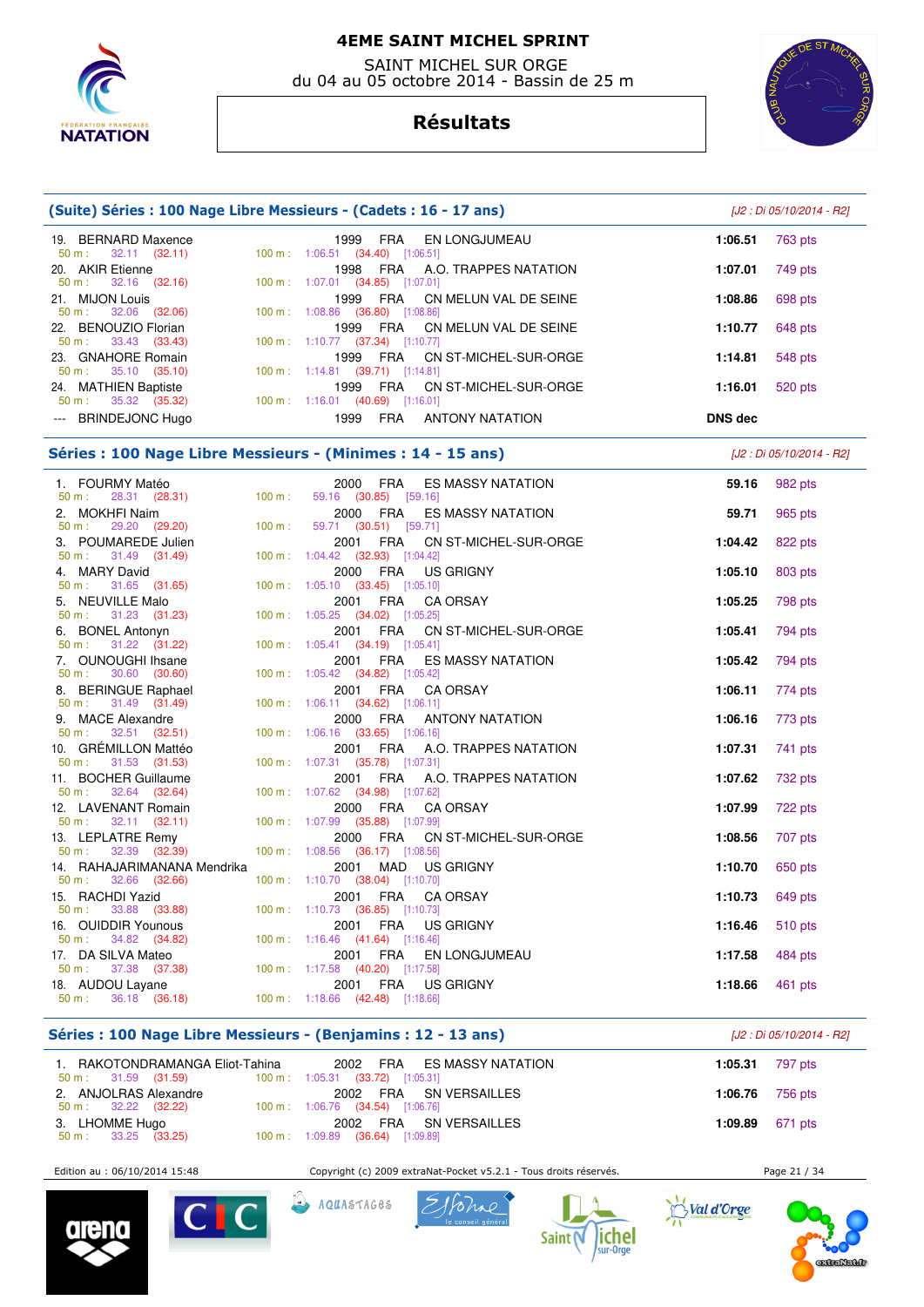

 SAINT MICHEL SUR ORGE du 04 au 05 octobre 2014 - Bassin de 25 m

# **Résultats**



| (Suite) Séries : 100 Nage Libre Messieurs - (Benjamins : 12 - 13 ans)       |                                                                                                        | [J2 : Di 05/10/2014 - R2] |         |
|-----------------------------------------------------------------------------|--------------------------------------------------------------------------------------------------------|---------------------------|---------|
| 4. CRETET Dorian<br>$50 \text{ m}: 34.54 (34.54)$                           | 2003 FRA ES MASSY NATATION<br>100 m: 1:10.62 (36.08) [1:10.62]                                         | 1:10.62                   | 652 pts |
| 5. PAUBEL Lucas<br>$50 \text{ m}: 34.59 (34.59)$                            | 2002 FRA ES MASSY NATATION<br>100 m: 1:10.86 (36.27) [1:10.86]                                         | 1:10.86                   | 646 pts |
| 6. GRANDIN MARTIN Numa<br>50 m:<br>34.37 (34.37)                            | 2002 FRA ES MASSY NATATION<br>100 m: 1:11.96 (37.59) [1:11.96]                                         | 1:11.96                   | 618 pts |
| 7. JULIEN Noé                                                               | 2002 FRA CAORSAY<br>100 m: 1:12.21 (37.03) [1:12.21]                                                   | 1:12.21                   | 612 pts |
| $50 \text{ m}: 35.18 (35.18)$<br>8. GUILLAUME Vincent                       | 2002 FRA ES MASSY NATATION                                                                             | 1:12.83                   | 596 pts |
| $50 \text{ m}: 34.80 (34.80)$<br>9. TETART Martin<br>50 m:<br>35.17 (35.17) | 100 m: 1:12.83 (38.03) [1:12.83]<br>2003 FRA CN ST-MICHEL-SUR-ORGE<br>100 m: 1:14.36 (39.19) [1:14.36] | 1:14.36                   | 559 pts |
| 10. LE GUENNO Lucas<br>$50 \text{ m}: 36.62 (36.62)$                        | 2002 FRA SN VERSAILLES<br>100 m: 1:16.97 (40.35) [1:16.97]                                             | 1:16.97                   | 498 pts |
| 11. KAILASAPILLAI Vithusan<br>$50 m$ :                                      | 2003 FRA ES MASSY NATATION<br>100 m: 1:17.75 (39.44) [1:17.75]                                         | 1:17.75                   | 481 pts |
| 38.31 (38.31)<br>12. CHAMAYOU Gael<br>50 m : 37.75 (37.75)                  | 2003 FRA ES MASSY NATATION<br>100 m: 1:17.92 (40.17) [1:17.92]                                         | 1:17.92                   | 477 pts |
| 13. NEBOR Maxence<br>50 m : 38.04 (38.04)                                   | 2003 FRA CA ORSAY<br>100 m: 1:18.71 (40.67) [1:18.71]                                                  | 1:18.71                   | 460 pts |
| 14. VALIN-FIXOT Antonin<br>$50 \text{ m}: 36.69 (36.69)$                    | 2002 FRA CN ST-MICHEL-SUR-ORGE<br>100 m: 1:21.25 (44.56) [1:21.25]                                     | 1:21.25                   | 406 pts |
| 15. SABATIER Jean-baptiste<br>$50 \text{ m}: 39.38 (39.38)$                 | 2002 FRA CA ORSAY<br>100 m: 1:22.77 (43.39) [1:22.77]                                                  | 1:22.77                   | 376 pts |
| 16. CARPENTIER IIan<br>$50 \text{ m}: 40.45 (40.45)$                        | 2003 FRA ES MASSY NATATION<br>100 m: 1:24.90 (44.45) [1:24.90]                                         | 1:24.90                   | 335 pts |
| 17. DESHAIES-LEVREZ Enzo<br>$50 \text{ m}: 39.80 (39.80)$                   | 2003 FRA CN ST-MICHEL-SUR-ORGE<br>100 m: 1:25.43 (45.63) [1:25.43]                                     | 1:25.43                   | 325 pts |
| 18. TETE Benjamin<br>50 m : 41.01 (41.01) 100 m : 1:26.92 (45.91) [1:26.92] | 2003 FRA CA ORSAY                                                                                      | 1:26.92                   | 298 pts |

## **Séries : 100 Nage Libre Messieurs - (Poussins : 10 - 11 ans)** [J2 : Di 05/10/2014 - R2]

|                                                                                                                                                                                                                                      | 2004 FRA SN VERSAILLES         | 1:18.71 $460 \text{ pts}$ |           |
|--------------------------------------------------------------------------------------------------------------------------------------------------------------------------------------------------------------------------------------|--------------------------------|---------------------------|-----------|
|                                                                                                                                                                                                                                      |                                |                           |           |
| 2. PEREIRA Mathis<br>50 m : 39.39 (39.39) 100 m : 1:23.08 (43.69) [1:23.08]                                                                                                                                                          | 2004 FRA SN VERSAILLES         | 1:23.08 369 pts           |           |
|                                                                                                                                                                                                                                      | 2004 FRA CN ST-MICHEL-SUR-ORGE | 1:30.94                   | 232 pts   |
| <b>3. WINKLER Hugo 2004 FRA CN</b><br><b>50 m</b> : 42.73 (42.73) 100 m: 1:30.94 (48.21) [1:30.94]                                                                                                                                   |                                |                           |           |
| <b>4.</b> PAGE Adrien 2004 FRA CN:<br>50 m : 42.25 (42.25) 100 m : 1:33.43 (51.18) [1:33.43]                                                                                                                                         | 2004 FRA CN ST-MICHEL-SUR-ORGE | 1:33.43 $195 \text{ pts}$ |           |
|                                                                                                                                                                                                                                      |                                |                           |           |
| 5. MIALOT Rémi<br>50 m : 42.39 (42.39) 100 m : 1:33.62 (51.23) [1:33.62]                                                                                                                                                             | 2005 FRA CA ORSAY              | 1:33.62 193 pts           |           |
|                                                                                                                                                                                                                                      |                                |                           |           |
| 6. AUDIERE Louis<br>50 m : 42.41 (42.41) 100 m : 1:34.32 (51.91) [1:34.32]                                                                                                                                                           | 2004 FRA CAORSAY               | 1:34.32 $183 \text{ pts}$ |           |
|                                                                                                                                                                                                                                      | 2005 FRA CA ORSAY              | 1:37.69                   | 140 $pts$ |
|                                                                                                                                                                                                                                      |                                |                           |           |
| 8. BOCQUEL Tristan <b>Bank Contract Contract Contract Contract Contract Contract Contract Contract Contract Contract Contract Contract Contract Contract Contract Contract Contract Contract Contract Contract Contract Contract</b> | 2004 FRA CN ST-MICHEL-SUR-ORGE | 1:43.71                   | 77 pts    |
| 50 m : 48.62 (48.62) 100 m : 1:43.71 (55.09) [1:43.71]                                                                                                                                                                               |                                |                           |           |
| 9. DOUSSINEAU-VALADE Yoann                                                                                                                                                                                                           | 2005 FRA CN ST-MICHEL-SUR-ORGE | 1:45.93                   | 58 pts    |
| 50 m : 49.26 (49.26) 100 m : 1:45.93 (56.67) [1:45.93]                                                                                                                                                                               |                                |                           |           |
|                                                                                                                                                                                                                                      | 2005 FRA CA ORSAY              | 1:49.58                   | 34 pts    |
| 11. MOREAU Mathys                                                                                                                                                                                                                    | 2005 FRA CA ORSAY              |                           |           |
| 50 m : 50.70 (50.70) 100 m : 1:49.79 (59.09) [1:49.79]                                                                                                                                                                               |                                | 1:49.79                   | 32 pts    |
| 12. SABATIER Francois-Xavier                                                                                                                                                                                                         | 2005 FRA CA ORSAY              | 2:03.46                   | 1 pt      |
| 50 m : 52.72 (52.72) 100 m : 2:03.46 (1:10.74) [2:03.46]                                                                                                                                                                             |                                |                           |           |
| 13. BRIQUET Yuta $2005$ FRA CA $50$ m: $1:02.21$ $(1:02.21)$ $100$ m: $2:07.51$ $(1:05.30)$ $[2:07.51]$                                                                                                                              | 2005 FRA CA ORSAY              | 2:07.51                   | 1 pt      |
|                                                                                                                                                                                                                                      |                                |                           |           |
| 14. JEGOU Damien 2005 FRA CA<br>50 m : 1:05.16 (1:05.16) 100 m : 2:14.35 (1:09.19) [2:14.35]                                                                                                                                         | 2005 FRA CAORSAY               | 2:14.35                   | 1 pt      |
|                                                                                                                                                                                                                                      |                                |                           |           |

Edition au : 06/10/2014 15:48 Copyright (c) 2009 extraNat-Pocket v5.2.1 - Tous droits réservés. Page 22 / 34



Val d'Orge











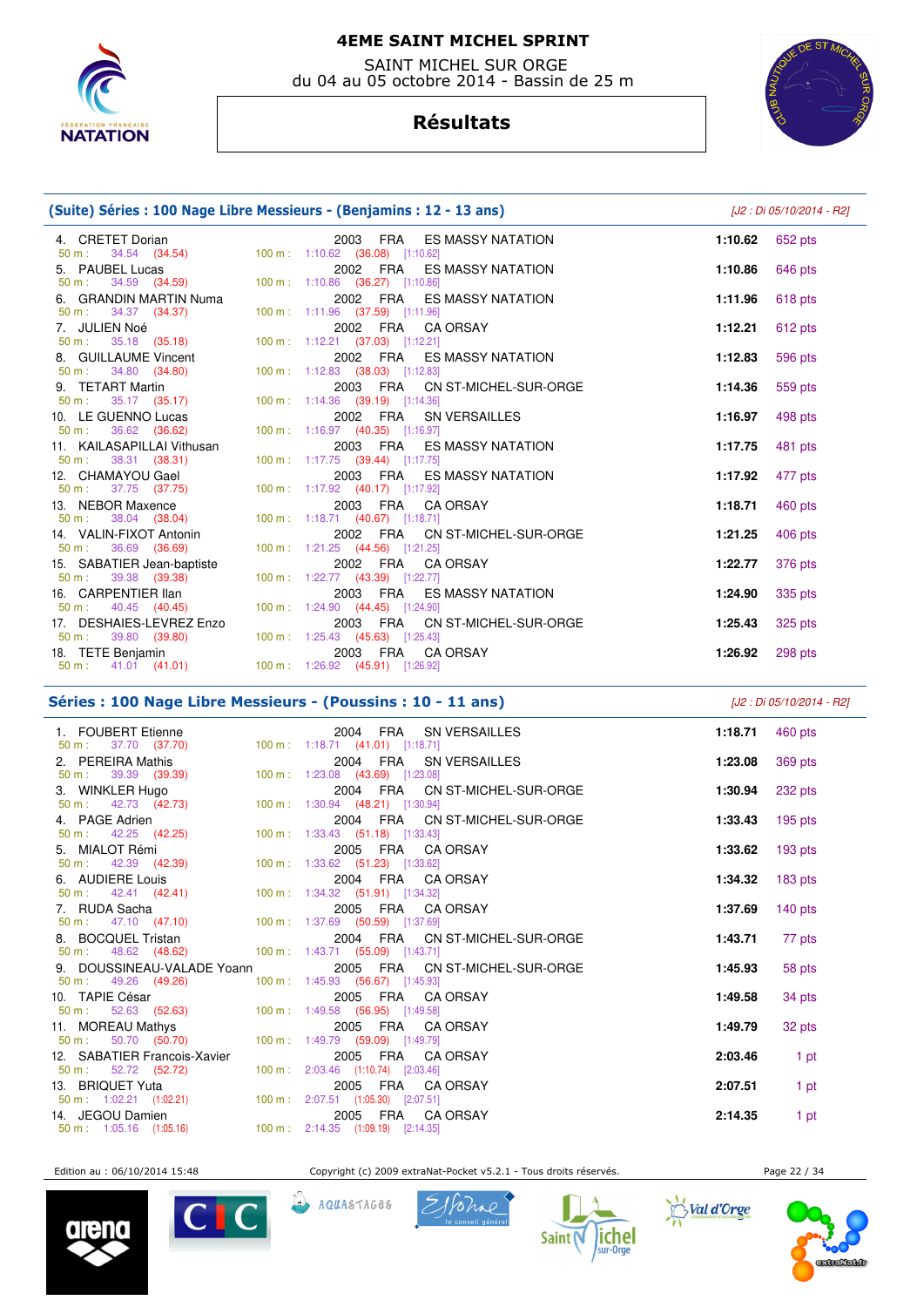

 SAINT MICHEL SUR ORGE du 04 au 05 octobre 2014 - Bassin de 25 m



# **Résultats**

|          | Séries : 50 Dos Messieurs - (Juniors/Seniors : 18 ans et plus) |      |                           |                          |                | [J2 : Di 05/10/2014 - R3] |
|----------|----------------------------------------------------------------|------|---------------------------|--------------------------|----------------|---------------------------|
|          | 1. MERLHIOT Marveen                                            | 1991 | <b>FRA</b>                | <b>ES MASSY NATATION</b> | 27.16          | 1270 pts                  |
| 2.       | <b>JACQUIN Mathieu</b>                                         | 1988 | <b>FRA</b>                | EN LONGJUMEAU            | 28.05          | 1213 pts                  |
| 3.       | PIEKARZ Baptiste                                               | 1995 | <b>FRA</b>                | <b>ES MASSY NATATION</b> | 30.13          | 1083 pts                  |
| 4.       | <b>MARY Nicolas</b>                                            | 1994 | <b>FRA</b>                | US GRIGNY                | 31.50          |                           |
|          |                                                                |      | <b>FRA</b>                |                          |                | 1002 pts                  |
| 5.       | <b>ADAN Michael</b>                                            | 1989 |                           | EN LONGJUMEAU            | 32.35          | 953 pts                   |
| 6.       | <b>BROCHARD Kevin</b>                                          | 1994 | <b>FRA</b>                | CN ST-MICHEL-SUR-ORGE    | 33.07          | 913 pts                   |
| 7.       | <b>CLEMENT Gaetan</b>                                          | 1997 | <b>FRA</b>                | EN LONGJUMEAU            | 34.20          | 851 pts                   |
| 8.       | <b>TULARD Floran</b>                                           | 1996 | <b>FRA</b>                | EN LONGJUMEAU            | 34.77          | 821 pts                   |
| 9.       | <b>JOUANDON Marc</b>                                           | 1957 | <b>FRA</b>                | CN ST-MICHEL-SUR-ORGE    | 36.01          | 757 pts                   |
| 10.      | <b>DUCANCEL Thibaud</b>                                        | 1986 | <b>FRA</b>                | EN LONGJUMEAU            | 36.53          | 731 pts                   |
|          | Séries : 50 Dos Messieurs - (Cadets : 16 - 17 ans)             |      | [J2 : Di 05/10/2014 - R3] |                          |                |                           |
| 1.       | <b>TONNEAU Guillaume</b>                                       | 1998 | <b>FRA</b>                | CN ST-MICHEL-SUR-ORGE    | 29.35          | 1131 pts                  |
| 2.       | <b>BENDRIMIA Axel</b>                                          | 1998 | <b>FRA</b>                | CN ST-MICHEL-SUR-ORGE    | 31.31          | 1013 pts                  |
| 3.       | <b>DESOBLIN Paul</b>                                           | 1999 | <b>FRA</b>                | CN ST-MICHEL-SUR-ORGE    | 31.42          | 1007 pts                  |
|          | 4. ARMAND Jason                                                | 1998 | <b>FRA</b>                | CN ST-MICHEL-SUR-ORGE    | 31.91          | 978 pts                   |
| 5.       | <b>MAHTALI Adel-Yanis</b>                                      | 1999 | <b>FRA</b>                | <b>US GRIGNY</b>         | 32.81          | 928 pts                   |
| 6.       | FOENIX BLONDEL Thomas                                          | 1999 | <b>FRA</b>                | CN MELUN VAL DE SEINE    | 32.91          |                           |
|          |                                                                |      | <b>FRA</b>                |                          | 33.25          | 922 pts                   |
| 7.       | <b>BAUDIME Loïc</b>                                            | 1998 |                           | CN MELUN VAL DE SEINE    |                | 903 pts                   |
| 8.       | <b>RECOURSE Clément</b>                                        | 1998 | <b>FRA</b>                | CN ST-MICHEL-SUR-ORGE    | 33.76          | 875 pts                   |
| 9.       | <b>MIJON Louis</b>                                             | 1999 | <b>FRA</b>                | CN MELUN VAL DE SEINE    | 35.33          | 792 pts                   |
|          | 10. AKIR Etienne                                               | 1998 | <b>FRA</b>                | A.O. TRAPPES NATATION    | 36.98          | 709 pts                   |
| 11.      | <b>BENOUZIO Florian</b>                                        | 1999 | <b>FRA</b>                | CN MELUN VAL DE SEINE    | 38.15          | 653 pts                   |
| 12.      | <b>MATHIEN Baptiste</b>                                        | 1999 | <b>FRA</b>                | CN ST-MICHEL-SUR-ORGE    | 39.96          | 571 pts                   |
|          | Séries : 50 Dos Messieurs - (Minimes : 14 - 15 ans)            |      |                           |                          |                | [J2 : Di 05/10/2014 - R3] |
| 1.       | <b>PAUPARDIN Guillaume</b>                                     | 2001 | <b>FRA</b>                | CN MELUN VAL DE SEINE    | 31.83          | 983 pts                   |
| 2.       | POUMAREDE Julien                                               | 2001 | <b>FRA</b>                | CN ST-MICHEL-SUR-ORGE    | 33.20          | 906 pts                   |
| 3.       | <b>BONEL Antonyn</b>                                           | 2001 | <b>FRA</b>                | CN ST-MICHEL-SUR-ORGE    | 34.32          | 845 pts                   |
| 4.       | <b>MARY David</b>                                              | 2000 | <b>FRA</b>                | US GRIGNY                | 34.80          | 820 pts                   |
| 5.       | GRÉMILLON Mattéo                                               | 2001 | <b>FRA</b>                | A.O. TRAPPES NATATION    | 35.19          | 799 pts                   |
|          |                                                                |      |                           |                          |                |                           |
| 6.       | <b>MACE Alexandre</b>                                          | 2000 | <b>FRA</b>                | <b>ANTONY NATATION</b>   | 35.40          | 788 pts                   |
| 7.       | <b>BOCHER Guillaume</b>                                        | 2001 | <b>FRA</b>                | A.O. TRAPPES NATATION    | 36.35          | 740 pts                   |
| 8.       | <b>LEPLATRE Remy</b>                                           | 2000 | <b>FRA</b>                | CN ST-MICHEL-SUR-ORGE    | 37.06          | 705 pts                   |
| 9.       | RAHAJARIMANANA Mendrika                                        | 2001 | MAD                       | <b>US GRIGNY</b>         | 38.07          | 657 pts                   |
| 10.      | DA SILVA Mateo                                                 | 2001 | <b>FRA</b>                | EN LONGJUMEAU            | 40.86          | 532 pts                   |
|          | 11. AUDOU Layane                                               | 2001 | <b>FRA</b>                | <b>US GRIGNY</b>         | 41.75          | 495 pts                   |
|          | 12. OUIDDIR Younous                                            | 2001 | <b>FRA</b>                | <b>US GRIGNY</b>         | 42.99          | 446 pts                   |
|          | Séries : 50 Dos Messieurs - (Benjamins : 12 - 13 ans)          |      |                           |                          |                | [J2 : Di 05/10/2014 - R3] |
|          | 1. GAVARD Ethan                                                | 2002 | <b>FRA</b>                | CN MELUN VAL DE SEINE    | 37.18          | 699 pts                   |
|          | 2. JAMIN Arthur                                                | 2002 | <b>FRA</b>                | A.O. TRAPPES NATATION    | 40.25          | 558 pts                   |
|          | 3. LAVIGNE Mathieu                                             | 2003 | <b>FRA</b>                | <b>ES MASSY NATATION</b> | 41.18          | 519 pts                   |
|          | 4. THIOLET Romain                                              | 2003 | <b>FRA</b>                | CN MELUN VAL DE SEINE    | 47.21          | 297 pts                   |
|          |                                                                |      |                           |                          |                |                           |
| $\cdots$ | <b>YANG Victor</b>                                             | 2002 | <b>FRA</b>                | CN MELUN VAL DE SEINE    | <b>DNS dec</b> |                           |
|          | Séries : 50 Dos Messieurs - (Poussins : 10 - 11 ans)           |      |                           |                          |                | [J2 : Di 05/10/2014 - R3] |
| 1.       | <b>PAGE Adrien</b>                                             | 2004 | <b>FRA</b>                | CN ST-MICHEL-SUR-ORGE    | 44.50          | 389 pts                   |
| 2.       | <b>BOCQUEL Tristan</b>                                         | 2004 | <b>FRA</b>                | CN ST-MICHEL-SUR-ORGE    | 47.47          | 289 pts                   |
|          | 3. ALIX Hugo                                                   | 2004 | <b>FRA</b>                | CN ST-MICHEL-SUR-ORGE    | 50.13          | 212 pts                   |
|          | 4. WINKLER Hugo                                                | 2004 | <b>FRA</b>                | CN ST-MICHEL-SUR-ORGE    | 52.92          | 144 pts                   |
| 5.       | <b>BRIGANTE Matteo</b>                                         | 2005 | <b>FRA</b>                | CN ST-MICHEL-SUR-ORGE    | 53.77          | 126 pts                   |
| 6.       | DOUSSINEAU-VALADE Yoann                                        | 2005 | <b>FRA</b>                | CN ST-MICHEL-SUR-ORGE    | 58.18          |                           |
|          |                                                                |      |                           |                          |                | 52 pts                    |
|          |                                                                |      |                           |                          |                |                           |

Edition au : 06/10/2014 15:48 Copyright (c) 2009 extraNat-Pocket v5.2.1 - Tous droits réservés. Page 23 / 34



CIC

AQUASTAGES





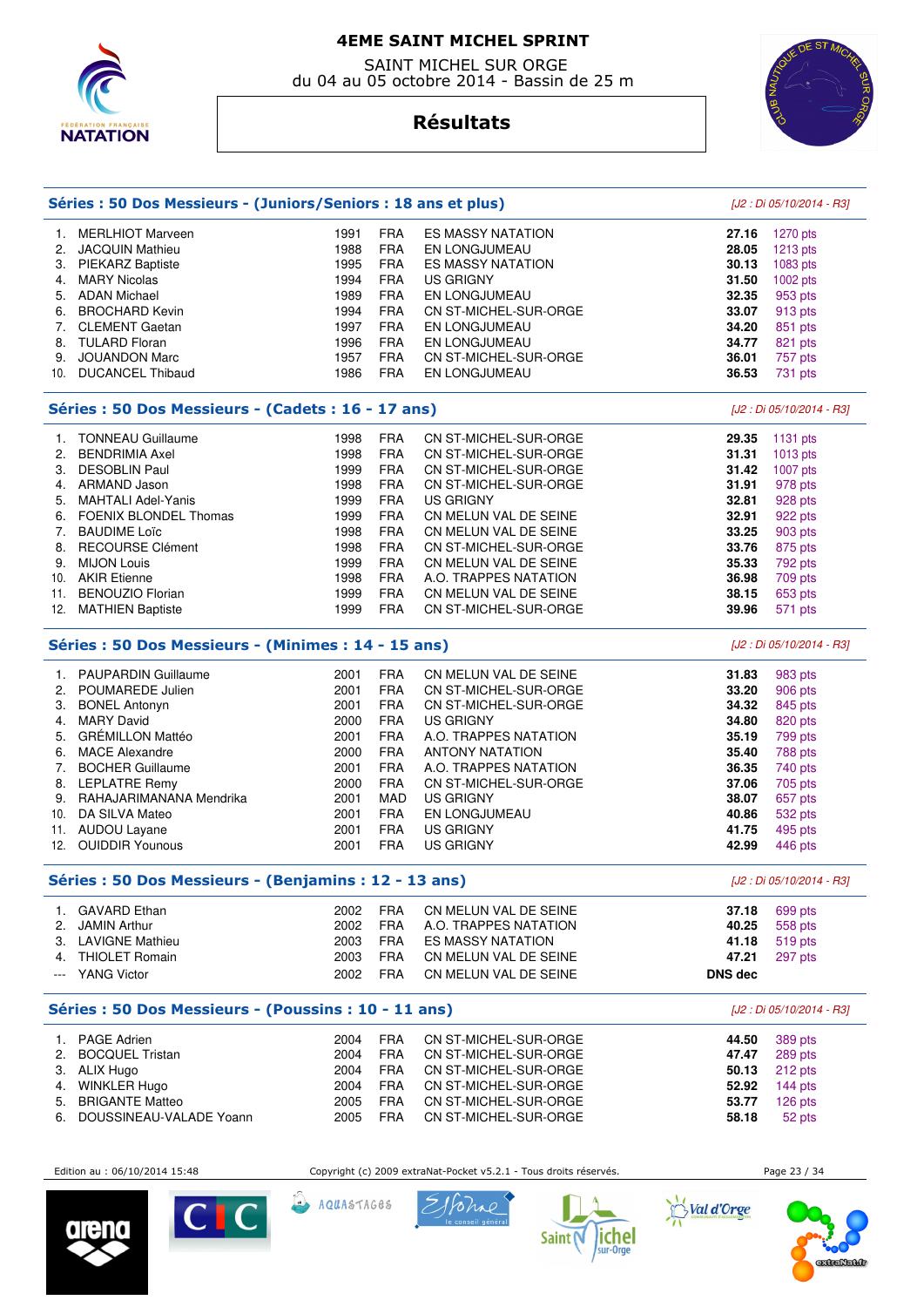

 SAINT MICHEL SUR ORGE du 04 au 05 octobre 2014 - Bassin de 25 m

# **Résultats**



| Séries : 100 Dos Messieurs - (Juniors/Seniors : 18 ans et plus) |                   | [J1 : Sa 04/10/2014 - R1]                                                       |                |            |
|-----------------------------------------------------------------|-------------------|---------------------------------------------------------------------------------|----------------|------------|
| 1. FOURTIER Florentin<br>$50 \text{ m}: 28.79 (28.79)$          | $100 \text{ m}$ : | 1996<br>FRA CSN GUYANCOURT<br>57.95 (29.16) [57.95]                             | 57.95          | 1252 $pts$ |
| 2. CATALA Alexandre<br>$50 \text{ m}: 30.02 (30.02)$            |                   | 1995 FRA C.N OZOIR-LA-FERRIERE<br>100 m: 1:00.00 (29.98) [1:00.00]              | 1:00.00        | 1189 pts   |
| 3. PACAUD Antoine<br>$50 \text{ m}: 32.83 (32.83)$              |                   | 1997 FRA RED STAR CLUB CHAMPIGNY<br>100 m: 1:07.71 (34.88) [1:07.71]            | 1:07.71        | 968 pts    |
| 4. CHEDRI Samy<br>$50 \text{ m}: 33.49 (33.49)$                 |                   | 1997 FRA CN MELUN VAL DE SEINE<br>100 m : $1:08.22$ (34.73) [1:08.22]           | 1:08.22        | 955 pts    |
| 5. SEGUIN Rémi<br>$50 \text{ m}: 33.71 (33.71)$                 |                   | FRA CN MELUN VAL DE SEINE<br>1997<br>$100 \text{ m}: 1:09.03$ (35.32) [1:09.03] | 1:09.03        | 933 pts    |
| 6. MARCHESE Nicolas<br>$50 \text{ m}: 33.93 (33.93)$            |                   | 1997 FRA CN MELUN VAL DE SEINE<br>$100 \text{ m}: 1:09.16$ (35.23) [1:09.16]    | 1:09.16        | 929 pts    |
| 7. ARBITRE Kévin<br>$50 \text{ m}: 33.99 (33.99)$               |                   | FRA AQUA VALLÉE-DE-CHEVREUSE<br>1997<br>100 m: 1:09.88 (35.89) [1:09.88]        | 1:09.88        | 910 pts    |
| 8. BROCHARD Kevin<br>$50 \text{ m}: 35.32 (35.32)$              |                   | 1994 FRA CN ST-MICHEL-SUR-ORGE<br>$100 \text{ m}: 1:14.55$ (39.23) [1:14.55]    | 1:14.55        | 791 pts    |
| 9. JOUANDON Marc<br>$50 \text{ m}: 37.73 (37.73)$               |                   | FRA CN ST-MICHEL-SUR-ORGE<br>1957<br>$100 \text{ m}: 1:16.51$ (38.78) [1:16.51] | 1:16.51        | 744 pts    |
| --- SAVIC Maxime                                                |                   | AQUA VALLÉE-DE-CHEVREUSE<br><b>FRA</b><br>1997                                  | <b>DNS</b> dec |            |

### **Séries : 100 Dos Messieurs - (Cadets : 16 - 17 ans)** [J1 : Sa 04/10/2014 - R1]

 1. HUILLE Stanislas 1999 FRA SN VERSAILLES **58.48** 1235 pts 58.48 (30.43) [58.48] 2. TRILLAT Léo 1998 FRA CN POISSY **1:00.10** 1186 pts 50 m : 29.50 (29.50) 100 m : 1:00.10 (30.60) [1:00.10] 3. TONNEAU Guillaume 1998 FRA CN ST-MICHEL-SUR-ORGE **1:02.69** 1110 pts 1:02.69 (31.85) [1:02.69] 4. BERNARDINI Mathieu 1998 FRA STADE FRANÇAIS O COURBEVOIE **1:03.07** 1099 pts 50 m : 31.06 (31.06) 100 m : 1:03.07 (32.01) [1:03.07] 5. LINO Rafaël 1999 FRA C.N OZOIR-LA-FERRIERE **1:04.41** 1060 pts 50 m : 30.93 (30.93) 100 m : 1:04.41 (33.48) [1:04.41] 6. CHENITI Anis 1999 FRA CN POISSY **1:04.92** 1046 pts 50 m : 32.02 (32.02) 100 m : 1:04.92 (32.90) [1:04.92] 7. DEMERIN Antoine 1998 FRA STADE FRANÇAIS O COURBEVOIE **1:05.85** 1020 pts 1:05.85 (33.63) [1:05.85] 8. TREUIL Nicolas 1998 FRA AQUA VALLÉE-DE-CHEVREUSE **1:07.23** 981 pts 50 m : 33.30 (33.30) 100 m : 1:07.23 (33.93) [1:07.23] 9. BENDRIMIA Axel 1998 FRA CN ST-MICHEL-SUR-ORGE **1:07.33** 979 pts 50 m : 33.16 (33.16) 100 m : 1:07.33 (34.17) [1:07.33] 10. DESOBLIN Paul 1999 FRA CN ST-MICHEL-SUR-ORGE **1:07.37** 978 pts 50 m : 32.82 (32.82) 100 m : 1:07.37 (34.55) [1:07.37] 11. CHERIER Augustin 1998 FRA CN ST-MICHEL-SUR-ORGE **1:07.54** 973 pts 50 m : 32.89 (32.89) 100 m : 1:07.54 (34.65) [1:07.54] 12. GERMAIN Alexandre 1998 FRA C.N OZOIR-LA-FERRIERE **1:08.53** 946 pts 50 m : 33.70 (33.70) 100 m : 1:08.53 (34.83) [1:08.53] 13. RECOURSE Clément 1990 FRA CN ST-MICHEL-SUR-ORGE **1:08.94** 935 pts<br>
50 m : 33.76 (33.76) 100 m : 1:08.94 (35.18) [1:08.94] 1:08.94 (35.18) [1:08.94] 14. ARMAND Jason 1998 FRA CN ST-MICHEL-SUR-ORGE **1:09.48** 921 pts 50 m : 33.24 (33.24) 100 m : 1:09.48 (36.24) [1:09.48] 15. BERNARD Maxence 1999 FRA EN LONGJUMEAU **1:14.52** 792 pts 50 m : 35.41 (35.41) 100 m : 1:14.52 (39.11) [1:14.52]

#### **Séries : 100 Dos Messieurs - (Minimes : 14 - 15 ans)** [J1 : Sa 04/10/2014 - R1]

| 1. POUSSIN Gaétan<br>$50 \text{ m}: 31.96 (31.96)$ | 2000 FRA C.N OZOIR-LA-FERRIERE<br>100 m: 1:06.95 (34.99) [1:06.95]           | 1:06.95 $989 \text{ pts}$ |  |
|----------------------------------------------------|------------------------------------------------------------------------------|---------------------------|--|
| 2. TESIC Enzo<br>50 m : 33.09 (33.09)              | 2000 FRA C.N OZOIR-LA-FERRIERE<br>$100 \text{ m}: 1:08.73$ (35.64) [1:08.73] | <b>1:08.73</b> 941 pts    |  |
| 3. ROHART DELPIERRE Charles-Louis                  | 2000 FRA CSN GUYANCOURT                                                      | <b>1:11.08</b> 879 pts    |  |

Edition au : 06/10/2014 15:48 Copyright (c) 2009 extraNat-Pocket v5.2.1 - Tous droits réservés.









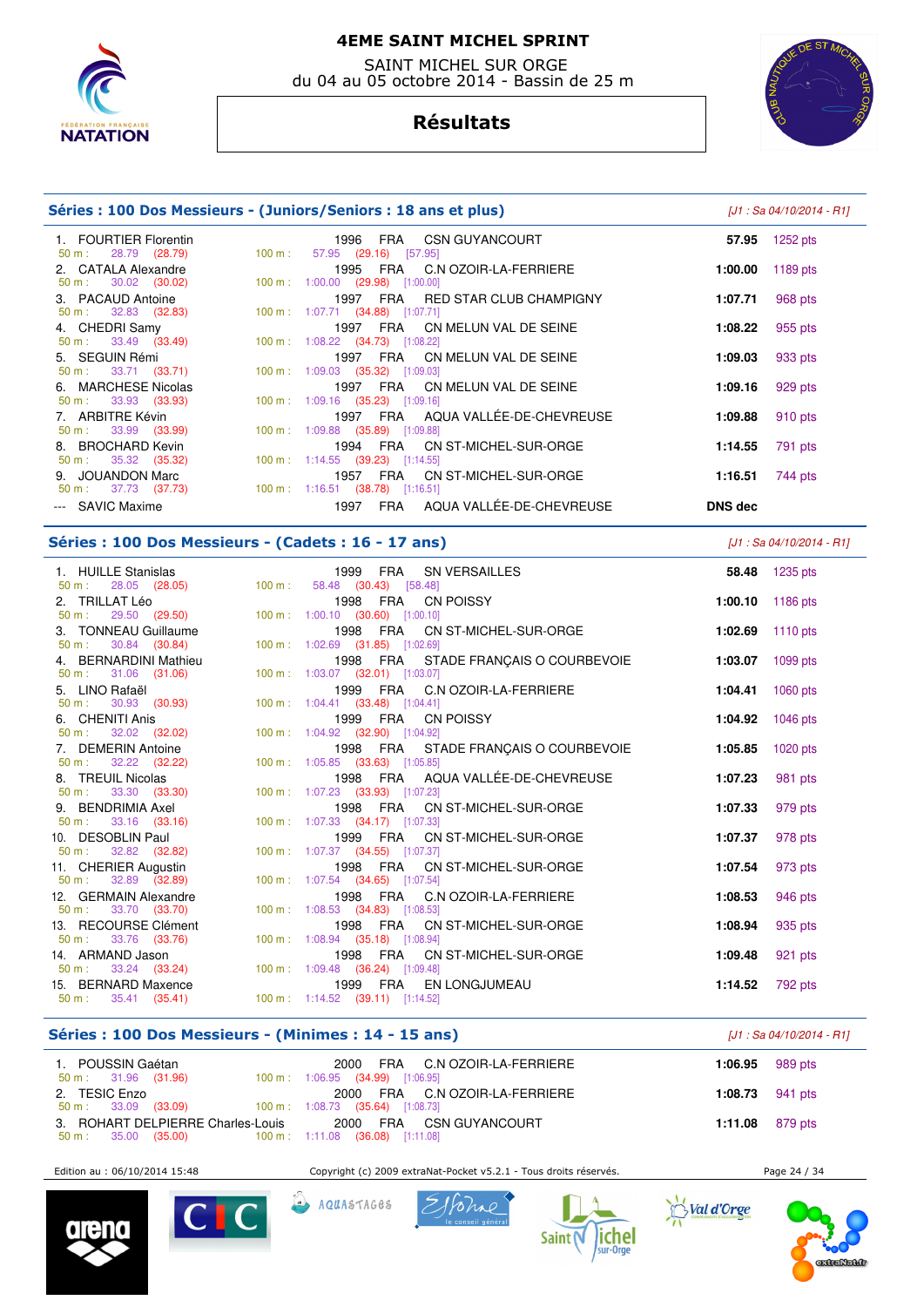

 SAINT MICHEL SUR ORGE du 04 au 05 octobre 2014 - Bassin de 25 m

# **Résultats**



| (Suite) Séries : 100 Dos Messieurs - (Minimes : 14 - 15 ans) | $[J1: Sa 04/10/2014 - R1]$                                                       |                    |
|--------------------------------------------------------------|----------------------------------------------------------------------------------|--------------------|
| 4. POUMAREDE Julien<br>$50 \text{ m}: 35.00 (35.00)$         | FRA CN ST-MICHEL-SUR-ORGE<br>2001<br>100 m: 1:11.74 (36.74) [1:11.74]            | 1:11.74<br>862 pts |
| 5. BONEL Antonyn<br>$50 \text{ m}: 34.95 (34.95)$            | FRA CN ST-MICHEL-SUR-ORGE<br>2001<br>100 m: 1:12.21 (37.26) [1:12.21]            | 1:12.21<br>850 pts |
| 6. BOCHER Guillaume<br>$50 \text{ m}: 37.31 (37.31)$         | FRA A.O. TRAPPES NATATION<br>2001<br>100 m: 1:15.98 (38.67) [1:15.98]            | 1:15.98<br>757 pts |
| 7. FANJAT Albain<br>$50 \text{ m}: 37.03 (37.03)$            | 2001 FRA AQUA VALLÉE-DE-CHEVREUSE<br>100 m: 1:17.66 (40.63) [1:17.66]            | 1:17.66<br>717 pts |
| 8. SIRVAIN Jérémy<br>$50 \text{ m}: 38.32 (38.32)$           | FRA C.N OZOIR-LA-FERRIERE<br>2000<br>$100 \text{ m}$ : 1:18.93 (40.61) [1:18.93] | 1:18.93<br>688 pts |
| 9. LEPLATRE Remy<br>$50 \text{ m}: 37.95 (37.95)$            | FRA CN ST-MICHEL-SUR-ORGE<br>2000<br>100 m: 1:19.36 (41.41) [1:19.36]            | 1:19.36<br>678 pts |
| 10. QUANTIN Hugo<br>$50 \text{ m}: 39.19 (39.19)$            | 2001 FRA AQUA VALLÉE-DE-CHEVREUSE<br>100 m: 1:21.09 (41.90) [1:21.09]            | 1:21.09<br>639 pts |
| 11. LE NENAON Augustin<br>40.60 (40.60)<br>50 m :            | 2001 FRA AQUA VALLÉE-DE-CHEVREUSE<br>100 m: 1:22.48 (41.88) [1:22.48]            | 609 pts<br>1:22.48 |
|                                                              |                                                                                  |                    |

## **Séries : 100 Dos Messieurs - (Benjamins : 12 - 13 ans)** [J1 : Sa 04/10/2014 - R1]

| 1. ANJOLRAS Alexandre                                                                                                              | 2002 FRA SN VERSAILLES                                                       | 1:17.50 721 pts |           |
|------------------------------------------------------------------------------------------------------------------------------------|------------------------------------------------------------------------------|-----------------|-----------|
| 50 m : 37.30 (37.30) 100 m : 1:17.50 (40.20) [1:17.50]<br>2. LHOMME Hugo<br>50 m : 38.64 (38.64) 100 m : 1:22.28 (43.64) [1:22.28] | 2002 FRA SN VERSAILLES                                                       | 1:22.28         | $613$ pts |
| 3. GELY Tom<br>$50 \text{ m}: 41.20 (41.20)$                                                                                       | 2002 FRA CSN GUYANCOURT<br>100 m : $1:24.27$ (43.07) [1:24.27]               | 1:24.27         | 571 pts   |
| 4. LE GUENNO Lucas<br>$50 \text{ m}: 41.85 (41.85)$                                                                                | 2002 FRA SN VERSAILLES<br>$100 \text{ m}$ : 1:24.99 (43.14) [1:24.99]        | 1:24.99         | 556 pts   |
| 5. JAMIN Arthur<br>$50 \text{ m}: 41.98 (41.98)$                                                                                   | 2002 FRA A.O. TRAPPES NATATION<br>100 m : 1:25.56 (43.58) [1:25.56]          | 1:25.56         | 544 pts   |
| 6. TETART Martin<br>$50 \text{ m}: 42.53 (42.53)$                                                                                  | 2003 FRA CN ST-MICHEL-SUR-ORGE<br>100 m: 1:26.38 (43.85) [1:26.38]           | 1:26.38         | 528 pts   |
| 7. VALIN-FIXOT Antonin<br>$50 \text{ m}: 42.09 (42.09)$                                                                            | 2002 FRA CN ST-MICHEL-SUR-ORGE<br>$100 \text{ m}: 1:27.20$ (45.11) [1:27.20] | 1:27.20         | 511 pts   |
| 8. CATHALO Antonin<br>50 m : 44.41 (44.41) 100 m : 1:34.37 (49.96) [1:34.37]                                                       | 2003 FRA CSN GUYANCOURT                                                      | 1:34.37         | 380 pts   |
| 9. DESHAIES-LEVREZ Enzo<br>$50 \text{ m}: 47.56 (47.56)$                                                                           | 2003 FRA CN ST-MICHEL-SUR-ORGE<br>$100 \text{ m}: 1:36.50 (48.94) [1:36.50]$ | 1:36.50         | 344 pts   |

#### **Séries : 100 Dos Messieurs - (Poussins : 10 - 11 ans)** [J1 : Sa 04/10/2014 - R1]

| 1. FOUBERT Etienne<br>$50 \text{ m}: 41.94 (41.94)$ | FRA SN VERSAILLES<br>2004<br>$100 \text{ m}: 1:24.19$ (42.25) [1:24.19]         | 572 pts<br>1:24.19        |
|-----------------------------------------------------|---------------------------------------------------------------------------------|---------------------------|
| 2. PEREIRA Mathis<br>$50 \text{ m}: 42.83 (42.83)$  | FRA SN VERSAILLES<br>2004<br>$100 \text{ m}: 1:29.12$ (46.29) [1:29.12]         | 1:29.12 $474 \text{ pts}$ |
| 3. PAGE Adrien<br>$50 \text{ m}: 48.13 (48.13)$     | FRA CN ST-MICHEL-SUR-ORGE<br>2004<br>100 m : 1:37.39 (49.26) [1:37.39]          | <b>1:37.39</b> 330 pts    |
| 4. BOCQUEL Tristan<br>$50 \text{ m}: 52.50 (52.50)$ | FRA CN ST-MICHEL-SUR-ORGE<br>2004<br>$100 \text{ m}: 1:45.24$ (52.74) [1:45.24] | 1:45.24 $217 \text{ pts}$ |

#### **Séries : 50 Brasse Messieurs - (Juniors/Seniors : 18 ans et plus)**  $[J1 : Sa 04/10/2014 - R1]$

|                                                                                                | <b>CLEMENT Gaetan</b>     | 1997 | <b>FRA</b> | EN LONGJUMEAU            | 32.63          | $1083$ pts |
|------------------------------------------------------------------------------------------------|---------------------------|------|------------|--------------------------|----------------|------------|
| 2.                                                                                             | ARBITRE Kévin             | 1997 | <b>FRA</b> | AQUA VALLÉE-DE-CHEVREUSE | 34.07          | $1007$ pts |
| 3.                                                                                             | <b>FOURTIER Florentin</b> | 1996 | <b>FRA</b> | <b>CSN GUYANCOURT</b>    | 34.37          | 992 pts    |
| 4.                                                                                             | <b>SEMLER Romain</b>      | 1989 | <b>FRA</b> | CN MELUN VAL DE SEINE    | 35.18          | 951 pts    |
| 5.                                                                                             | <b>KARDES Alexis</b>      | 1997 | <b>FRA</b> | CN MELUN VAL DE SEINE    | 37.20          | 852 pts    |
| 6.                                                                                             | <b>JOUANDON Marc</b>      | 1957 | <b>FRA</b> | CN ST-MICHEL-SUR-ORGE    | 39.01          | 768 pts    |
| 7.                                                                                             | <b>BROCHARD Kevin</b>     | 1994 | <b>FRA</b> | CN ST-MICHEL-SUR-ORGE    | 41.11          | 676 pts    |
| 8.                                                                                             | <b>CARREE Quentin</b>     | 1997 | <b>FRA</b> | CN ST-MICHEL-SUR-ORGE    | 41.68          | 652 pts    |
| $\frac{1}{2} \left( \frac{1}{2} \right) \left( \frac{1}{2} \right) \left( \frac{1}{2} \right)$ | <b>SAVIC Maxime</b>       | 1997 | <b>FRA</b> | AQUA VALLÉE-DE-CHEVREUSE | <b>DNS</b> dec |            |

Edition au : 06/10/2014 15:48 Copyright (c) 2009 extraNat-Pocket v5.2.1 - Tous droits réservés. Page 25 / 34





AQUASTAGES





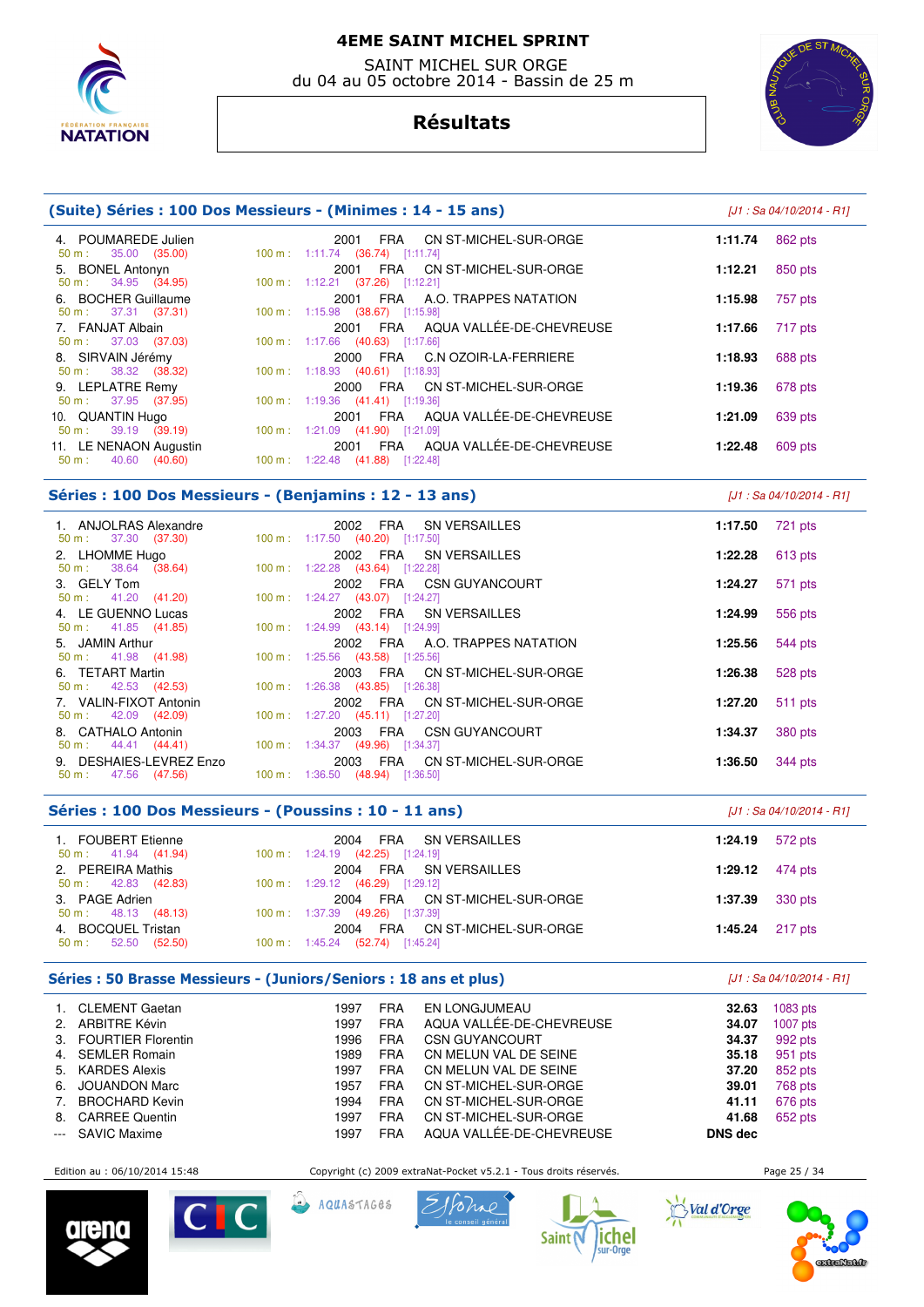

 SAINT MICHEL SUR ORGE du 04 au 05 octobre 2014 - Bassin de 25 m

**Résultats**

**Séries : 50 Brasse Messieurs - (Cadets : 16 - 17 ans)** [J1 : Sa 04/10/2014 - R1]



## 1. TONNEAU Guillaume 1998 FRA CN ST-MICHEL-SUR-ORGE **33.00** 1063 pts 2. DESOBLIN Paul 1999 FRA CN ST-MICHEL-SUR-ORGE **33.65** 1029 pts 3. DESHAYES Nicolas 1999 FRA EN LONGJUMEAU **34.80** 970 pts 4. GERMAIN Alexandre **34.87 1998 FRA C.N OZOIR-LA-FERRIERE 34.87**  5. TREUIL Nicolas 1998 FRA AQUA VALLÉE-DE-CHEVREUSE **35.15** 952 pts 6. BENDRIMIA Axel 1998 FRA CN ST-MICHEL-SUR-ORGE **35.49** 935 pts 7. RECOURSE Clément 1998 FRA CN ST-MICHEL-SUR-ORGE **35.61** 929 pts 8. CHERIER Augustin 1998 FRA CN ST-MICHEL-SUR-ORGE **37.88** 820 pts 9. AKIR Etienne 1998 FRA A.O. TRAPPES NATATION **38.48** 792 pts **Séries : 50 Brasse Messieurs - (Minimes : 14 - 15 ans)** [J1 : Sa 04/10/2014 - R1] 1. ROHART DELPIERRE Charles-Louis 2000 FRA CSN GUYANCOURT **35.35** 942 pts 2. TESIC Enzo 2000 FRA C.N OZOIR-LA-FERRIERE **35.81** 919 pts 3. FANJAT Albain **38.64 2001 FRA AQUA VALLÉE-DE-CHEVREUSE 38.64**  4. POUMAREDE Julien 2001 FRA CN ST-MICHEL-SUR-ORGE **41.39** 664 pts 5. LEPLATRE Remy 2000 FRA CN ST-MICHEL-SUR-ORGE **41.45** 662 pts 6. BONEL Antonyn 2001 FRA CN ST-MICHEL-SUR-ORGE **41.53** 658 pts 7. LASSEUR Erwan 2001 FRA EN LONGJUMEAU **42.17** 632 pts 8. QUANTIN Hugo 2001 FRA AQUA VALLÉE-DE-CHEVREUSE **43.24** 589 pts 9. LE NENAON Augustin 2001 FRA AQUA VALLÉE-DE-CHEVREUSE **46.36** 472 pts 10. BOULMIER Antoine 2000 FRA CN ST-MICHEL-SUR-ORGE **48.81** 389 pts **Séries : 50 Brasse Messieurs - (Benjamins : 12 - 13 ans)** [J1 : Sa 04/10/2014 - R1] 1. GELY Tom 2002 FRA CSN GUYANCOURT **43.62** 574 pts 2. CATHALO Antonin 2003 FRA CSN GUYANCOURT **49.95** 353 pts **Séries : 50 Brasse Messieurs - (Poussins : 10 - 11 ans)** [J1 : Sa 04/10/2014 - R1] 1. WINKLER Hugo 2004 FRA CN ST-MICHEL-SUR-ORGE **51.07** 320 pts 2. BOCQUEL Tristan 2004 FRA CN ST-MICHEL-SUR-ORGE **56.28** 186 pts 3. PAGE Adrien 2004 FRA CN ST-MICHEL-SUR-ORGE **58.43** 141 pts 4. DOUSSINEAU-VALADE Yoann 2005 FRA CN ST-MICHEL-SUR-ORGE **59.93** 114 pts **Séries : 100 Brasse Messieurs - (Juniors/Seniors : 18 ans et plus)** [J2 : Di 05/10/2014 - R2] 1. SAMOKINE Yann 1997 FRA CN MELUN VAL DE SEINE **1:06.82** 1176 pts 50 m : 31.79 (31.79) 100 m : 1:06.82 (35.03) [1:06.82] 2. PIEKARZ Baptiste 1995 FRA ES MASSY NATATION **1:07.16** 1166 pts 1:07.16 (35.97) [1:07.16] 3. CHAUVIN Thomas 1996 FRA US GRIGNY **1:08.10** 1141 pts  $(35.75)$   $[1:08.10]$  4. NOYON Alexandre 1997 FRA CN MELUN VAL DE SEINE **1:13.59** 998 pts 50 m : 33.99 (33.99) 100 m : 1:13.59 (39.60) [1:13.59 5. RACZYNSKI Stanislas 1996 FRA CN MELUN VAL DE SEINE **1:15.82** 943 pts 50 m : 35.81 (35.81) 100 m : 1:15.82 (40.01) [1:15.82] 6. MEDINA ORTIZ Philippe 1983 FRA CN MELUN VAL DE SEINE **1:16.24** 933 pts 50 m : 35.78 (35.78) 100 m : 1:16.24 (40.46) [1:16.24] 7. CLEMENT Gaetan 1997 FRA EN LONGJUMEAU **1:16.91** 916 pts 50 m : 35.67 (35.67) 100 m : 1:16.91 (41.24) [1:16.91] 8. DUCANCEL Thibaud 1986 FRA EN LONGJUMEAU **1:21.91** 800 pts 1:21.91 (42.91) [1:21.91] 9. GATEAU Antonin 1997 FRA ANTONY NATATION **1:23.65** 761 pts 50 m : 39.00 (39.00) 100 m : 1:23.65 (44.65) [1:23.65] 10. DJEARAMIN Satish 1992 FRA US GRIGNY **1:24.90** 734 pts 50 m : 39.52 (39.52) 100 m : 1:24.90 (45.38) [1:24.90] 11. JOUANDON Marc 1957 FRA CN ST-MICHEL-SUR-ORGE **1:26.05** 710 pts  $1:26.05$   $(45.03)$   $[1:26.05]$ Edition au : 06/10/2014 15:48 Copyright (c) 2009 extraNat-Pocket v5.2.1 - Tous droits réservés. Page 26 / 34





Pohno

Saint (

AQUASTAGES



contrattation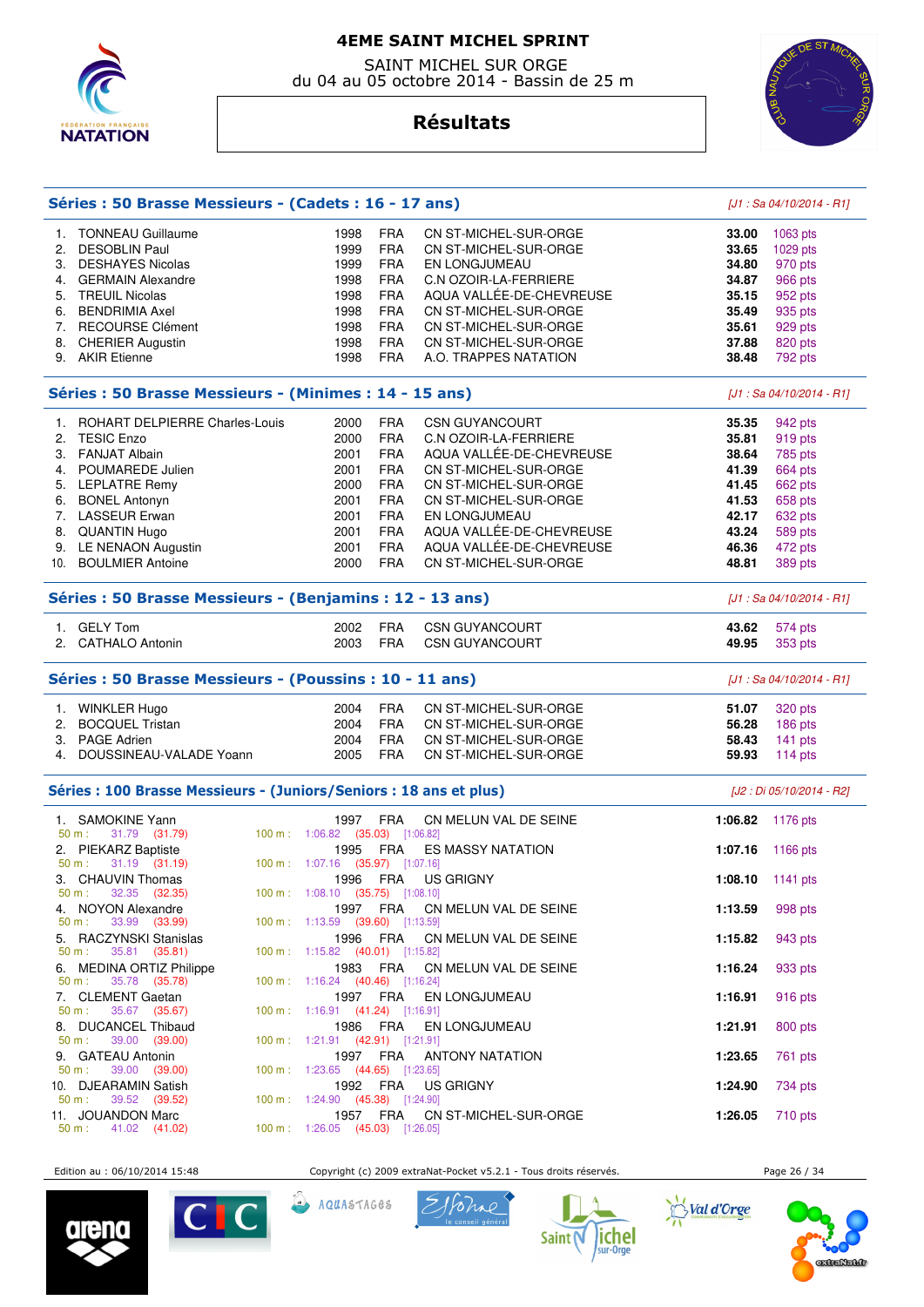

 SAINT MICHEL SUR ORGE du 04 au 05 octobre 2014 - Bassin de 25 m

# **Résultats**



| (Suite) Séries : 100 Brasse Messieurs - (Juniors/Seniors : 18 ans et plus) | [J2 : Di 05/10/2014 - R2]                                          |                           |
|----------------------------------------------------------------------------|--------------------------------------------------------------------|---------------------------|
| --- BRIQUET Xavier                                                         | 1974 FRA CAORSAY                                                   | <b>DSQ Vi</b>             |
|                                                                            | Séries : 100 Brasse Messieurs - (Cadets : 16 - 17 ans)             | [J2 : Di 05/10/2014 - R2] |
| 1. DESOBLIN Paul                                                           | 1999 FRA CN ST-MICHEL-SUR-ORGE                                     | 980 pts                   |
| 50 m : 34.38 (34.38)                                                       | 100 m: 1:14.30 (39.92) [1:14.30]                                   | 1:14.30                   |
| 2. TONNEAU Guillaume<br>35.20 (35.20)<br>$50 m$ :                          | 1998 FRA CN ST-MICHEL-SUR-ORGE<br>100 m: 1:14.72 (39.52) [1:14.72] | 1:14.72<br>970 pts        |
| 3. BENDRIMIA Axel                                                          | 1998 FRA CN ST-MICHEL-SUR-ORGE                                     | 1:16.50                   |
| $50 \text{ m}: 36.32 (36.32)$                                              | 100 m: $1:16.50$ (40.18) [1:16.50]                                 | 926 pts                   |
| 4. BERINGUE Hugo<br>36.54 (36.54)<br>50 m:                                 | 1998 FRA CAORSAY<br>100 m: 1:16.63 (40.09) [1:16.63]               | 1:16.63<br>923 pts        |
| 5. CHASSEVENT Owen<br>36.46 (36.46)<br>$50 m$ :                            | 1999 FRA CN MELUN VAL DE SEINE<br>100 m: 1:16.74 (40.28) [1:16.74] | 1:16.74<br>921 pts        |
| 6. SUMEIRE Eliott                                                          | 1999 FRA CA ORSAY                                                  | 1:21.19                   |
| $50 \text{ m}: 38.62 (38.62)$                                              | 100 m: 1:21.19 (42.57) [1:21.19]                                   | 816 pts                   |
| 7. RECOURSE Clément                                                        | 1998 FRA CN ST-MICHEL-SUR-ORGE                                     | 1:21.40                   |
| $50 \text{ m}: 38.16 (38.16)$                                              | 100 m: 1:21.40 (43.24) [1:21.40]                                   | 812 pts                   |
| 8. BERTE Adrien                                                            | 1998 FRA CN MELUN VAL DE SEINE                                     | 1:21.98                   |
| $50 \text{ m}: 38.27 (38.27)$                                              | 100 m: 1:21.98 (43.71) [1:21.98]                                   | 798 pts                   |
| 9. AKIR Etienne<br>50 m:<br>40.39 (40.39)                                  | 1998 FRA A.O. TRAPPES NATATION<br>100 m: 1:25.49 (45.10) [1:25.49] | 721 pts<br>1:25.49        |
| 10. BENAZET Julien                                                         | 1999 FRA CN MELUN VAL DE SEINE                                     | 1:25.91                   |
| $50 \text{ m}: 39.43 (39.43)$                                              | 100 m: 1:25.91 (46.48) [1:25.91]                                   | 713 pts                   |
| 11. CHERIER Augustin                                                       | 1998 FRA CN ST-MICHEL-SUR-ORGE                                     | 1:26.26                   |
| $50 \text{ m}: 40.27 (40.27)$                                              | 100 m: 1:26.26 (45.99) [1:26.26]                                   | 705 pts                   |
| 12. GNAHORE Romain                                                         | 1999 FRA CN ST-MICHEL-SUR-ORGE                                     | 1:34.89                   |
| $50 \text{ m}: 45.02 (45.02)$                                              | 100 m: 1:34.89 (49.87) [1:34.89]                                   | 535 pts                   |
|                                                                            | $S\acute{o}rice: 100 Rrzceo Maccioure - (Minimae: 14 - 15 - ne)$   | $10.0$ $0.05/10/2014$ DOI |

#### **S : 100 Brasse Messieurs - (Minimes : 14 - 15 ans)** [J2 : Di 05/10/2014 - R2]

| 1. SALCZER Ladislas<br>$50 \text{ m}: 35.97 (35.97)$ | 2000 FRA ES MASSY NATATION<br>100 m: 1:17.11 (41.14) [1:17.11]                           | 1:17.11 $912 \text{ pts}$ |         |
|------------------------------------------------------|------------------------------------------------------------------------------------------|---------------------------|---------|
| 2. RODRIGUES Adrien<br>$50 \text{ m}: 36.92 (36.92)$ | 2000 FRA ES MASSY NATATION<br>100 m: 1:18.88 (41.96) [1:18.88]                           | 1:18.88 870 pts           |         |
| 3. GRÉMILLON Mattéo<br>$50 \text{ m}: 41.49 (41.49)$ | 2001 FRA A.O. TRAPPES NATATION<br>100 m: 1:27.64 (46.15) [1:27.64]                       | 1:27.64                   | 676 pts |
| 4. RACHDI Yazid<br>$50 \text{ m}: 41.51 (41.51)$     | 2001 FRA CA ORSAY<br>100 m : 1:28.03 $(46.52)$ [1:28.03]                                 | 1:28.03                   | 668 pts |
| 5. BERINGUE Raphael<br>$50 \text{ m}: 42.12 (42.12)$ | 2001 FRA CA ORSAY<br>$100 \text{ m}: 1:28.85$ (46.73) [1:28.85]                          | 1:28.85                   | 651 pts |
| 6. BARETS Florian<br>$50 \text{ m}: 42.48 (42.48)$   | 2001 FRA CN MELUN VAL DE SEINE<br>100 m: 1:29.87 (47.39) [1:29.87]                       | 1:29.87                   | 631 pts |
| 7. POUMAREDE Julien<br>$50 \text{ m}: 42.74 (42.74)$ | 2001 FRA CN ST-MICHEL-SUR-ORGE<br>100 m : 1:29.99 (47.25) [1:29.99]                      | 1:29.99                   | 629 pts |
| 8. LEPLATRE Remy                                     | 2000 FRA CN ST-MICHEL-SUR-ORGE<br>50 m : 43.60 (43.60) 100 m : 1:31.40 (47.80) [1:31.40] | 1:31.40                   | 601 pts |
| 9. NEUVILLE Malo                                     | 2001 FRA CA ORSAY<br>50 m : 43.91 (43.91) 100 m : 1:32.41 (48.50) [1:32.41]              | 1:32.41                   | 581 pts |
| 10. BONEL Antonyn                                    | 2001 FRA CN ST-MICHEL-SUR-ORGE<br>50 m : 43.07 (43.07) 100 m : 1:32.42 (49.35) [1:32.42] | 1:32.42                   | 581 pts |
| 11. LASSEUR Erwan                                    | 2001 FRA EN LONGJUMEAU<br>50 m : 44.18 (44.18) 100 m : 1:34.08 (49.90) [1:34.08]         | 1:34.08                   | 550 pts |
| 12. LAVENANT Romain<br>$50 \text{ m}: 44.55 (44.55)$ | 2000 FRA CA ORSAY<br>100 m: 1:35.81 (51.26) [1:35.81]                                    | 1:35.81                   | 518 pts |

# **Séries : 100 Brasse Messieurs - (Benjamins : 12 - 13 ans)** [J2 : Di 05/10/2014 - R2] 1. ANJOLRAS Alexandre 2002 FRA SN VERSAILLES **1:22.81** 780 pts<br>
50 m : 39.03 (39.03) 100 m : 1:22.81 (43.78) [1:22.81] 50 m : 39.03 (39.03) 100 m : 1:22.81 (43.78) [1:22.81]

Edition au : 06/10/2014 15:48 Copyright (c) 2009 extraNat-Pocket v5.2.1 - Tous droits réservés. Page 27 / 34





AQUASTAGES





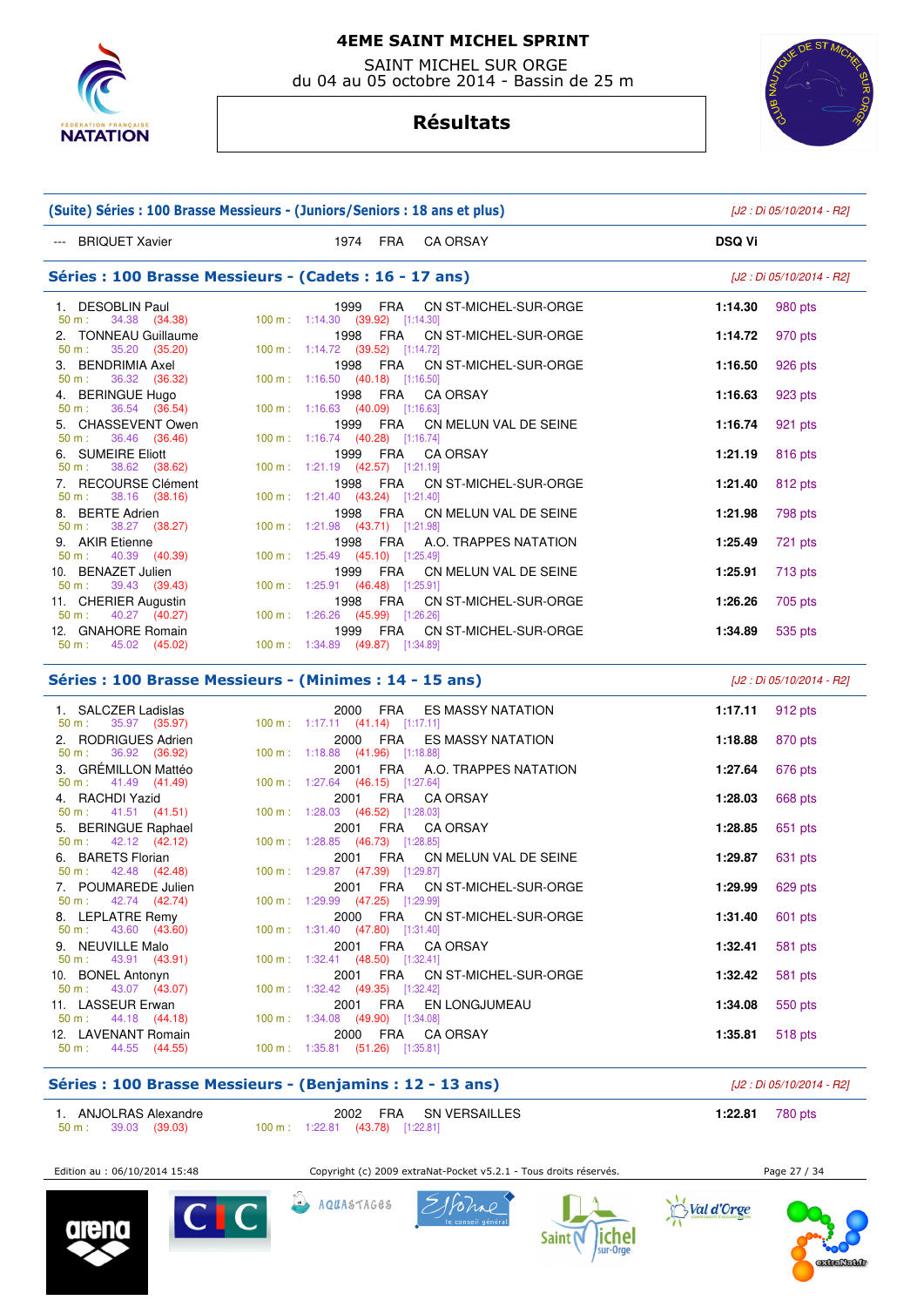

 SAINT MICHEL SUR ORGE du 04 au 05 octobre 2014 - Bassin de 25 m

# **Résultats**



| (Suite) Séries : 100 Brasse Messieurs - (Benjamins : 12 - 13 ans) |                                                                              | [J2 : Di 05/10/2014 - R2] |         |
|-------------------------------------------------------------------|------------------------------------------------------------------------------|---------------------------|---------|
| 2. GILLES William<br>40.48 (40.48)<br>50 m:                       | 2002 FRA ES MASSY NATATION<br>100 m: 1:26.76 (46.28) [1:26.76]               | 1:26.76                   | 695 pts |
| 3. NATCHIMIE Mathis<br>$50 \text{ m}: 44.23 (44.23)$              | 2003 FRA ES MASSY NATATION<br>100 m: 1:32.49 (48.26) [1:32.49]               | 1:32.49                   | 580 pts |
| 4. LHOMME Hugo<br>$50 \text{ m}: 46.19 (46.19)$                   | 2002 FRA SN VERSAILLES<br>100 m: 1:34.37 (48.18) [1:34.37]                   | 1:34.37                   | 544 pts |
| 5. VALIN-FIXOT Antonin<br>$50 \text{ m}: 45.95 (45.95)$           | 2002 FRA CN ST-MICHEL-SUR-ORGE<br>100 m: 1:37.28 (51.33) [1:37.28]           | 1:37.28                   | 492 pts |
| 6. TETART Martin<br>$50 \text{ m}$ : $45.49 \text{ (45.49)}$      | 2003 FRA CN ST-MICHEL-SUR-ORGE<br>100 m: 1:38.09 (52.60) [1:38.09]           | 1:38.09                   | 477 pts |
| 7. GAVARD Ethan<br>$50 \text{ m}: 46.58 (46.58)$                  | 2002 FRA CN MELUN VAL DE SEINE<br>100 m: 1:39.61 (53.03) [1:39.61]           | 1:39.61                   | 451 pts |
| 8. TETE Benjamin<br>50 m : 46.39 (46.39)                          | 2003 FRA CA ORSAY<br>100 m: 1:40.10 (53.71) [1:40.10]                        | 1:40.10                   | 443 pts |
| 9. VIAULT Samuel<br>$50 m$ :<br>46.97 (46.97)                     | 2003 FRA ES MASSY NATATION<br>100 m: 1:40.89 (53.92) [1:40.89]               | 1:40.89                   | 430 pts |
| 10. JULIEN Noé<br>$50 \text{ m}: 48.50 (48.50)$                   | 2002 FRA CA ORSAY<br>100 m: 1:41.33 (52.83) [1:41.33]                        | 1:41.33                   | 423 pts |
| 11. SABATIER Jean-baptiste<br>$50 \text{ m}: 48.47 (48.47)$       | 2002 FRA CA ORSAY<br>$100 \text{ m}: 1:43.58$ (55.11) [1:43.58]              | 1:43.58                   | 387 pts |
| 12. NEBOR Maxence<br>50 m : 49.69 (49.69)                         | 2003 FRA CA ORSAY<br>100 m: 1:44.55 (54.86) [1:44.55]                        | 1:44.55                   | 372 pts |
| 13. LE GUENNO Lucas<br>$50 \text{ m}: 49.86 (49.86)$              | 2002 FRA SN VERSAILLES<br>100 m: 1:45.74 (55.88) [1:45.74]                   | 1:45.74                   | 354 pts |
| 14. THIOLET Romain<br>50.62 (50.62)<br>$50 m$ :                   | CN MELUN VAL DE SEINE<br>2003 FRA<br>100 m: 1:47.40 (56.78) [1:47.40]        | 1:47.40                   | 329 pts |
| 15. JAMIN Arthur<br>$50 \text{ m}: 51.73 (51.73)$                 | 2002 FRA A.O. TRAPPES NATATION<br>100 m: 1:47.63 (55.90) [1:47.63]           | 1:47.63                   | 326 pts |
| 16. DESHAIES-LEVREZ Enzo<br>$50 \text{ m}: 52.54 (52.54)$         | 2003 FRA CN ST-MICHEL-SUR-ORGE<br>$100 \text{ m}: 1:48.06$ (55.52) [1:48.06] | 1:48.06                   | 320 pts |
| --- YANG Victor                                                   | 2002 FRA CN MELUN VAL DE SEINE                                               | <b>DNS dec</b>            |         |

## **Séries : 100 Brasse Messieurs - (Poussins : 10 - 11 ans)** [J2 : Di 05/10/2014 - R2]

 1. FOUBERT Etienne 2004 FRA SN VERSAILLES **1:34.71** 538 pts 1:34.71 (49.24) [1:34.71] 2. PEREIRA Mathis 2004 FRA SN VERSAILLES **1:44.64** 370 pts 1:44.64 (55.60) [1:44.64] 3. AUDIERE Louis 2004 FRA CA ORSAY **1:47.83** 323 pts 100 m : 1:47.83 (57.44) [1:47.83] 4. RUDA Sacha 2005 FRA CA ORSAY **2:02.99** 143 pts 50 m : 57.69 (57.69) 100 m : 2:02.99 (1:05.30) [2:02.99] 5. PAGE Adrien 2004 FRA CN ST-MICHEL-SUR-ORGE **2:04.81** 126 pts 50 m : 59.49 (59.49) 100 m : 2:04.81 (1:05.32) [2:04.81] 6. MIALOT Rémi 2005 FRA CA ORSAY **2:07.09** 106 pts 50 m : 1:00.15 (1:00.15) 100 m : 2:07.09 (1:06.94) [2:07.09] 7. BOCQUEL Tristan 2004 FRA CN ST-MICHEL-SUR-ORGE **2:07.50** 103 pts 100 m : 2:07.50 (1:05.02) [2:07.50] 8. TAPIE César 2005 FRA CA ORSAY **2:14.08** 57 pts 50 m : 1:03.13 (1:03.13) 100 m : 2:14.08 (1:10.95) [2:14.08] 9. SABATIER Francois-Xavier 2005 FRA CA ORSAY **2:16.08** 45 pts 50 m : 1:04.58 (1:04.58) 100 m : 2:16.08 (1:11.50) [2:16.08] 10. DOUSSINEAU-VALADE Yoann 2005 FRA CN ST-MICHEL-SUR-ORGE **2:16.19** 45 pts 50 m : 1:03.96 (1:03.96) 100 m : 2:16.19 (1:12.23) [2:16.19] 11. JEGOU Damien 2005 FRA CA ORSAY **2:21.13** 22 pts 50 m : 1:07.42 (1:07.42) 100 m : 2:21.13 (1:13.71) [2:21.13] 12. BRIQUET Yuta 2005 FRA CA ORSAY **2:39.81** 1 pt 50 m : 1:13.22 (1:13.22) 100 m : 2:39.81 (1:26.59) [2:39.81]

Edition au : 06/10/2014 15:48 Copyright (c) 2009 extraNat-Pocket v5.2.1 - Tous droits réservés. Page 28 / 34







AQUASTAGES





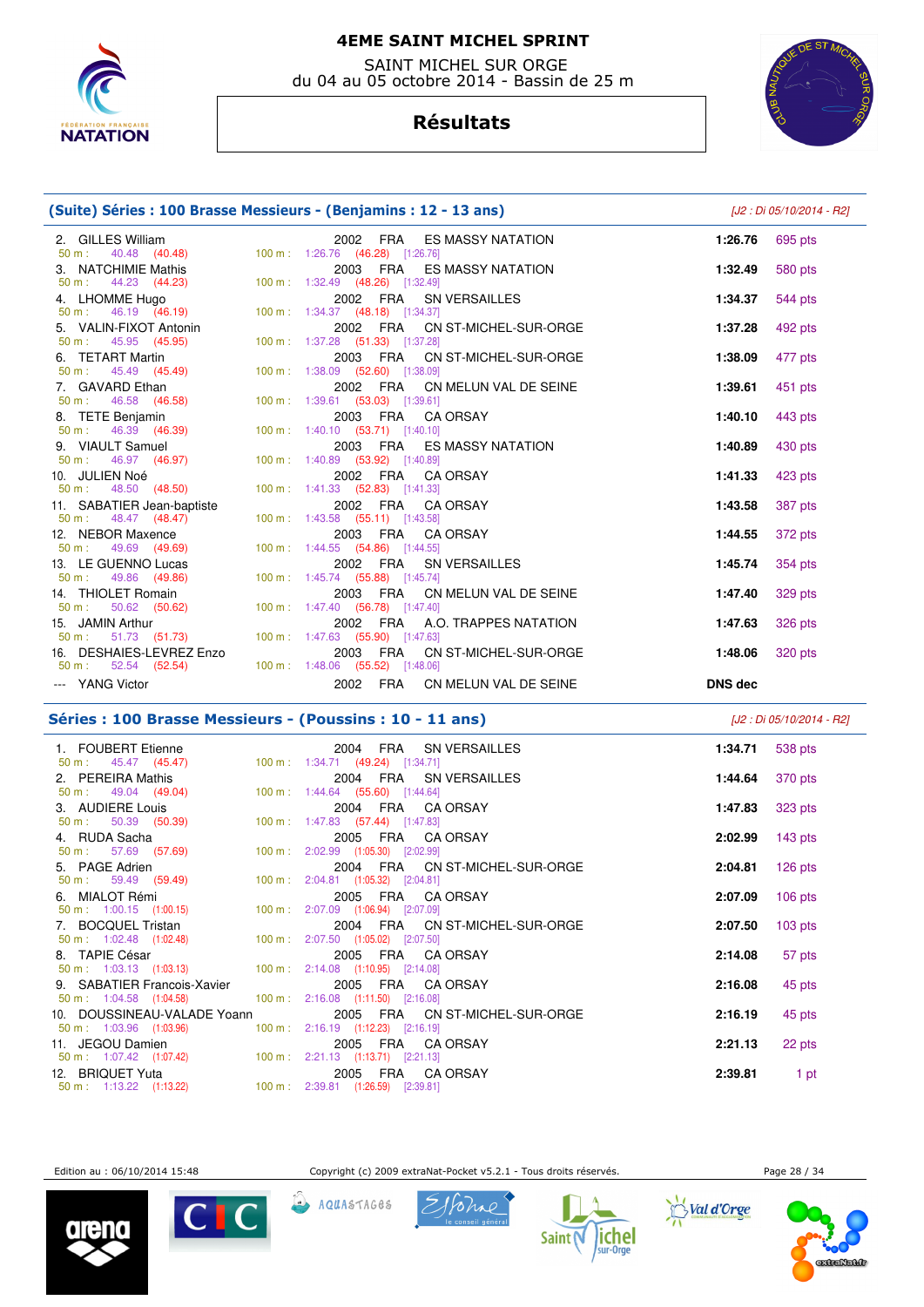

 SAINT MICHEL SUR ORGE du 04 au 05 octobre 2014 - Bassin de 25 m



# **Résultats**

|               | Séries : 50 Papillon Messieurs - (Juniors/Seniors : 18 ans et plus) |      |            |                          | [J2 : Di 05/10/2014 - R2] |                           |
|---------------|---------------------------------------------------------------------|------|------------|--------------------------|---------------------------|---------------------------|
|               | 1. CHAUVIN Thomas                                                   | 1996 | <b>FRA</b> | <b>US GRIGNY</b>         | 27.50                     | 1124 pts                  |
| 2.            | ROLLAND Maël                                                        | 1995 | <b>FRA</b> | EN LONGJUMEAU            | 27.52                     | $1123$ pts                |
| 3.            | <b>NOYON Alexandre</b>                                              | 1997 | <b>FRA</b> | CN MELUN VAL DE SEINE    | 27.73                     | 1111 pts                  |
| 4.            | <b>SAMOKINE Yann</b>                                                | 1997 | <b>FRA</b> | CN MELUN VAL DE SEINE    | 27.80                     | 1106 pts                  |
| 5.            | <b>MEDINA ORTIZ Philippe</b>                                        | 1983 | <b>FRA</b> | CN MELUN VAL DE SEINE    | 28.66                     | 1056 pts                  |
|               | 6. RACZYNSKI Stanislas                                              | 1996 | <b>FRA</b> | CN MELUN VAL DE SEINE    | 28.74                     | 1051 pts                  |
|               | 7. PHUNG Quentin                                                    | 1997 | <b>FRA</b> | <b>ANTONY NATATION</b>   | 29.70                     | 996 pts                   |
| 8.            | <b>CLEMENT Gaetan</b>                                               | 1997 | <b>FRA</b> | EN LONGJUMEAU            | 30.36                     | 959 pts                   |
|               | 9. DJEARAMIN Satish                                                 | 1992 | <b>FRA</b> | <b>US GRIGNY</b>         | 30.91                     | 929 pts                   |
| 10.           | <b>DUCANCEL Thibaud</b>                                             | 1986 | <b>FRA</b> | EN LONGJUMEAU            | 31.37                     | 904 pts                   |
|               | 11. TULARD Floran                                                   | 1996 | <b>FRA</b> | EN LONGJUMEAU            | 31.47                     | 899 pts                   |
|               | 12. LAKLACHE Safwane                                                | 1997 | <b>FRA</b> | <b>CA ORSAY</b>          | 31.52                     | 896 pts                   |
|               |                                                                     |      |            |                          |                           |                           |
|               | Séries : 50 Papillon Messieurs - (Cadets : 16 - 17 ans)             |      |            |                          |                           | [J2 : Di 05/10/2014 - R2] |
| 1.            | <b>TONNEAU Guillaume</b>                                            | 1998 | <b>FRA</b> | CN ST-MICHEL-SUR-ORGE    | 27.57                     | 1120 $pts$                |
| 2.            | <b>MARTINS Dimitry</b>                                              | 1998 | <b>FRA</b> | US GRIGNY                | 27.60                     | 1118 pts                  |
|               | 3. BENDRIMIA Axel                                                   | 1998 | <b>FRA</b> | CN ST-MICHEL-SUR-ORGE    | 28.32                     | 1076 pts                  |
|               | 4. DESOBLIN Paul                                                    | 1999 | <b>FRA</b> | CN ST-MICHEL-SUR-ORGE    | 28.63                     | 1058 pts                  |
| 5.            | <b>CHASSEVENT Owen</b>                                              | 1999 | <b>FRA</b> | CN MELUN VAL DE SEINE    | 28.73                     | 1052 pts                  |
|               | 6. LEGER Baptiste                                                   | 1999 | <b>FRA</b> | <b>ES MASSY NATATION</b> | 28.78                     | 1049 pts                  |
|               | 7. SUMEIRE Eliott                                                   | 1999 | <b>FRA</b> | <b>CA ORSAY</b>          | 29.21                     | 1024 pts                  |
|               | 8. LANGLOIS Guillaume                                               | 1999 | <b>FRA</b> | <b>ES MASSY NATATION</b> | 29.26                     | $1021$ pts                |
|               | 9. BERINGUE Hugo                                                    | 1998 | <b>FRA</b> | <b>CA ORSAY</b>          | 29.79                     | 991 pts                   |
|               | 10. DESHAYES Nicolas                                                | 1999 | <b>FRA</b> | EN LONGJUMEAU            | 30.15                     | 971 pts                   |
|               | 11. BENAZET Julien                                                  | 1999 | FRA        | CN MELUN VAL DE SEINE    | 30.42                     | 956 pts                   |
|               | 12. BERTE Adrien                                                    | 1998 | <b>FRA</b> | CN MELUN VAL DE SEINE    | 30.57                     | 948 pts                   |
|               | 13. RECOURSE Clément                                                | 1998 | <b>FRA</b> | CN ST-MICHEL-SUR-ORGE    | 30.60                     | 946 pts                   |
|               | 14. CHERIER Augustin                                                | 1998 | FRA        | CN ST-MICHEL-SUR-ORGE    | 31.02                     | 923 pts                   |
| 15.           | <b>BAUDIME Loïc</b>                                                 | 1998 | <b>FRA</b> | CN MELUN VAL DE SEINE    | 32.35                     | 852 pts                   |
|               | 16. MAHTALI Adel-Yanis                                              | 1999 | <b>FRA</b> | <b>US GRIGNY</b>         | 33.38                     | 799 pts                   |
|               | 17. ARMAND Jason                                                    | 1998 | <b>FRA</b> | CN ST-MICHEL-SUR-ORGE    | 33.99                     | 769 pts                   |
|               | 18. BENOUZIO Florian                                                | 1999 | <b>FRA</b> | CN MELUN VAL DE SEINE    | 36.47                     | 651 pts                   |
| 19.           | <b>GNAHORE Romain</b>                                               | 1999 | <b>FRA</b> | CN ST-MICHEL-SUR-ORGE    | 37.48                     | 606 pts                   |
| $\sim$ $\sim$ | <b>VINCENT Louis</b>                                                | 1999 | <b>FRA</b> | EN LONGJUMEAU            | <b>DNS</b> dec            |                           |
|               | Séries : 50 Papillon Messieurs - (Minimes : 14 - 15 ans)            |      |            |                          |                           | [J2 : Di 05/10/2014 - R2] |
|               | 1. FOURMY Matéo                                                     | 2000 | <b>FRA</b> | <b>ES MASSY NATATION</b> | 28.84                     | 1045 pts                  |
|               | 2. SALCZER Ladislas                                                 | 2000 | <b>FRA</b> | <b>ES MASSY NATATION</b> | 29.74                     | 994 pts                   |
| 3.            | <b>MARY David</b>                                                   | 2000 | <b>FRA</b> | <b>US GRIGNY</b>         | 31.09                     | 919 pts                   |
|               | 4. RODRIGUES Adrien                                                 | 2000 | <b>FRA</b> | ES MASSY NATATION        | 31.16                     | 916 pts                   |
| 5.            | PAUPARDIN Guillaume                                                 | 2001 | <b>FRA</b> | CN MELUN VAL DE SEINE    | 31.46                     | 899 pts                   |
| 6.            | MOKHFI Naim                                                         | 2000 | <b>FRA</b> | ES MASSY NATATION        | 31.76                     | 883 pts                   |
| 7.            | <b>BERINGUE Raphael</b>                                             | 2001 | <b>FRA</b> | <b>CA ORSAY</b>          | 32.31                     | 854 pts                   |
| 8.            | <b>CAMUS Loïc</b>                                                   | 2001 | <b>FRA</b> | <b>ES MASSY NATATION</b> | 32.70                     | 834 pts                   |
| 9.            | <b>OUNOUGHI Ihsane</b>                                              | 2001 | FRA        | <b>ES MASSY NATATION</b> | 32.74                     | 832 pts                   |
| 10.           | <b>NEUVILLE Malo</b>                                                | 2001 | <b>FRA</b> | CA ORSAY                 | 33.16                     | 811 pts                   |
|               | 11. POUMAREDE Julien                                                | 2001 | FRA        | CN ST-MICHEL-SUR-ORGE    | 33.30                     | 803 pts                   |
| 12.           | <b>BONEL Antonyn</b>                                                | 2001 | FRA        | CN ST-MICHEL-SUR-ORGE    | 33.53                     | 792 pts                   |
| 13.           | <b>GRÉMILLON Mattéo</b>                                             | 2001 | <b>FRA</b> | A.O. TRAPPES NATATION    | 33.79                     | 779 pts                   |
|               | 14. LAVENANT Romain                                                 | 2000 | <b>FRA</b> | <b>CA ORSAY</b>          | 33.91                     | 773 pts                   |
|               | 15. LEPLATRE Remy                                                   | 2000 | <b>FRA</b> | CN ST-MICHEL-SUR-ORGE    | 35.16                     | 712 pts                   |
| 16.           | <b>BOCHER Guillaume</b>                                             | 2001 | <b>FRA</b> | A.O. TRAPPES NATATION    | 35.65                     | 689 pts                   |
| 17.           | <b>LASSEUR Erwan</b>                                                | 2001 | <b>FRA</b> | EN LONGJUMEAU            | 36.33                     | 657 pts                   |
|               | 18. BARETS Florian                                                  | 2001 | FRA        | CN MELUN VAL DE SEINE    | 36.70                     | 640 pts                   |
|               | 19. RAHAJARIMANANA Mendrika                                         | 2001 | MAD        | <b>US GRIGNY</b>         | 36.74                     | 639 pts                   |
| 20.           | <b>AUDOU Layane</b>                                                 | 2001 | <b>FRA</b> | <b>US GRIGNY</b>         | 37.86                     | 589 pts                   |
|               | 21. RACHDI Yazid                                                    | 2001 | FRA        | <b>CA ORSAY</b>          | 38.27                     | 571 pts                   |
|               |                                                                     |      |            |                          |                           |                           |

Edition au : 06/10/2014 15:48 Copyright (c) 2009 extraNat-Pocket v5.2.1 - Tous droits réservés. Page 29 / 34



Val d'Orge









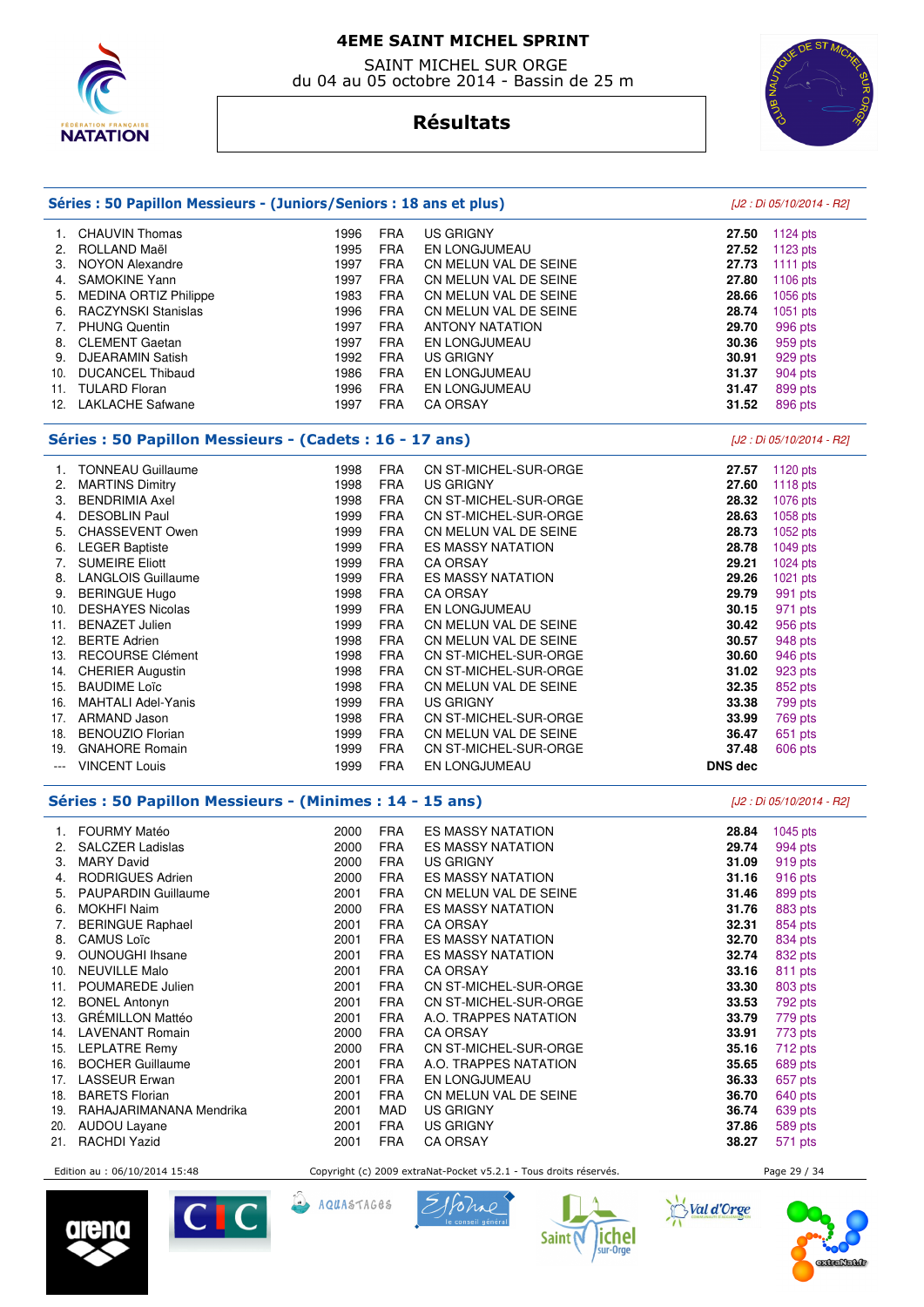

 SAINT MICHEL SUR ORGE du 04 au 05 octobre 2014 - Bassin de 25 m

# **Résultats**



| (Suite) Séries : 50 Papillon Messieurs - (Minimes : 14 - 15 ans) |                                                                      |                                          |                       |                                |         | [J2 : Di 05/10/2014 - R2] |  |
|------------------------------------------------------------------|----------------------------------------------------------------------|------------------------------------------|-----------------------|--------------------------------|---------|---------------------------|--|
|                                                                  | 22. OUIDDIR Younous                                                  | 2001                                     | <b>FRA</b>            | <b>US GRIGNY</b>               | 41.35   | 447 pts                   |  |
| Séries : 50 Papillon Messieurs - (Benjamins : 12 - 13 ans)       |                                                                      |                                          |                       |                                |         | [J2 : Di 05/10/2014 - R2] |  |
| 1.                                                               | RAKOTONDRAMANGA Eliot-Tahina                                         | 2002                                     | <b>FRA</b>            | <b>ES MASSY NATATION</b>       | 31.27   | 910 pts                   |  |
| 2.                                                               | <b>GUILLAUME Vincent</b>                                             | 2002                                     | <b>FRA</b>            | <b>ES MASSY NATATION</b>       | 35.13   | 713 pts                   |  |
| 3.                                                               | <b>CRETET Dorian</b>                                                 | 2003                                     | <b>FRA</b>            | ES MASSY NATATION              | 36.89   | 632 pts                   |  |
| 4.                                                               | <b>GRANDIN MARTIN Numa</b>                                           | 2002                                     | <b>FRA</b>            | ES MASSY NATATION              | 37.55   | 603 pts                   |  |
| 5.                                                               | <b>GILLES William</b>                                                | 2002                                     | <b>FRA</b>            | ES MASSY NATATION              | 37.62   | 599 pts                   |  |
| 6.                                                               | <b>JULIEN Noé</b>                                                    | 2002                                     | <b>FRA</b>            | <b>CA ORSAY</b>                | 37.68   | 597 pts                   |  |
| 7.                                                               | <b>NATCHIMIE Mathis</b>                                              | 2003                                     | <b>FRA</b>            | ES MASSY NATATION              | 38.67   | 554 pts                   |  |
| 8.                                                               | <b>VIAULT Samuel</b>                                                 | 2003                                     | <b>FRA</b>            | <b>ES MASSY NATATION</b>       | 38.80   | 549 pts                   |  |
|                                                                  | 9. PAUBEL Lucas                                                      | 2002                                     | <b>FRA</b>            | ES MASSY NATATION              | 39.28   | 529 pts                   |  |
| 10.                                                              | <b>JAMIN Arthur</b>                                                  | 2002                                     | <b>FRA</b>            | A.O. TRAPPES NATATION          | 40.05   | 498 pts                   |  |
|                                                                  |                                                                      | 2003                                     | <b>FRA</b>            |                                |         |                           |  |
|                                                                  | 11. CHAMAYOU Gael                                                    |                                          |                       | <b>ES MASSY NATATION</b>       | 40.50   | 480 pts                   |  |
|                                                                  | 12. TETE Benjamin                                                    | 2003                                     | <b>FRA</b>            | <b>CA ORSAY</b>                | 41.30   | 449 pts                   |  |
|                                                                  | 13. KAILASAPILLAI Vithusan                                           | 2003                                     | <b>FRA</b>            | ES MASSY NATATION              | 41.52   | 441 pts                   |  |
|                                                                  | 14. CARPENTIER IIan                                                  | 2003                                     | <b>FRA</b>            | <b>ES MASSY NATATION</b>       | 42.63   | 400 pts                   |  |
|                                                                  | 15. LAVIGNE Mathieu                                                  | 2003                                     | <b>FRA</b>            | <b>ES MASSY NATATION</b>       | 43.00   | 387 pts                   |  |
| 16.                                                              | SABATIER Jean-baptiste                                               | 2002                                     | <b>FRA</b>            | <b>CA ORSAY</b>                | 44.04   | 351 pts                   |  |
|                                                                  | 17. NEBOR Maxence                                                    | 2003                                     | <b>FRA</b>            | <b>CA ORSAY</b>                | 44.50   | 336 pts                   |  |
|                                                                  | Séries : 50 Papillon Messieurs - (Poussins : 10 - 11 ans)            |                                          |                       |                                |         | [J2 : Di 05/10/2014 - R2] |  |
|                                                                  | 1. PAGE Adrien                                                       | 2004                                     | <b>FRA</b>            | CN ST-MICHEL-SUR-ORGE          | 44.83   | 325 pts                   |  |
| 2.                                                               | MIALOT Rémi                                                          | 2005                                     | <b>FRA</b>            | <b>CA ORSAY</b>                | 44.93   | 322 pts                   |  |
| 3.                                                               | <b>WINKLER Hugo</b>                                                  | 2004                                     | <b>FRA</b>            | CN ST-MICHEL-SUR-ORGE          | 45.09   | 317 pts                   |  |
| 4.                                                               | <b>AUDIERE Louis</b>                                                 | 2004                                     | <b>FRA</b>            | <b>CA ORSAY</b>                | 50.07   | 178 pts                   |  |
| 5.                                                               | <b>MOREAU Mathys</b>                                                 | 2005                                     | <b>FRA</b>            | <b>CA ORSAY</b>                | 54.25   | 93 pts                    |  |
|                                                                  | 6. TAPIE César                                                       | 2005                                     | <b>FRA</b>            | <b>CA ORSAY</b>                | 56.32   | 60 pts                    |  |
|                                                                  | 7. RUDA Sacha                                                        | 2005                                     | <b>FRA</b>            | <b>CA ORSAY</b>                | 56.64   | 56 pts                    |  |
| 8.                                                               | <b>SABATIER Francois-Xavier</b>                                      | 2005                                     | <b>FRA</b>            | <b>CA ORSAY</b>                | 1:16.16 | 1 pt                      |  |
|                                                                  | 9. BRIQUET Yuta                                                      | 2005                                     | <b>FRA</b>            | <b>CA ORSAY</b>                | 1:25.15 | 1 pt                      |  |
|                                                                  | Séries : 100 Papillon Messieurs - (Juniors/Seniors : 18 ans et plus) |                                          |                       |                                |         | [J2 : Di 05/10/2014 - R3] |  |
| 1.                                                               | <b>MARY Nicolas</b>                                                  | 1994                                     | <b>FRA</b><br>(30.93) | <b>US GRIGNY</b>               | 58.95   | 1156 pts                  |  |
| 2.                                                               | (28.02)<br>100 m:<br>50 m:<br>28.02<br><b>JACQUIN Mathieu</b>        | 58.95<br>1988                            | <b>FRA</b>            | [58.95]<br>EN LONGJUMEAU       | 1:00.78 | 1102 $pts$                |  |
|                                                                  | 28.21<br>50 m:<br>(28.21)<br>100 m:                                  | 1:00.78 (32.57) [1:00.78]                |                       |                                |         |                           |  |
|                                                                  | 3. CHAUVIN Thomas                                                    | 1996                                     | FRA                   | <b>US GRIGNY</b>               | 1:01.21 | $1090$ pts                |  |
|                                                                  | 28.47 (28.47)<br>50 m:                                               | 100 m : 1:01.21 $(32.74)$ [1:01.21]      |                       |                                |         |                           |  |
|                                                                  | 4. PHUNG Quentin                                                     | 1997 FRA                                 |                       | ANTONY NATATION                | 1:09.74 | 858 pts                   |  |
|                                                                  | 31.56 (31.56)<br>$50 m$ :                                            | 100 m : 1:09.74 (38.18) [1:09.74]        |                       |                                |         |                           |  |
|                                                                  | 5. BROCHARD Kevin                                                    | 1994 FRA                                 |                       | CN ST-MICHEL-SUR-ORGE          | 1:10.24 | 846 pts                   |  |
|                                                                  | $31.61$ (31.61)<br>50 m:                                             | 100 m: 1:10.24 (38.63) [1:10.24]         |                       |                                |         |                           |  |
|                                                                  | 6. TULARD Floran<br>$32.13$ $(32.13)$<br>50 m:                       | 1996<br>100 m: 1:11.72 (39.59) [1:11.72] | FRA                   | EN LONGJUMEAU                  | 1:11.72 | 808 pts                   |  |
|                                                                  | 7. CLEMENT Gaetan                                                    | 1997 FRA                                 |                       | EN LONGJUMEAU                  | 1:12.87 | 780 pts                   |  |
|                                                                  | $31.91$ $(31.91)$<br>$50 \text{ m}$ :                                | 100 m: 1:12.87 (40.96) [1:12.87]         |                       |                                |         |                           |  |
|                                                                  | Séries : 100 Papillon Messieurs - (Cadets : 16 - 17 ans)             |                                          |                       |                                |         | [J2 : Di 05/10/2014 - R3] |  |
|                                                                  | 1. MARTINS Dimitry                                                   | 1998                                     | FRA                   | US GRIGNY                      |         | 1:00.78 1102 pts          |  |
|                                                                  | 28.37 (28.37)<br>50 m:                                               | 100 m: 1:00.78 (32.41) [1:00.78]         |                       |                                |         |                           |  |
|                                                                  | 2. TONNEAU Guillaume                                                 |                                          |                       | 1998 FRA CN ST-MICHEL-SUR-ORGE |         | 1:01.01 1095 pts          |  |

Edition au : 06/10/2014 15:48 Copyright (c) 2009 extraNat-Pocket v5.2.1 - Tous droits réservés. Page 30 / 34

3. BENDRIMIA Axel 1998 FRA CN ST-MICHEL-SUR-ORGE **1:02.80** 1044 pts

Val d'Orge





50 m : 28.43 (28.43) 100 m : 1:01.01 (32.58) [1:01.01]

50 m : 29.41 (29.41) 100 m : 1:02.80 (33.39) [1:02.80]





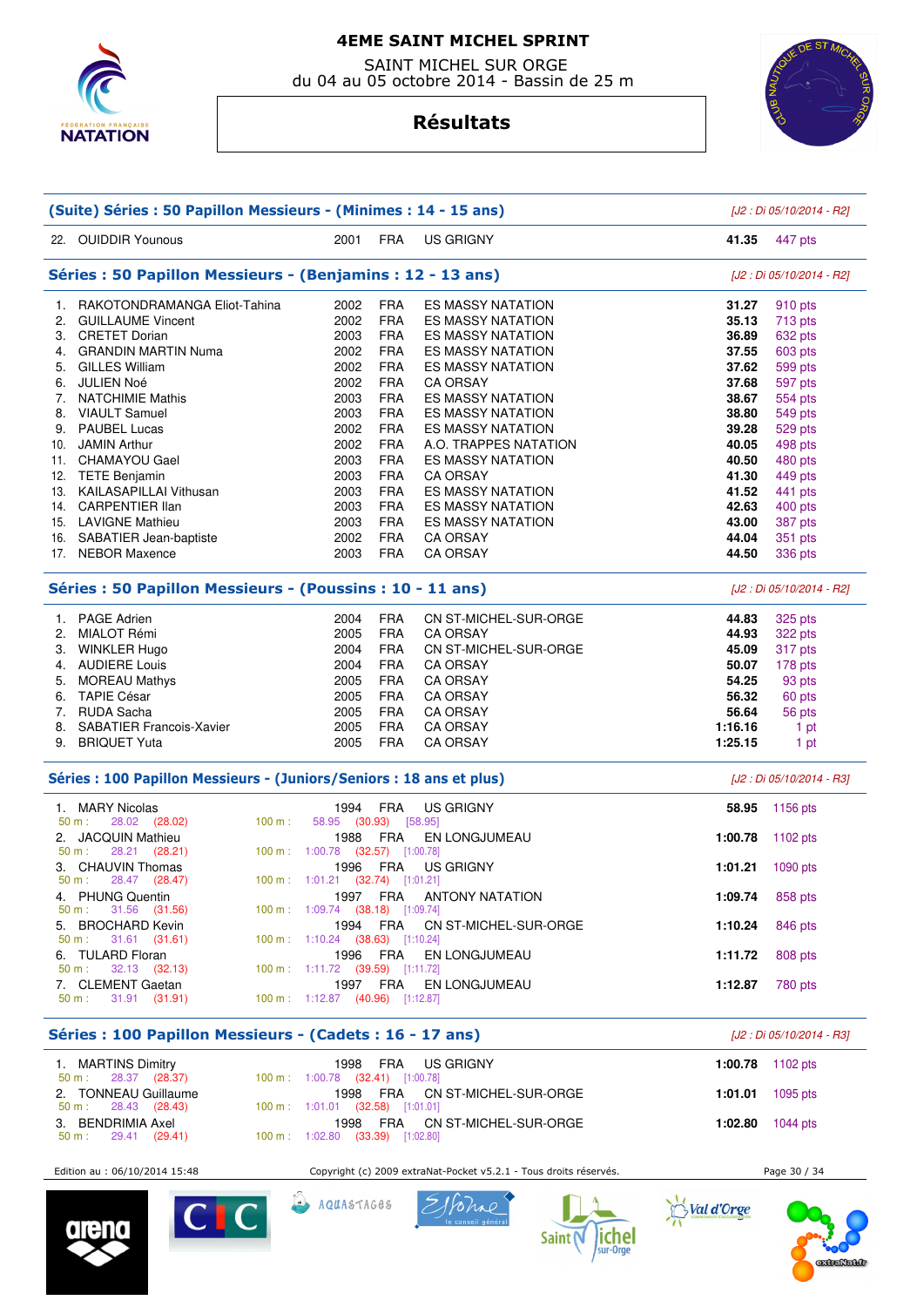

 SAINT MICHEL SUR ORGE du 04 au 05 octobre 2014 - Bassin de 25 m

# **Résultats**



**ion extra Nation** 

|                                                      |        | (Suite) Séries : 100 Papillon Messieurs - (Cadets : 16 - 17 ans)                                     |                  | [J2 : Di 05/10/2014 - R3] |
|------------------------------------------------------|--------|------------------------------------------------------------------------------------------------------|------------------|---------------------------|
| 4. DESOBLIN Paul                                     |        | 1999<br><b>FRA</b><br>CN ST-MICHEL-SUR-ORGE                                                          | 1:05.40          | 973 pts                   |
| 29.64 (29.64)<br>50 m:<br>5. DESHAYES Nicolas        |        | 100 m: 1:05.40 (35.76) [1:05.40]<br>1999<br>FRA<br>EN LONGJUMEAU<br>100 m: 1:06.19 (35.10) [1:06.19] | 1:06.19          | 951 pts                   |
| 31.09 (31.09)<br>50 m:<br>6. RECOURSE Clément        |        | FRA<br>1998<br>CN ST-MICHEL-SUR-ORGE                                                                 | 1:09.80          | 857 pts                   |
| 31.90 (31.90)<br>50 m:<br>7. ARMAND Jason            |        | 100 m : $1:09.80$ (37.90) [1:09.80]<br>FRA<br>1998<br>CN ST-MICHEL-SUR-ORGE                          | 1:19.15          | 635 pts                   |
| 35.16 (35.16)<br>50 m:<br>--- VINCENT Louis          |        | 100 m: 1:19.15 (43.99) [1:19.15]<br>1999<br>FRA<br>EN LONGJUMEAU                                     | <b>DNS</b> dec   |                           |
|                                                      |        | Séries : 100 Papillon Messieurs - (Minimes : 14 - 15 ans)                                            |                  | [J2 : Di 05/10/2014 - R3] |
| 1. CAMUS Loïc<br>34.35 (34.35)<br>50 m:              |        | 2001<br><b>FRA</b><br><b>ES MASSY NATATION</b><br>100 m: 1:13.75 (39.40) [1:13.75]                   | 1:13.75          | 759 pts                   |
| 2. OUNOUGHI Ihsane                                   |        | <b>FRA</b><br>2001<br>ES MASSY NATATION                                                              | 1:13.90          | 755 pts                   |
| 33.54<br>50 m:<br>(33.54)<br>3. POUMAREDE Julien     |        | 100 m: 1:13.90 (40.36) [1:13.90]<br>2001<br>FRA<br>CN ST-MICHEL-SUR-ORGE                             | 1:14.04          | 752 pts                   |
| 35.04 (35.04)<br>50 m:<br>4. BONEL Antonyn           |        | 100 m: 1:14.04 (39.00) [1:14.04]<br>FRA<br>2001<br>CN ST-MICHEL-SUR-ORGE                             | 1:14.18          | 749 pts                   |
| 34.51 (34.51)<br>50 m:<br>5. GRÉMILLON Mattéo        |        | 100 m: 1:14.18 (39.67) [1:14.18]<br>FRA<br>2001<br>A.O. TRAPPES NATATION                             | 1:16.08          | 704 pts                   |
| 35.15 (35.15)<br>$50 m$ :<br>6. LEPLATRE Remy        |        | $100 \text{ m}: 1:16.08$ (40.93) [1:16.08]<br>FRA<br>2000<br>CN ST-MICHEL-SUR-ORGE                   | 1:18.77          | 643 pts                   |
| 35.61 (35.61)<br>50 m:                               |        | 100 m : 1:18.77 (43.16) [1:18.77]                                                                    |                  |                           |
|                                                      |        | Séries : 100 Papillon Messieurs - (Benjamins : 12 - 13 ans)                                          |                  | [J2 : Di 05/10/2014 - R3] |
| 1. ANJOLRAS Alexandre<br>34.71 (34.71)<br>50 m:      |        | 2002<br>FRA<br><b>SN VERSAILLES</b><br>100 m: 1:15.75 (41.04) [1:15.75]                              | 1:15.75          | 712 pts                   |
| 2. LHOMME Hugo<br>40.05 (40.05)<br>50 m:             |        | 2002<br>FRA<br>SN VERSAILLES<br>100 m: 1:27.29 (47.24) [1:27.29]                                     | 1:27.29          | 469 pts                   |
| 3. TETART Martin                                     |        | FRA<br>2003<br>CN ST-MICHEL-SUR-ORGE                                                                 | 1:28.11          | 454 pts                   |
| 39.87 (39.87)<br>50 m:<br>4. LE GUENNO Lucas         |        | 100 m : 1:28.11 $(48.24)$ [1:28.11]<br>2002<br>FRA<br><b>SN VERSAILLES</b>                           | 1:31.50          | 393 pts                   |
| 42.99 (42.99)<br>50 m:<br>5. DESHAIES-LEVREZ Enzo    |        | 100 m: 1:31.50 (48.51) [1:31.50]<br>2003<br>FRA<br>CN ST-MICHEL-SUR-ORGE                             | 1:45.35          | $190$ pts                 |
| 49.02 (49.02)<br>50 m:<br>6. VALIN-FIXOT Antonin     |        | 100 m: 1:45.35 (56.33) [1:45.35]<br>2002<br>FRA<br>CN ST-MICHEL-SUR-ORGE                             | 1:56.04          | 83 pts                    |
| 49.78 (49.78)<br>50 m:                               |        | 100 m: 1:56.04 (1:06.26) [1:56.04]                                                                   |                  |                           |
|                                                      |        | Séries : 100 Papillon Messieurs - (Poussins : 10 - 11 ans)                                           |                  | [J2 : Di 05/10/2014 - R3] |
| 1. PAGE Adrien<br>$50 \text{ m}: 46.71 (46.71)$      |        | 2004 FRA CN ST-MICHEL-SUR-ORGE<br>100 m: 1:44.04 (57.33) [1:44.04]                                   | 1:44.04 206 pts  |                           |
| 2. FOUBERT Etienne                                   |        | 2004<br>FRA<br>SN VERSAILLES<br>100 m: 1:44.08 (57.21) [1:44.08]                                     | 1:44.08          | 206 pts                   |
| 46.87 (46.87)<br>50 m:<br>3. PEREIRA Mathis          |        | FRA<br>SN VERSAILLES<br>2004                                                                         | 1:46.49          | 177 pts                   |
| 46.15 (46.15)<br>50 m:<br>4. WINKLER Hugo            |        | 100 m : 1:46.49 (1:00.34) [1:46.49]<br>2004<br>FRA<br>CN ST-MICHEL-SUR-ORGE                          | 1:50.80          | $130$ pts                 |
| 49.17 (49.17)<br>$50 m$ :<br>--- ALIX Hugo           |        | 100 m: 1:50.80 (1:01.63) [1:50.80]<br>2004<br>FRA<br>CN ST-MICHEL-SUR-ORGE                           | <b>DNF</b>       |                           |
|                                                      |        | Séries : 100 4 Nages Messieurs - (Juniors/Seniors : 18 ans et plus)                                  |                  | [J2 : Di 05/10/2014 - R3] |
| 1. MERLHIOT Marveen                                  |        | 1991<br>FRA<br><b>ES MASSY NATATION</b>                                                              |                  | 59.97 1256 pts            |
| 50 m:<br>$\sim$ $\sim$ $\sim$<br>2. PIEKARZ Baptiste | 100 m: | 59.97 (59.97) [59.97]<br>1995<br>FRA<br>ES MASSY NATATION                                            | 1:00.53          | 1238 pts                  |
| $50 m$ :<br>3. ROLLAND Maël                          |        | 100 m : 1:00.53 (1:00.53) [1:00.53]<br>1995<br>FRA<br>EN LONGJUMEAU                                  | 1:02.44 1176 pts |                           |
| 50 m:                                                |        | 100 m : 1:02.44 (1:02.44) [1:02.44]                                                                  |                  |                           |
| Edition au : 06/10/2014 15:48                        |        | Copyright (c) 2009 extraNat-Pocket v5.2.1 - Tous droits réservés.                                    |                  | Page 31 / 34              |
| CIC<br>arena                                         |        | AQUASTAGES<br>Saint<br>sur-Orge                                                                      | Val d'Orge       |                           |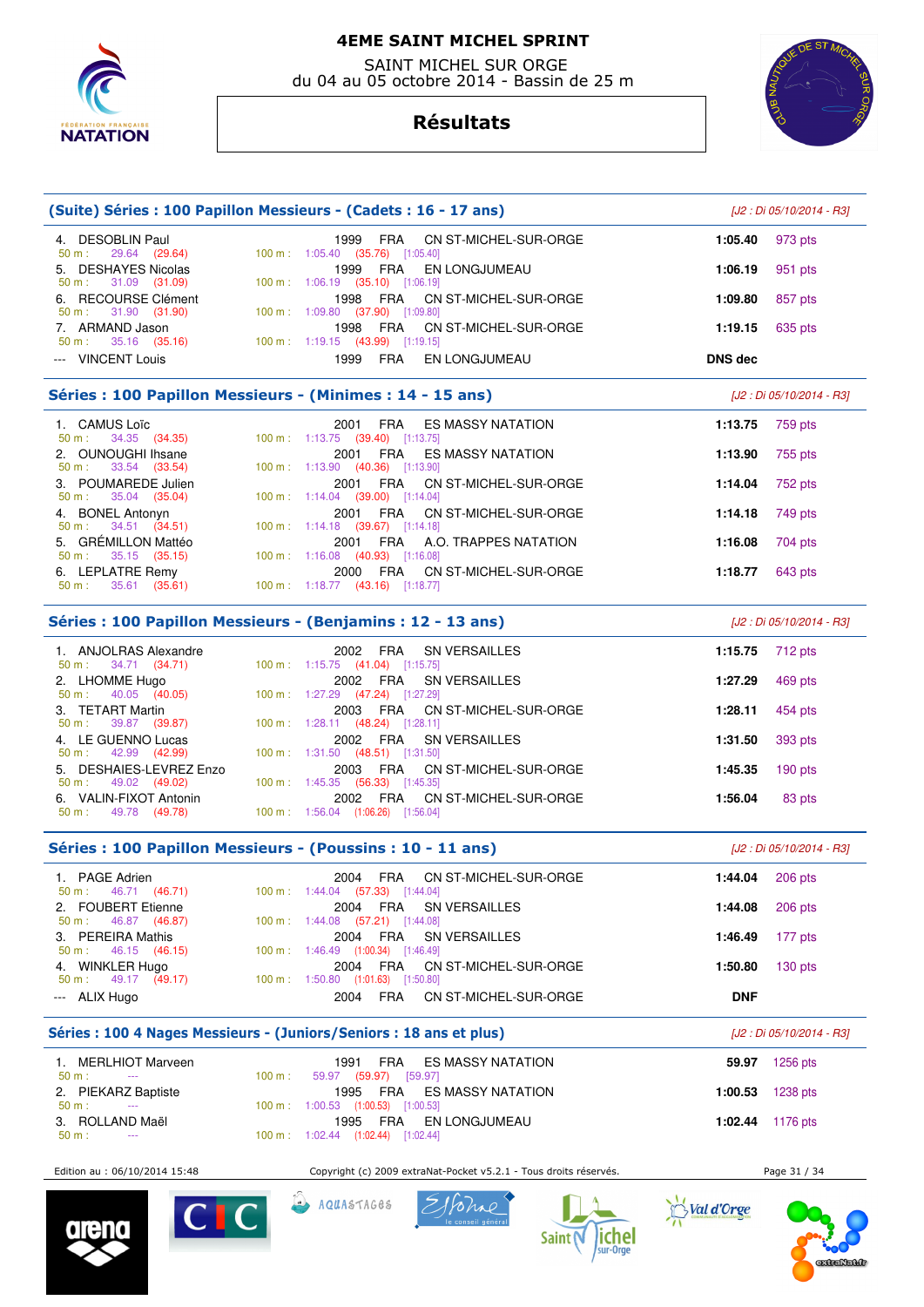

 SAINT MICHEL SUR ORGE du 04 au 05 octobre 2014 - Bassin de 25 m

# **Résultats**



| (Suite) Séries : 100 4 Nages Messieurs - (Juniors/Seniors : 18 ans et plus) | [J2 : Di 05/10/2014 - R3]                                                          |                     |
|-----------------------------------------------------------------------------|------------------------------------------------------------------------------------|---------------------|
| 4. CHAUVIN Thomas                                                           | 1996 FRA US GRIGNY                                                                 | 1170 pts<br>1:02.61 |
| $50 \text{ m}$ : $-$                                                        | $100 \text{ m}$ : $1:02.61$ $(1:02.61)$ $[1:02.61]$                                |                     |
| 5. CLEMENT Gaetan<br>$50 \text{ m}$ : $-$                                   | FRA EN LONGJUMEAU<br>1997<br>$100 \text{ m}: 1:09.45$ $(1:09.45)$ $[1:09.45]$      | 962 pts<br>1:09.45  |
| 6. ADAN Michael                                                             | FRA EN LONGJUMEAU<br>1989                                                          | 933 pts<br>1:10.46  |
| $50 \text{ m}$ : $-$                                                        | $100 \text{ m}$ : 1:10.46 (1:10.46) [1:10.46]                                      |                     |
| 7. BROCHARD Kevin<br>$50 \text{ m}$ : $-$                                   | 1994 FRA CN ST-MICHEL-SUR-ORGE<br>$100 \text{ m}: 1:12.75$ $(1:12.75)$ $[1:12.75]$ | 869 pts<br>1:12.75  |
| 8. TULARD Floran                                                            | 1996 FRA EN LONGJUMEAU                                                             | 868 pts<br>1:12.78  |
| $50 \text{ m}$ : $-$                                                        | $100 \text{ m}: 1:12.78$ $(1:12.78)$ $[1:12.78]$                                   |                     |
| 9. GATEAU Antonin<br>$50 \text{ m}$ : $-$                                   | FRA ANTONY NATATION<br>1997<br>$100 \text{ m}$ : 1:13.56 (1:13.56) [1:13.56]       | 847 pts<br>1:13.56  |
| 10. DJEARAMIN Satish                                                        | 1992 FRA US GRIGNY                                                                 | 1:17.05<br>755 pts  |
| $50 \text{ m}$ :                                                            | $100 \text{ m}: 1:17.05$ $(1:17.05)$ $[1:17.05]$                                   |                     |
| 11. JOUANDON Marc                                                           | 1957 FRA CN ST-MICHEL-SUR-ORGE                                                     | 746 pts<br>1:17.40  |
| $50 m$ :<br>$\sim$ $\sim$ $\sim$                                            | $100 \text{ m}: 1:17.40$ $(1:17.40)$ $[1:17.40]$                                   |                     |

#### **Séries : 100 4 Nages Messieurs - (Cadets : 16 - 17 ans)** [J2 : Di 05/10/2014 - R3]

 1. TONNEAU Guillaume 1998 FRA CN ST-MICHEL-SUR-ORGE **1:03.23** 1151 pts 1:03.23 (1:03.23) [1:03.23] 2. MARTINS Dimitry 1998 FRA US GRIGNY **1:03.58** 1140 pts 50 m : --- 100 m : 1:03.58 (1:03.58) [1:03.58] 3. DESOBLIN Paul 1999 FRA CN ST-MICHEL-SUR-ORGE **1:05.24** 1088 pts 50 m : --- 100 m : 1:05.24 (1:05.24) [1:05.24] 4. LANGLOIS Guillaume 1999 FRA ES MASSY NATATION **1:05.52** 1079 pts 1:05.52 (1:05.52) [1:05.52] 5. LEGER Baptiste 1999 FRA ES MASSY NATATION **1:05.99** 1065 pts 50 m : --- 100 m : 1:05.99 (1:05.99) [1:05.99] 6. BENDRIMIA Axel 1998 FRA CN ST-MICHEL-SUR-ORGE **1:06.73** 1043 pts 100 m : 1:06.73 (1:06.73) [1:06.73] 7. DESHAYES Nicolas 1999 FRA EN LONGJUMEAU **1:09.84** 951 pts 50 m : --- 100 m : 1:09.84 (1:09.84) [1:09.84] 8. FOENIX BLONDEL Thomas **1999 FRA** CN MELUN VAL DE SEINE **1:10.67** 927 pts<br>
50 m : 110.67 **100 m** : 1:10.67 (1:10.67) [1:10.67] 50 m : --- 100 m : 1:10.67 (1:10.67) [1:10.67] 9. RECOURSE Clément 1998 FRA CN ST-MICHEL-SUR-ORGE **1:11.12** 915 pts  $1:11.12$   $(1:11.12)$   $[1:11.12]$  10. BERNARD Maxence 1999 FRA EN LONGJUMEAU **1:14.20** 830 pts 100 m : 1:14.20 (1:14.20) [1:14.20] 11. MAHTALI Adel-Yanis 1999 FRA US GRIGNY **1:15.16** 804 pts 50 m : --- 100 m : 1:15.16 (1:15.16) [1:15.16] 12. MIJON Louis 1999 FRA CN MELUN VAL DE SEINE **1:16.96** 757 pts 100 m : 1:16.96 (1:16.96) [1:16.96] 13. ARMAND Jason 1998 FRA CN ST-MICHEL-SUR-ORGE **1:19.04** 705 pts  $(1:19.04)$   $[1:19.04]$  14. AKIR Etienne 1998 FRA A.O. TRAPPES NATATION **1:19.12** 703 pts 50 m : --- 100 m : 1:19.12 (1:19.12) [1:19.12] --- BRINDEJONC Hugo 1999 FRA ANTONY NATATION **DNS dec**  --- VINCENT Louis 1999 FRA EN LONGJUMEAU **DNS dec** 

#### **Séries : 100 4 Nages Messieurs - (Minimes : 14 - 15 ans)** [J2 : Di 05/10/2014 - R3]

 1. FOURMY Matéo 2000 FRA ES MASSY NATATION **1:05.62** 1076 pts 100 m : 1:05.62 (1:05.62) [1:05.62] 2. SALCZER Ladislas 2000 FRA ES MASSY NATATION **1:07.24** 1027 pts 100 m : --- 1:07.24 (1:07.24) [1:07.24] 3. RODRIGUES Adrien 2000 FRA ES MASSY NATATION **1:09.10** 973 pts 50 m : --- 100 m : 1:09.10 (1:09.10) [1:09.10] 4. PAUPARDIN Guillaume 2001 FRA CN MELUN VAL DE SEINE **1:11.10** 915 pts 100 m : 1:11.10 (1:11.10) [1:11.10]

Edition au : 06/10/2014 15:48 Copyright (c) 2009 extraNat-Pocket v5.2.1 - Tous droits réservés. Page 32 / 34









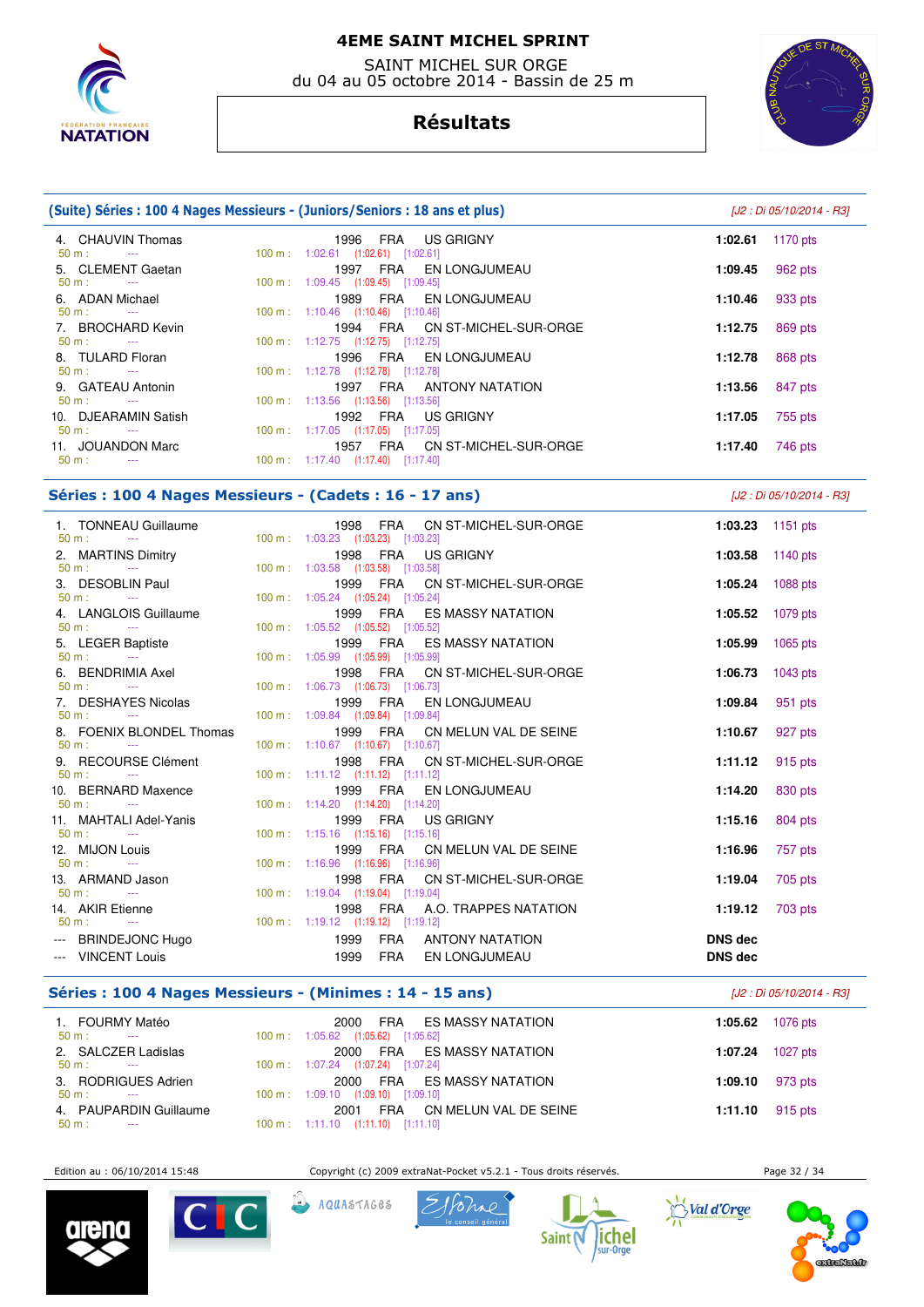

 SAINT MICHEL SUR ORGE du 04 au 05 octobre 2014 - Bassin de 25 m



# **Résultats**

|                                                                | (Suite) Séries : 100 4 Nages Messieurs - (Minimes : 14 - 15 ans) | [J2 : Di 05/10/2014 - R3]                                                          |         |           |
|----------------------------------------------------------------|------------------------------------------------------------------|------------------------------------------------------------------------------------|---------|-----------|
| 5. MOKHFI Naim<br>$50 \text{ m}$ :<br><b>State State State</b> |                                                                  | 2000 FRA ES MASSY NATATION<br>$100 \text{ m}: 1:11.57$ $(1:11.57)$ $[1:11.57]$     | 1:11.57 | 902 pts   |
| 6. MARY David<br>$50 \text{ m}$ :<br><b>Contractor</b>         |                                                                  | 2000 FRA US GRIGNY<br>100 m: 1:13.56 (1:13.56) [1:13.56]                           | 1:13.56 | 847 pts   |
| 7. POUMAREDE Julien<br>$50 m:$ ---                             |                                                                  | 2001 FRA CN ST-MICHEL-SUR-ORGE<br>100 m: 1:14.76 (1:14.76) [1:14.76]               | 1:14.76 | 815 pts   |
| 8. CAMUS Loïc<br>$50 \text{ m}$ : $-$                          |                                                                  | 2001 FRA ES MASSY NATATION<br>100 m: 1:15.55 (1:15.55) [1:15.55]                   | 1:15.55 | 794 pts   |
| 9. BONEL Antonyn<br>$50 m:$ ---                                |                                                                  | 2001 FRA CN ST-MICHEL-SUR-ORGE<br>$100 \text{ m}: 1:15.71$ $(1:15.71)$ $[1:15.71]$ | 1:15.71 | 790 pts   |
| 10. MACE Alexandre<br>$50 \text{ m}$ :<br><b>State State</b>   |                                                                  | 2000 FRA ANTONY NATATION<br>100 m: 1:17.00 (1:17.00) [1:17.00]                     | 1:17.00 | 756 pts   |
| 11. BOCHER Guillaume<br>$50 \text{ m}$ : $-$                   |                                                                  | 2001 FRA A.O. TRAPPES NATATION<br>100 m: 1:18.79 (1:18.79) [1:18.79]               | 1:18.79 | $711$ pts |
| 12. LEPLATRE Remy<br>$50 m$ :<br><b>Continued</b>              |                                                                  | 2000 FRA CN ST-MICHEL-SUR-ORGE<br>100 m: 1:19.57 (1:19.57) [1:19.57]               | 1:19.57 | 692 pts   |
| 13. BARETS Florian<br>$50 \text{ m}$ : $-$                     |                                                                  | 2001 FRA CN MELUN VAL DE SEINE<br>100 m: 1:21.52 (1:21.52) [1:21.52]               | 1:21.52 | 645 pts   |
| 14. LASSEUR Erwan<br>$50 m:$ ---                               |                                                                  | 2001 FRA EN LONGJUMEAU<br>100 m: 1:22.86 (1:22.86) [1:22.86]                       | 1:22.86 | 614 pts   |
| 15. RAHAJARIMANANA Mendrika<br>$50 m:$ ---                     |                                                                  | 2001 MAD US GRIGNY<br>100 m: 1:23.65 (1:23.65) [1:23.65]                           | 1:23.65 | 596 pts   |
| 16. AUDOU Layane<br>50 m:<br>$\sim 100$ and $\sim 100$         |                                                                  | 2001 FRA US GRIGNY<br>100 m: 1:30.36 (1:30.36) [1:30.36]                           | 1:30.36 | 453 pts   |
| 17. DA SILVA Mateo<br>$50 \text{ m}$ : $-$                     |                                                                  | 2001 FRA EN LONGJUMEAU<br>100 m: 1:30.96 (1:30.96) [1:30.96]                       | 1:30.96 | 441 pts   |
| 18. OUIDDIR Younous<br>$50 m:$ ---                             |                                                                  | 2001 FRA US GRIGNY<br>100 m: 1:31.64 (1:31.64) [1:31.64]                           | 1:31.64 | 428 pts   |

# **Séries : 100 4 Nages Messieurs - (Benjamins : 12 - 13 ans)** [J2 : Di 05/10/2014 - R3]

| 1. RAKOTONDRAMANGA Eliot-Tahina $2002$ FRA ES MASSY NATATION<br>$50 \text{ m}$ : $-- 100 \text{ m}$ : $1:14.55$ $(1:14.55)$ $[1:14.55]$ |                                                  |                            |                                                          | 1:14.55 821 pts            |         |
|-----------------------------------------------------------------------------------------------------------------------------------------|--------------------------------------------------|----------------------------|----------------------------------------------------------|----------------------------|---------|
|                                                                                                                                         |                                                  |                            | 2002 FRA SN VERSAILLES                                   | 1:15.58 793 pts            |         |
| 3. GUILLAUME Vincent<br>$100 \text{ m}: 1:18.01$ $(1:18.01)$ $[1:18.01]$<br>$50 m:$ $-$                                                 |                                                  | 2002 FRA ES MASSY NATATION |                                                          | 1:18.01                    | 731 pts |
| 4. GRANDIN MARTIN Numa<br>$50 \text{ m}$ : $-$                                                                                          | 100 m: 1:23.82 (1:23.82) [1:23.82]               |                            | 2002 FRA ES MASSY NATATION                               | 1:23.82                    | 592 pts |
| 5. CRETET Dorian<br>$50 \text{ m}$ : $44 \text{ m}$                                                                                     | 100 m: 1:24.09 (1:24.09) [1:24.09]               |                            | 2003 FRA ES MASSY NATATION                               | 1:24.09                    | 586 pts |
| 6. TETART Martin<br>$50 \text{ m}$ : $-$                                                                                                | 100 m: 1:25.12 (1:25.12) [1:25.12]               |                            | 2003 FRA CN ST-MICHEL-SUR-ORGE                           | 1:25.12                    | 563 pts |
| 7. NATCHIMIE Mathis<br>$50 \text{ m}$ : $-$                                                                                             | 100 m: 1:25.69 (1:25.69) [1:25.69]               |                            | 2003 FRA ES MASSY NATATION                               | 1:25.69                    | 550 pts |
| 8. GILLES William $\frac{50 \text{ m}}{2}$ :                                                                                            | 100 m: 1:25.91 (1:25.91) [1:25.91]               |                            | 2002 FRA ES MASSY NATATION                               | 1:25.91                    | 545 pts |
|                                                                                                                                         | 100 m: 1:25.97 (1:25.97) [1:25.97]               |                            | 2002 FRA SN VERSAILLES                                   | 1:25.97                    | 544 pts |
| 10. PAUBEL Lucas                                                                                                                        | 100 m: 1:26.79 (1:26.79) [1:26.79]               |                            | 2002 FRA ES MASSY NATATION                               | 1:26.79                    | 526 pts |
| 11. JAMIN Arthur<br>$50 m$ : $-$                                                                                                        | 100 m: 1:28.36 (1:28.36) [1:28.36]               |                            | 2002 FRA A.O. TRAPPES NATATION                           | <b>1:28.36</b> 493 pts     |         |
| 12. VIAULT Samuel<br>$50 \text{ m}$ : $-$<br>13. KAILASAPILLAI Vithusan                                                                 | 100 m: 1:29.05 (1:29.05) [1:29.05]               |                            | 2003 FRA ES MASSY NATATION<br>2003 FRA ES MASSY NATATION | 1:29.05                    | 479 pts |
| $50 \text{ m}$ : $-$<br>14. LE GUENNO Lucas                                                                                             | 100 m: 1:29.10 (1:29.10) [1:29.10]               |                            | 2002 FRA SN VERSAILLES                                   | 1:29.10<br>1:30.68 446 pts | 478 pts |
| $50 \text{ m}$ : $-$<br>15. CHAMAYOU Gael                                                                                               | 100 m : 1:30.68 (1:30.68) [1:30.68]              | 2003 FRA ES MASSY NATATION |                                                          | 1:32.54 410 pts            |         |
| $50 \text{ m}$ : $-$                                                                                                                    | $100 \text{ m}: 1:32.54$ $(1:32.54)$ $[1:32.54]$ |                            |                                                          |                            |         |

Edition au : 06/10/2014 15:48 Copyright (c) 2009 extraNat-Pocket v5.2.1 - Tous droits réservés. Page 33 / 34



Val d'Orge